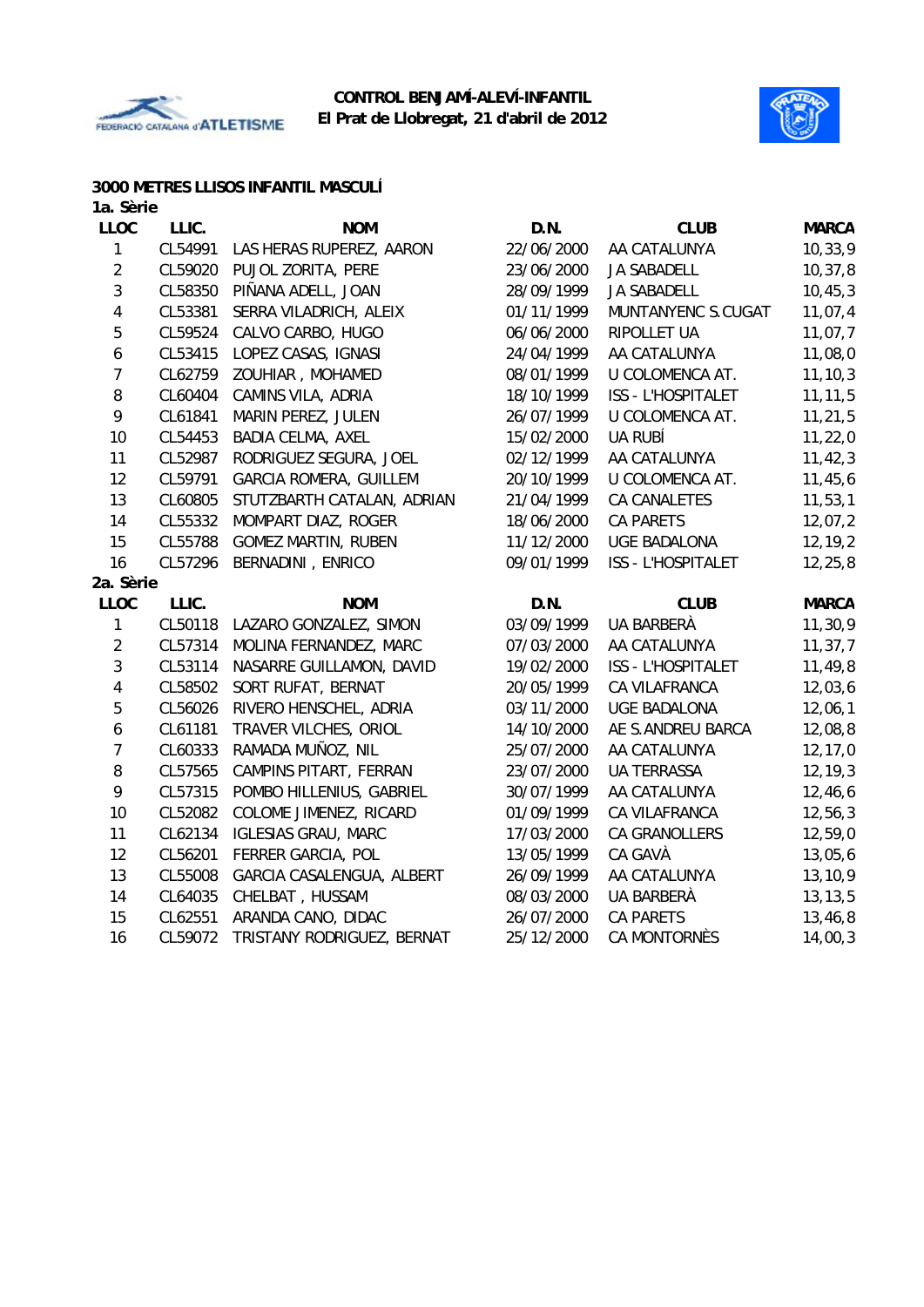



#### **80 METRES TANQUES INFANTIL MASCULÍ**

| 1a. Sèrie      |         |                              |            |                           |              |
|----------------|---------|------------------------------|------------|---------------------------|--------------|
| <b>LLOC</b>    | LLIC.   | <b>NOM</b>                   | D.N.       | <b>CLUB</b>               | <b>MARCA</b> |
| 1              | CL56955 | PRIETO BLASCO, OSCAR         | 20/05/1999 | FC BARCELONA              | 14,5         |
| $\overline{2}$ | CL62018 | TORRENS VALDIVIESO, AXEL     | 29/03/1999 | MARTORELL AC              | 14,9         |
| 3              | CL57156 | BALLESTER SORIANO, ALEIX     | 01/12/1999 | CORNELLÀ AT.              | 15,1         |
| 4              | CL62032 | MORENO MARTINEZ, JOAN        | 23/06/2000 | AE MOLINS 2000            | 15,1         |
| 5              | CL55332 | MOMPART DIAZ, ROGER          | 18/06/2000 | CA PARETS                 | 15,3         |
| 6              | CL59658 | GARRALAGA ALVAREZ, JULEN     | 01/07/1999 | CA GAVÀ                   | 16,8         |
| 2a. Sèrie      |         |                              |            |                           |              |
| <b>LLOC</b>    | LLIC.   | <b>NOM</b>                   | D.N.       | <b>CLUB</b>               | <b>MARCA</b> |
| 1              | CL59657 | LOPEZ TORRECILLAS, IVAN      | 26/08/1999 | CA GAVÀ                   | 14,8         |
| $\overline{2}$ | CL53160 | FERRER PUGES, EDUARD         | 04/01/1999 | CA GAVÀ                   | 15,2         |
| 3              | CL55944 | LOPEZ HERNANDEZ, DANIEL      | 11/09/1999 | AE S.ANDREU BARCA         | 15,5         |
| 4              | CL64385 | SERRANO CAMPANER, JAUME      | 08/03/1999 | <b>CA LAIETANIA</b>       | 17,0         |
| 5              | CL53259 | VALVERDE VALENCIA, ALEX      | 27/04/2000 | CORNELLÀ AT.              | 17,0         |
| 6              | CL62551 | ARANDA CANO, DIDAC           | 26/07/2000 | <b>CA PARETS</b>          | 20,9         |
| 3a. Sèrie      |         |                              |            |                           |              |
| <b>LLOC</b>    | LLIC.   | <b>NOM</b>                   | D.N.       | <b>CLUB</b>               | <b>MARCA</b> |
| 1              | CL59701 | BLASCO BEN ITO, ORIOL        | 09/09/1999 | CA NOU BARRIS             | 16,3         |
| $\overline{2}$ | CL56953 | <b>GRACIA GASULLA, ALEX</b>  | 20/12/2000 | FC BARCELONA              | 16, 6        |
| $\sqrt{3}$     | CL57023 | PIZARRO CORREA, MARC         | 20/04/1999 | AE MOLINS 2000            | 17,1         |
| 4              | CL53164 | PEREZ GARRIDO, SERGIO        | 05/01/2000 | CA GAVÀ                   | 17,6         |
| 5              | CL57153 | SANCHEZ NOVENSA, JOEL        | 06/07/2000 | CORNELLÀ AT.              | 18,6         |
| 6              | CL56954 | SABAT MARTI, PAU             | 22/06/1999 | FC BARCELONA              | 18,7         |
| 4a. Sèrie      |         |                              |            |                           |              |
| <b>LLOC</b>    | LLIC.   | <b>NOM</b>                   | D.N.       | <b>CLUB</b>               | <b>MARCA</b> |
| 1              | CL55006 | ABELLO SIMON, PAU            | 11/12/1999 | AA CATALUNYA              | 14,6         |
| $\overline{2}$ | CL61841 | MARIN PEREZ, JULEN           | 26/07/1999 | U COLOMENCA AT.           | 15,6         |
| $\sqrt{3}$     | CL62874 | THIO DOMINGO, SASHA          | 23/05/1999 | CA CANALETES              | 16,0         |
| 4              | CL61935 | NIELSEN ROS, LUCAS           | 12/03/1999 | AA CATALUNYA              | 16,2         |
| 5              | CL61606 | QUEROL PLA, JOAN             | 08/03/1999 | AA CATALUNYA              | 16, 5        |
| 6              | CL57315 | POMBO HILLENIUS, GABRIEL     | 30/07/1999 | AA CATALUNYA              | 17,9         |
| $\overline{7}$ | CL59664 | BENITEZ BALAÑA, ROBERT       | 07/03/2000 | CA GRANOLLERS             | 18,3         |
| 5a. Sèrie      |         |                              |            |                           |              |
| LLOC           | LLIC.   | <b>NOM</b>                   | D.N.       | <b>CLUB</b>               | <b>MARCA</b> |
| 1              | CL57297 | <b>GARCIA GARCIA, MIGUEL</b> | 06/09/2000 | <b>ISS - L'HOSPITALET</b> | 16,0         |
| $\overline{2}$ | CL52987 | RODRIGUEZ SEGURA, JOEL       | 02/12/1999 | AA CATALUNYA              | 16,2         |
| 3              | CL62879 | VIEIRA POBLET, MATEU         | 07/09/1999 | CA CANALETES              | 16, 6        |
| 4              | CL53415 | LOPEZ CASAS, IGNASI          | 24/04/1999 | AA CATALUNYA              | 16,9         |
| 5              | CL54991 | LAS HERAS RUPEREZ, AARON     | 22/06/2000 | AA CATALUNYA              | 17,4         |
| 6              | CL57314 | MOLINA FERNANDEZ, MARC       | 07/03/2000 | AA CATALUNYA              | 17,7         |
| 7              | CL60573 | SALES SEBASTIA, ANDREI       | 10/06/1999 | ISS - L'HOSPITALET        | 19,0         |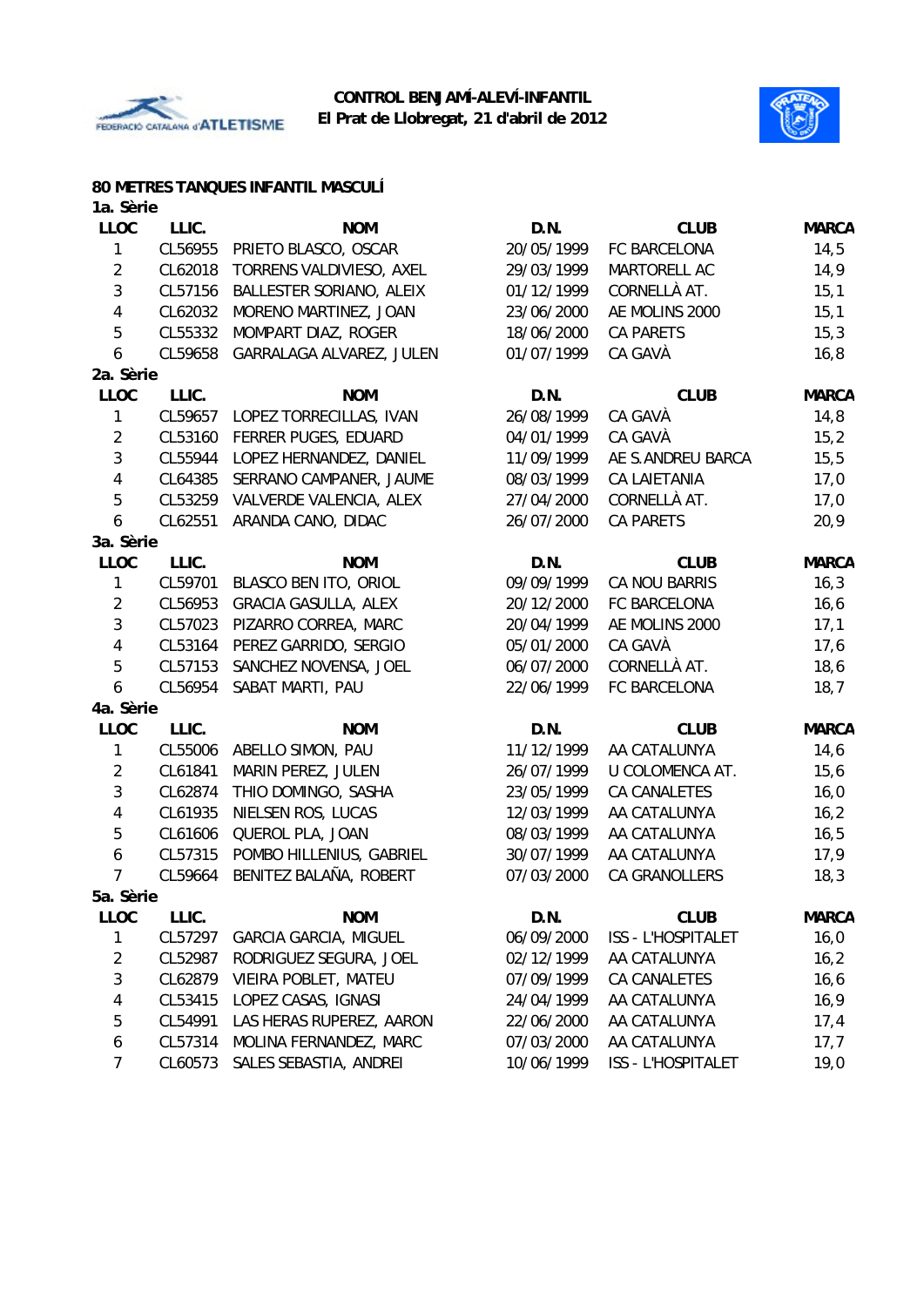



## **TRIPLE SALT INFANTIL MASCULÍ**

| <b>LLOC</b>    | LLIC.   | <b>NOM</b>                  | D.N.       | <b>CLUB</b>           | <b>MARCA</b> |
|----------------|---------|-----------------------------|------------|-----------------------|--------------|
| 1              | CL57595 | TORO ORTIZ, DANIEL          | 09/11/1999 | UA TERRASSA           | 10,79        |
| $\overline{c}$ | CL55006 | ABELLO SIMON, PAU           | 11/12/1999 | AA CATALUNYA          | 10,49        |
| 3              | CL62018 | TORRENS VALDIVIESO, AXEL    | 29/03/1999 | MARTORELL AC          | 10, 12       |
| 4              | CL61935 | NIELSEN ROS, LUCAS          | 12/03/1999 | AA CATALUNYA          | 9,74         |
| 5              | CL52987 | RODRIGUEZ SEGURA, JOEL      | 02/12/1999 | AA CATALUNYA          | 9,74         |
| 6              | CL61024 | TOMEY CEBOLLERO, MARC       | 28/02/2000 | JA SABADELL           | 9,48         |
| 7              | CL60404 | CAMINS VILA, ADRIA          | 18/10/1999 | ISS - L'HOSPITALET    | 9,40         |
| 8              | CL53164 | PEREZ GARRIDO, SERGIO       | 05/01/2000 | CA GAVÀ               | 9,20         |
| 9              | CL58971 | CAMACHO CODINACH, FERRAN    | 25/04/1999 | PRATENC AA            | 9,10         |
| 10             | CL53259 | VALVERDE VALENCIA, ALEX     | 27/04/2000 | CORNELLÀ AT.          | 9,09         |
| 11             | CL50326 | MARTIN MORELL, JOEL         | 15/01/1999 | AA CATALUNYA          | 9,05         |
| 12             | CL54991 | LAS HERAS RUPEREZ, AARON    | 22/06/2000 | AA CATALUNYA          | 8,94         |
| 13             | CL64385 | SERRANO CAMPANER, JAUME     | 08/03/1999 | CA LAIETANIA          | 8,94         |
| 14             | CL50117 | ALBIAC VILAS, MARC          | 13/06/1999 | UA BARBERÀ            | 8,91         |
| 15             | CL56955 | PRIETO BLASCO, OSCAR        | 20/05/1999 | FC BARCELONA          | 8,84         |
| 16             | CL62874 | THIO DOMINGO, SASHA         | 23/05/1999 | CA CANALETES          | 8,80         |
| 17             | CL61606 | QUEROL PLA, JOAN            | 08/03/1999 | AA CATALUNYA          | 8,79         |
| 18             | CL51617 | MERINO EXPOSITO, RAUL       | 17/12/1999 | CA MOLLET             | 8,74         |
| 19             | CL59657 | LOPEZ TORRECILLAS, IVAN     | 26/08/1999 | CA GAVÀ               | 8,70         |
| 20             | CL60817 | EL OUKILI, YOUNES           | 20/10/1999 | CA MONTORNÈS          | 8,62         |
| 21             | CL53160 | FERRER PUGES, EDUARD        | 04/01/1999 | CA GAVÀ               | 8,56         |
| 22             | CL62879 | VIEIRA POBLET, MATEU        | 07/09/1999 | CA CANALETES          | 8,56         |
| 23             | CL62032 | MORENO MARTINEZ, JOAN       | 23/06/2000 | AE MOLINS 2000        | 8,48         |
| 24             | CL60338 | RUIZ QUERO, ALEJANDRO       | 02/12/1999 | AA CATALUNYA          | 8,48         |
| 25             | CL59658 | GARRALAGA ALVAREZ, JULEN    | 01/07/1999 | CA GAVÀ               | 8,31         |
| 26             | CL63365 | TORRENTO VILARNAU, SERGI    | 22/09/1999 | PENYA APA ANEM-HI     | 8,19         |
| 27             | CL56953 | <b>GRACIA GASULLA, ALEX</b> | 20/12/2000 | FC BARCELONA          | 8,15         |
| 28             | CL57157 | SERRANO JORCANO, DANIEL     | 05/05/1999 | CORNELLÀ AT.          | 8,12         |
| 29             | CL57315 | POMBO HILLENIUS, GABRIEL    | 30/07/1999 | AA CATALUNYA          | 8,03         |
| 30             | CL57153 | SANCHEZ NOVENSA, JOEL       | 06/07/2000 | CORNELLÀ AT.          | 7,88         |
| 31             | CL61349 | <b>GOMEZ AGUILAR, SERGI</b> | 30/09/1999 | UA BARBERÀ            | 7,87         |
| 32             | CL53415 | LOPEZ CASAS, IGNASI         | 24/04/1999 | AA CATALUNYA          | 7,76         |
| 33             | CL53279 | HORNOS GOMEZ, ISMAEL        |            | 07/02/2000 UA BARBERÀ | 7,71         |
| 34             | CL53326 | PRAT BOSCH, ARNAU           | 01/03/1999 | PENYA APA ANEM-HI     | 7,55         |
| 35             | CL59664 | BENITEZ BALAÑA, ROBERT      | 07/03/2000 | <b>CA GRANOLLERS</b>  | 7,51         |
| 36             | CL54553 | VAQUE MAHEDERO, IKER        | 28/08/2000 | PRATENC AA            | 7,43         |
| 37             | CL61747 | MUÑOZ MARQUEZ, YAGO         | 25/03/1999 | CA LAIETANIA          | 7,40         |
| 38             | CL57158 | VERA MASSANA, RUBEN         | 27/08/1999 | CORNELLÀ AT.          | 7,39         |
| 39             | CL64209 | SOBRINO TERUEL, MARC        | 05/12/1999 | CA GRANOLLERS         | 7,29         |
| 40             | CL57156 | BALLESTER SORIANO, ALEIX    | 01/12/1999 | CORNELLÀ AT.          | 7,25         |
|                | CL64502 | FELIU BARREIRO, POL         | 06/10/2000 | CA MONTORNÈS          | nuls         |
|                | CL62768 | FLO ARIAS, VICTOR           | 31/03/2000 | CE UNIVERSITARI       | nuls         |
|                | CL55008 | GARCIA CASALENGUA, ALBERT   | 26/09/1999 | AA CATALUNYA          | nuls         |
|                | CL60333 | RAMADA MUÑOZ, NIL           | 25/07/2000 | AA CATALUNYA          | nuls         |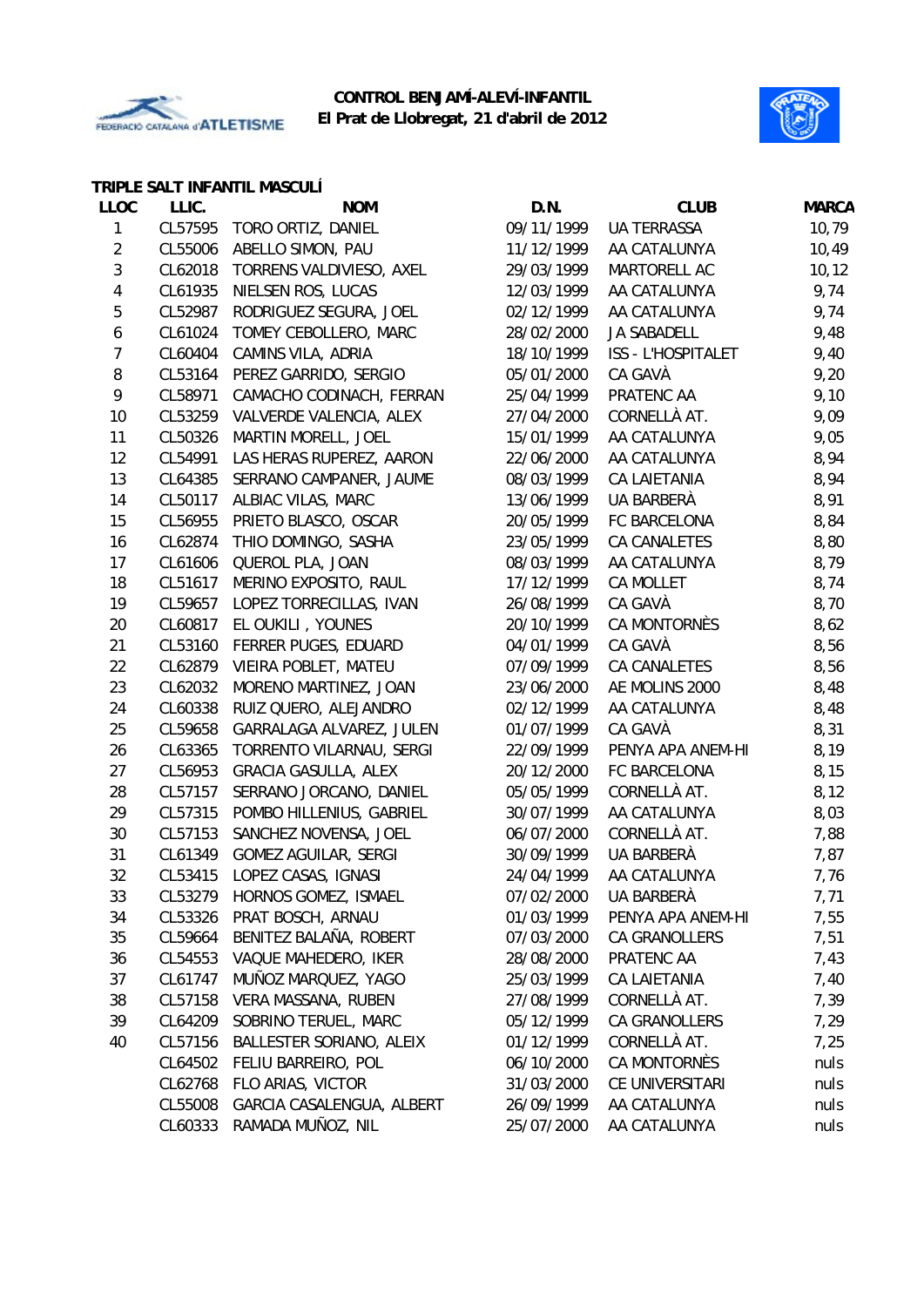



|                |         | LLANÇAMENT DE MARTELL INFANTIL MASCULÍ |            |                     |              |
|----------------|---------|----------------------------------------|------------|---------------------|--------------|
| <b>LLOC</b>    | LLIC.   | <b>NOM</b>                             | D.N.       | <b>CLUB</b>         | <b>MARCA</b> |
| 1              | CL58216 | PEREZ LOZANO, ALVARO                   | 20/01/1999 | UA BARBERÀ          | 29,86        |
| $\sqrt{2}$     | CL58800 | TORIJA VAZQUEZ, DANIEL                 | 22/06/1999 | U COLOMENCA AT.     | 27,32        |
| $\mathbf{3}$   | CL53943 | ABRADO GROSS, POL                      | 25/03/2000 | MUNTANYENC S.CUGAT  | 25,20        |
| $\overline{4}$ | CL53160 | FERRER PUGES, EDUARD                   | 04/01/1999 | CA GAVÀ             | 23,99        |
| 5              | CL63365 | TORRENTO VILARNAU, SERGI               | 22/09/1999 | PENYA APA ANEM-HI   | 23,18        |
| 6              | CL63753 | <b>TORRES LOPEZ, JOEL</b>              | 09/09/1999 | CA LAIETANIA        | 22,41        |
| $\overline{7}$ | CL57157 | SERRANO JORCANO, DANIEL                | 05/05/1999 | CORNELLÀ AT.        | 21,73        |
| $\, 8$         | CL61184 | ROYO CAMAÑES, GUILLEM                  | 28/01/1999 | MUNTANYENC S.CUGAT  | 19,83        |
| 9              | CL61841 | MARIN PEREZ, JULEN                     | 26/07/1999 | U COLOMENCA AT.     | 18,33        |
| 10             | CL59331 | GONZALEZ FERNANDEZ, POL                | 22/11/1999 | CA GAVÀ             | 18,23        |
| 11             | CL60021 | GALLEGO VIZUETE, IVAN                  | 15/02/2000 | UA BARBERÀ          | 17,90        |
| 12             | CL56201 | FERRER GARCIA, POL                     | 13/05/1999 | CA GAVÀ             | 17,85        |
| 13             | CL60805 | STUTZBARTH CATALAN, ADRIAN             | 21/04/1999 | CA CANALETES        | 17,73        |
| 14             | CL57158 | VERA MASSANA, RUBEN                    | 27/08/1999 | CORNELLÀ AT.        | 17,64        |
| 15             | CL54553 | VAQUE MAHEDERO, IKER                   | 28/08/2000 | PRATENC AA          | 17,21        |
| 16             | CL61349 | <b>GOMEZ AGUILAR, SERGI</b>            | 30/09/1999 | UA BARBERÀ          | 17,05        |
| 17             | CL62466 | <b>GUERRA BRAVO, MARIO</b>             | 24/04/2000 | MUNTANYENC S.CUGAT  | 16,85        |
| 18             | CL53279 | HORNOS GOMEZ, ISMAEL                   | 07/02/2000 | UA BARBERÀ          | 16,18        |
| 19             | CL60817 | EL OUKILI, YOUNES                      | 20/10/1999 | <b>CA MONTORNÈS</b> | 15,78        |
| 20             | CL58971 | CAMACHO CODINACH, FERRAN               | 25/04/1999 | PRATENC AA          | 15, 77       |
| 21             | CL53326 | PRAT BOSCH, ARNAU                      | 01/03/1999 | PENYA APA ANEM-HI   | 15,50        |
| 22             | CL59658 | GARRALAGA ALVAREZ, JULEN               | 01/07/1999 | CA GAVÀ             | 15,29        |
| 23             | CL61935 | NIELSEN ROS, LUCAS                     | 12/03/1999 | AA CATALUNYA        | 14,35        |
| 24             | CL64035 | CHELBAT, HUSSAM                        | 08/03/2000 | UA BARBERÀ          | 13,95        |
| 25             | CL55006 | ABELLO SIMON, PAU                      | 11/12/1999 | AA CATALUNYA        | 13,86        |
| 26             | CL50117 | ALBIAC VILAS, MARC                     | 13/06/1999 | UA BARBERÀ          | 13,81        |
| 27             | CL61747 | MUÑOZ MARQUEZ, YAGO                    | 25/03/1999 | CA LAIETANIA        | 12,94        |
| 28             | CL55008 | GARCIA CASALENGUA, ALBERT              | 26/09/1999 | AA CATALUNYA        | 12,49        |
| 29             | CL57314 | MOLINA FERNANDEZ, MARC                 | 07/03/2000 | AA CATALUNYA        | 12,27        |
| 30             | CL54991 | LAS HERAS RUPEREZ, AARON               | 22/06/2000 | AA CATALUNYA        | 11,93        |
| 31             | CL64502 | FELIU BARREIRO, POL                    | 06/10/2000 | CA MONTORNÈS        | 11,54        |
| 32             | CL50118 | LAZARO GONZALEZ, SIMON                 | 03/09/1999 | UA BARBERÀ          | 11,29        |
| 33             | CL53327 | MORE FLORES, ENRIC                     | 05/05/1999 | PENYA APA ANEM-HI   | 10,84        |
| 34             | CL61606 | QUEROL PLA, JOAN                       | 08/03/1999 | AA CATALUNYA        | 9,98         |
| 35             | CL62759 | ZOUHIAR, MOHAMED                       | 08/01/1999 | U COLOMENCA AT.     | 9,32         |
| 36             | CL57315 | POMBO HILLENIUS, GABRIEL               | 30/07/1999 | AA CATALUNYA        | 8,92         |
| 37             | CL59791 | <b>GARCIA ROMERA, GUILLEM</b>          | 20/10/1999 | U COLOMENCA AT.     | 8,04         |
| 38             | CL52987 | RODRIGUEZ SEGURA, JOEL                 | 02/12/1999 | AA CATALUNYA        | 7,93         |
| 39             | CL60333 | RAMADA MUÑOZ, NIL                      | 25/07/2000 | AA CATALUNYA        | 7,29         |
| 40             | CL59072 | TRISTANY RODRIGUEZ, BERNAT             | 25/12/2000 | CA MONTORNÈS        | 6,93         |
| 41             | CL63249 | MONTESINOS GARRIDO, ALEIX              | 11/11/2000 | PRATENC AA          | 6,84         |
| 42             | CL56363 | GARRIDO ANTOLINO, LUCAS                | 12/06/1999 | CA MONTORNÈS        | <b>NULS</b>  |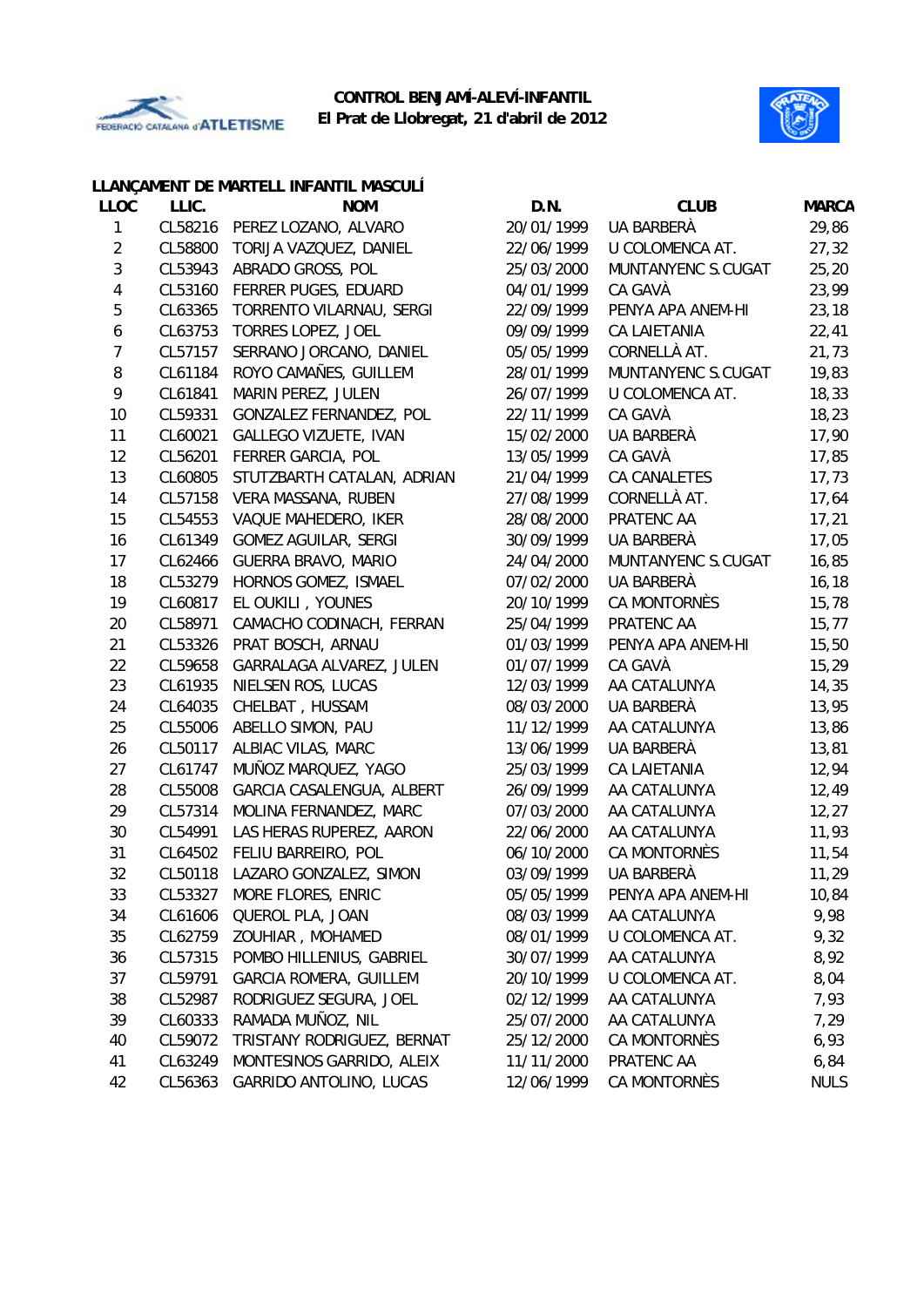



#### **3000 METRES LLISOS INFANTIL FEMENÍ**

| 1a. Sèrie      |         |                                   |            |                           |              |
|----------------|---------|-----------------------------------|------------|---------------------------|--------------|
| <b>LLOC</b>    | LLIC.   | <b>NOM</b>                        | D.N.       | <b>CLUB</b>               | <b>MARCA</b> |
| 1              | CL52810 | CARMONA MARTINEZ, PAOLA           | 29/01/1999 | RIPOLLET UA               | 11,05,4      |
| $\overline{2}$ | CL58175 | VILA PLAZA, LAURA                 | 15/01/2000 | CORNELLÀ AT.              | 11,40,2      |
| $\sqrt{3}$     | CL58092 | MOLINA SAURA, PAULA               | 31/05/1999 | <b>JA MONTCADA</b>        | 11, 41, 0    |
| 4              | CL58371 | GIROL REBORDOSA, LAURA            | 13/05/1999 | CORNELLÀ AT.              | 11,41,9      |
| 5              | CL53282 | OJEDA FERNANDEZ, MAR              | 29/01/2000 | UA BARBERÀ                | 12,05,9      |
| 6              | CL53411 | FONT GIRONES, PAULA               | 26/06/2000 | CORNELLÀ AT.              | 12, 30, 0    |
| 7              | CL59835 | MARTINEZ GONZALEZ, CARLA          | 02/03/1999 | CORNELLÀ AT.              | 12,40,6      |
| 8              | CL61820 | TOLEDO VERACRUZ, MARIA            | 21/10/2000 | AA CATALUNYA              | 13, 13, 7    |
| 9              | CL60550 | ALONSO SUAREZ, NEREA              | 05/04/1999 | <b>ISS - L'HOSPITALET</b> | 13,24,0      |
| 10             | CL63578 | BELMONTE MOLINA, IRINA            | 16/06/2000 | CA SANT BOI               | 13,44,0      |
| 11             | CL53277 | COMINO AMOR, MARTA                | 20/01/2000 | UA BARBERÀ                | 13, 55, 8    |
| 12             | CL55844 | SERRANO RAMIREZ, SOFIA            | 27/10/2000 | UA BARBERÀ                | 14, 21, 3    |
| 2a. Sèrie      |         |                                   |            |                           |              |
| <b>LLOC</b>    | LLIC.   | <b>NOM</b>                        | D.N.       | <b>CLUB</b>               | <b>MARCA</b> |
| $\mathbf{1}$   | CL53378 | VERDERA BOSCH, ELENA              | 10/01/1999 | MUNTANYENC S.CUGAT        | 12, 16, 9    |
| $\overline{2}$ | CL56128 | RAIMUNDO BARBERO, MERITXELL       | 20/04/2000 | JA SABADELL               | 12,25,9      |
| 3              | CL50758 | RUBIO GRACIA, SARA                | 15/07/1999 | RIPOLLET UA               | 12, 31, 3    |
| 4              | CL54974 | <b>GARCIA ROVIRA, MARIONA</b>     | 13/03/2000 | AA CATALUNYA              | 12, 35, 2    |
| 5              | CL61930 | LOPE GONZALEZ, NIRUTA             | 30/04/1999 | AA CATALUNYA              | 13,05,4      |
| 6              | CL56637 | CIVERA POCEIRO, ALEXANDRA         | 06/03/1999 | AA CATALUNYA              | 13,09,5      |
| $\overline{7}$ | CL54166 | RIUS SANSALVADOR, MARIA           | 17/07/2000 | MUNTANYENC S.CUGAT        | 13, 19, 7    |
| 8              | CL57364 | FREIXAS ANGUERA, GEMMA            | 01/12/2000 | <b>ISS - L'HOSPITALET</b> | 13,22,9      |
| 9              | CL56727 | GEA GONZALEZ, MARINA              | 05/04/1999 | UA BARBERÀ                | 13,37,9      |
| 10             | CL60902 | AGUINALIU DELGADO, ALICIA         | 23/02/2000 | AA CATALUNYA              | 14,02,9      |
| 11             | CL60310 | HERNANDEZ AROLA, ALBA             | 12/05/2000 | AA CATALUNYA              | 14, 22, 4    |
| 12             | CL63973 | MORENO MARTIN, ELENA              | 11/08/2000 | <b>CA PARETS</b>          | 14,23,6      |
| 13             | CL52271 | POU CALDERON, ALICIA              | 02/12/1999 | UA BARBERÀ                | 14,40,7      |
| 14             | CL57685 | CIVERA POCEIRO, ANDREA            | 17/05/2000 | AA CATALUNYA              | 15, 10, 2    |
| 15             | CL58193 | ALVAREZ BALLESTER, CARLA          | 16/09/1999 | UA BARBERÀ                | 15,41,2      |
|                |         | 80 METRES TANQUES INFANTIL FEMENÍ |            |                           |              |
| 1a. Sèrie      |         |                                   |            |                           |              |
| <b>LLOC</b>    | LLIC.   | <b>NOM</b>                        | D.N.       | <b>CLUB</b>               | <b>MARCA</b> |
| 1              | CL52884 | BALLESTEROS LLOVET, MARTINA       | 14/05/1999 | CA LAIETANIA              | 14,5         |
| $\overline{2}$ | CL50832 | FALCO VIDAL, ONA                  | 01/12/1999 | FC BARCELONA              | 14,9         |
| $\sqrt{3}$     | CL55447 | ATANCE LOUSTAUNAU, ORIANNE        | 03/01/2000 | CE UNIVERSITARI           | 15,1         |
| $\overline{4}$ | CL59607 | RODRIGUEZ MONELLS, JULIA          | 09/03/1999 | MUNTANYENC S.CUGAT        | 15,5         |
| 5              | CL55220 | GARCIA HOMBRAVELLA, CARLA         | 22/05/2000 | <b>ISS - L'HOSPITALET</b> | 16,4         |
| 6              | CL54121 | GIL BONNEMAISON, CRISTINA         | 15/05/2000 | CA LAIETANIA              | 16,9         |
| 2a. Sèrie      |         |                                   |            |                           |              |
| <b>LLOC</b>    | LLIC.   | <b>NOM</b>                        | D.N.       | <b>CLUB</b>               | <b>MARCA</b> |
| $\mathbf{1}$   | CL52881 | AGUILERA RAMOS, ANNA              | 10/09/1999 | <b>CA LAIETANIA</b>       | 15,8         |
| $\overline{2}$ | CL58936 | RIART MILA, JUDIT                 | 22/06/2000 | MUNTANYENC S.CUGAT        | 16,2         |
| 3              | CL50213 | ROVIRA GARCIA, PAULA              | 17/05/1999 | CA GRANOLLERS             | 17,8         |
| $\overline{4}$ | CL63752 | RODRIGUEZ LOPEZ, ALBA             | 11/08/2000 | <b>CA LAIETANIA</b>       | 18,1         |
| 5              | CL60550 | ALONSO SUAREZ, NEREA              | 05/04/1999 | ISS - L'HOSPITALET        | 18,9         |

6 CL53453 NAVARRO PADILLA, MAR 25/04/2000 UGE BADALONA 21,2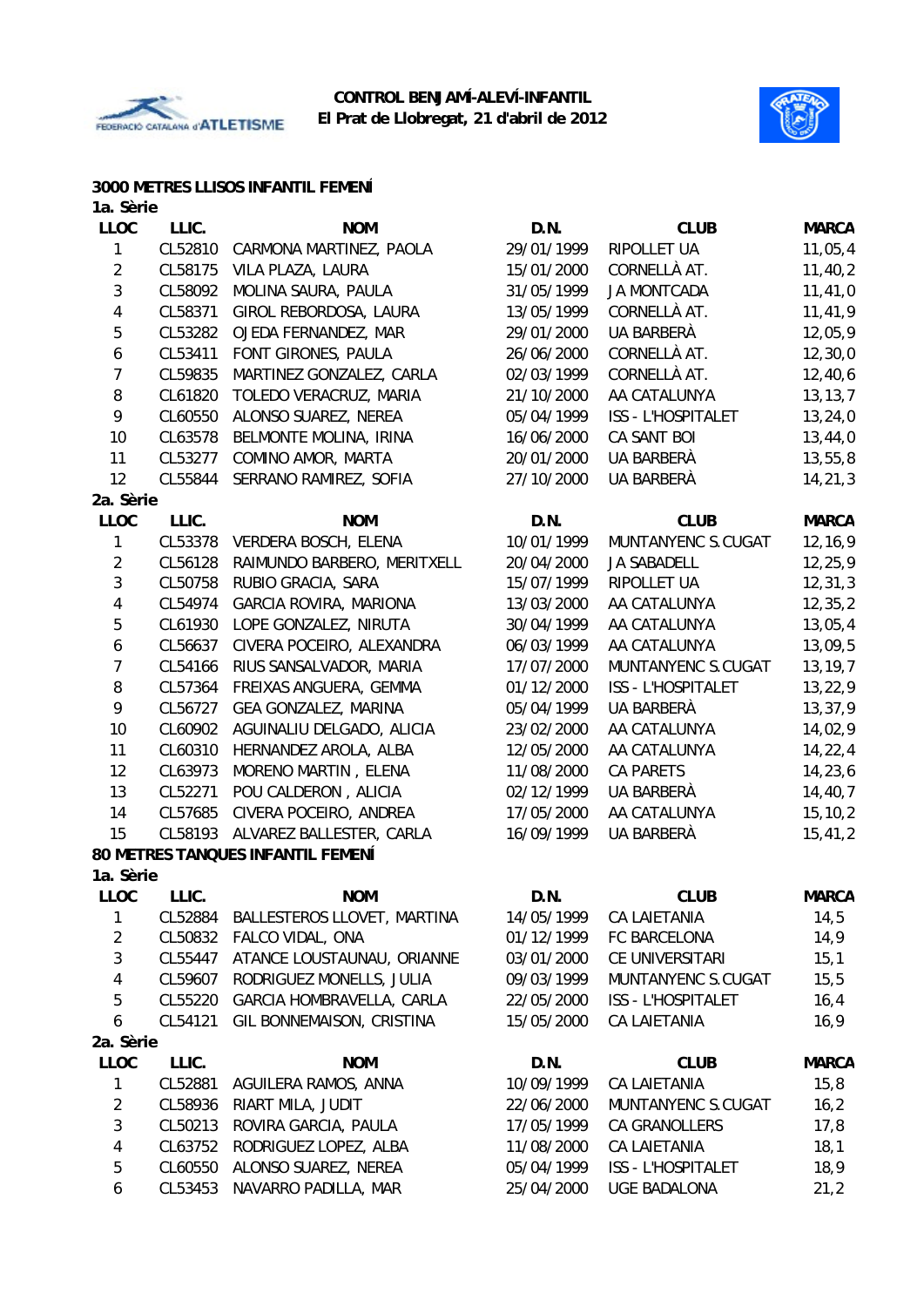



| 3a. Sèrie               |         |                                |            |                    |              |
|-------------------------|---------|--------------------------------|------------|--------------------|--------------|
| <b>LLOC</b>             | LLIC.   | <b>NOM</b>                     | D.N.       | <b>CLUB</b>        | <b>MARCA</b> |
| 1                       | CL62770 | HUGUET SORO, JUDIT             | 21/08/2000 | CE UNIVERSITARI    | 15,4         |
| $\overline{2}$          | CL59898 | MARTINEZ FERNANDEZ, ALBA       | 05/04/2000 | CA SANT JUST       | 15,5         |
| 3                       | CL59746 | SANCHEZ SORIANO, NIEVES        | 07/01/1999 | CA MONTORNÈS       | 16,1         |
| $\overline{4}$          | CL57085 | ANTOLINO CERVERA, JULIA        | 07/11/2000 | MUNTANYENC S.CUGAT | 16,3         |
| 5                       | CL63578 | BELMONTE MOLINA, IRINA         | 16/06/2000 | CA SANT BOI        | 16, 6        |
| 6                       | CL60555 | <b>BUIL CLANCY, HELENA</b>     | 29/05/2000 | ISS - L'HOSPITALET | 16,9         |
| 4a. Sèrie               |         |                                |            |                    |              |
| <b>LLOC</b>             | LLIC.   | <b>NOM</b>                     | D.N.       | <b>CLUB</b>        | <b>MARCA</b> |
| 1                       | CL52980 | CRUZ HERNANDEZ, JUDIT          | 03/10/1999 | AA CATALUNYA       | 15,1         |
| $\overline{2}$          | CL56522 | DESCALZO REBOLLO, ANGELA       | 04/03/1999 | PRATENC AA         | 16,2         |
| 3                       | CL58930 | CARDONA JUSTES, CLAUDIA        | 15/11/1999 | MUNTANYENC S.CUGAT | 16, 6        |
| $\overline{4}$          | CL63973 | MORENO MARTIN, ELENA           | 11/08/2000 | <b>CA PARETS</b>   | 16,8         |
| 5                       | CL60902 | AGUINALIU DELGADO, ALICIA      | 23/02/2000 | AA CATALUNYA       | 17,1         |
| 6                       | CL55329 | <b>IGLESIAS AMARO, GEMMA</b>   | 13/05/1999 | <b>CA PARETS</b>   | 18,3         |
| 5a. Sèrie               |         |                                |            |                    |              |
| <b>LLOC</b>             | LLIC.   | <b>NOM</b>                     | D.N.       | <b>CLUB</b>        | <b>MARCA</b> |
| 1                       | CL50322 | FERNANDEZ HERMOSO, JULIA       | 27/12/1999 | AA CATALUNYA       | 15,3         |
| $\overline{2}$          |         | PIERA CATALAN, OLIVIA          | 07/07/2000 |                    |              |
| $\mathbf{3}$            | CL62864 |                                |            | CA CANALETES       | 16,4         |
|                         | CL60310 | HERNANDEZ AROLA, ALBA          | 12/05/2000 | AA CATALUNYA       | 16,7         |
| 4                       | CL56524 | GALVEZ CARDENAS, CARLA         | 07/07/1999 | PRATENC AA         | 17,5         |
| 5                       | CL59520 | LINARES ARROYO, NEUS           | 04/07/1999 | FC BARCELONA       | 17,8         |
| $\boldsymbol{6}$        | CL57685 | CIVERA POCEIRO, ANDREA         | 17/05/2000 | AA CATALUNYA       | 20,5         |
| 6a. Sèrie               |         |                                |            |                    |              |
| <b>LLOC</b>             | LLIC.   | <b>NOM</b>                     | D.N.       | <b>CLUB</b>        | <b>MARCA</b> |
| $\mathbf{1}$            | CL52983 | <b>GABALDON GRAU, CLARA</b>    | 13/04/2000 | AA CATALUNYA       | 14,6         |
| $\overline{2}$          | CL50410 | MARTINEZ SANCHEZ, ELENA        | 11/03/1999 | CORNELLÀ AT.       | 14,8         |
| $\mathbf{3}$            | CL59356 | LORITE GONZALEZ, ANDREA        | 20/11/1999 | CA SANT BOI        | 15,0         |
| $\overline{\mathbf{4}}$ | CL60910 | ROJAS WEINGARTSHOFER, ARAMI    | 14/07/1999 | AA CATALUNYA       | 16,3         |
| 5                       | CL53121 | BALLART VERNET, MARIA          | 29/07/1999 | AA CATALUNYA       | 16,9         |
| 6                       | CL56144 | TORTOSA DACHS, MIREIA          | 15/11/2000 | <b>JA SABADELL</b> | 17,5         |
| 7a. Sèrie               |         |                                |            |                    |              |
| <b>LLOC</b>             | LLIC.   | <b>NOM</b>                     | D.N.       | <b>CLUB</b>        | <b>MARCA</b> |
| $\mathbf{1}$            | CL61017 | ROMANCE OMS, MARTA             | 08/01/2000 | JA SABADELL        | 15,6         |
| $\overline{2}$          | CL63650 | MARTINEZ VILLENA, CELIA        | 08/06/1999 | CORNELLÀ AT.       | 16,0         |
| 3                       | CL58007 | VEGA PALOMINO, MARIA           | 02/11/1999 | <b>CA SANT BOI</b> | 16,4         |
| 4                       |         | CL60288 BALSELLS SANCHEZ, LAIA | 05/11/1999 | AA CATALUNYA       | 17,2         |
| 5                       | CL61930 | LOPE GONZALEZ, NIRUTA          | 30/04/1999 | AA CATALUNYA       | 17,4         |
| 6                       | CL54974 | <b>GARCIA ROVIRA, MARIONA</b>  | 13/03/2000 | AA CATALUNYA       | 18,2         |
| 8a. Sèrie               |         |                                |            |                    |              |
| <b>LLOC</b>             | LLIC.   | <b>NOM</b>                     | D.N.       | <b>CLUB</b>        | <b>MARCA</b> |
| 1                       | CL58091 | POLO LLORENS, USHA             | 20/04/1999 | <b>JA MONTCADA</b> | 16,0         |
| $\sqrt{2}$              | CL53375 | <b>BASSA TOMAS, ANNA</b>       | 05/06/1999 | MUNTANYENC S.CUGAT | 16,4         |
| 3                       | CL59835 | MARTINEZ GONZALEZ, CARLA       | 02/03/1999 | CORNELLÀ AT.       | 17,1         |
| 4                       | CL59598 | LOPEZ ZAMORA, LUCIA            | 09/06/1999 | MUNTANYENC S.CUGAT | 17,4         |
| 5                       | CL58175 | VILA PLAZA, LAURA              | 15/01/2000 | CORNELLÀ AT.       | 17,9         |
| 9a. Sèrie               |         |                                |            |                    |              |
| LLOC                    | LLIC.   | <b>NOM</b>                     | D.N.       | <b>CLUB</b>        | <b>MARCA</b> |
| $\mathbf{1}$            | CL58371 | GIROL REBORDOSA, LAURA         | 13/05/1999 | CORNELLÀ AT.       | 16,0         |
| $\overline{2}$          | CL61848 | LOPEZ RUIZ, RAQUEL             | 19/01/1999 | UA BARBERÀ         | 16,7         |
| $\sqrt{3}$              | CL61820 | TOLEDO VERACRUZ, MARIA         | 21/10/2000 | AA CATALUNYA       | 17,2         |
| $\overline{4}$          | CL61150 | GRAÑENA DIAZ, SANDRA           | 27/04/1999 | UA BARBERÀ         | 17,6         |
| 5                       | CL53277 | COMINO AMOR, MARTA             | 20/01/2000 | UA BARBERÀ         | 19,1         |
|                         |         |                                |            |                    |              |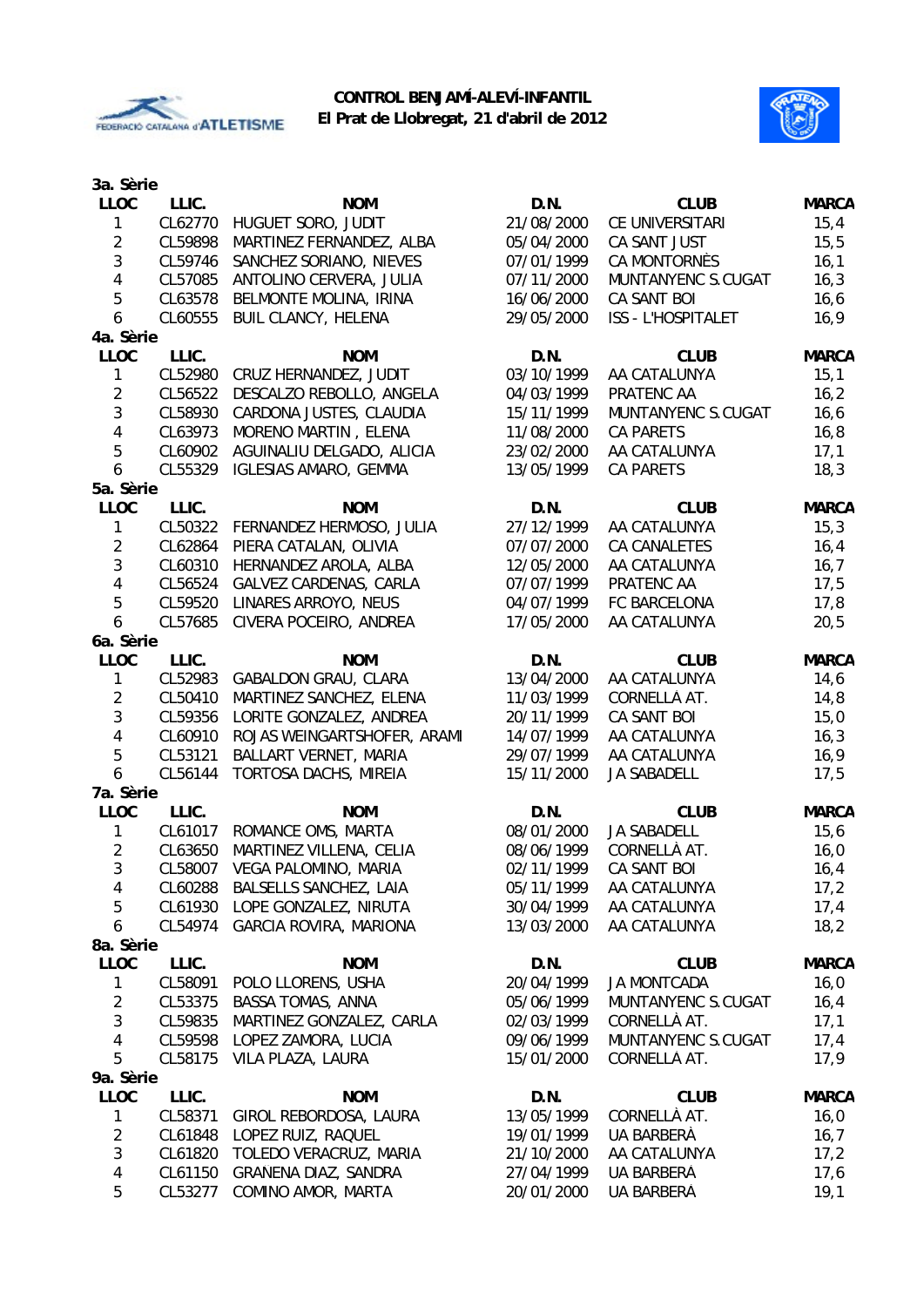



### **SALT D'ALÇADA INFANTIL FEMENÍ**

| LLIC.   | <b>NOM</b>                     | D.N.       | <b>CLUB</b>              | <b>MARCA</b> |
|---------|--------------------------------|------------|--------------------------|--------------|
|         | CL58007 VEGA PALOMINO, MARIA   | 02/11/1999 | CA SANT BOI              | 1,41         |
| CL50114 | CRUEL PONS, AINOA              | 30/03/1999 | UA BARBERÀ               | 1,41         |
| CL52980 | CRUZ HERNANDEZ, JUDIT          | 03/10/1999 | AA CATALUNYA             | 1,41         |
| CL59898 | MARTINEZ FERNANDEZ, ALBA       | 05/04/2000 | CA SANT JUST             | 1,38         |
| CL53377 | CHARBONNIER GALVAN, LUCIA      | 17/01/1999 | MUNTANYENC S.CUGAT       | 1,35         |
| CL59598 | LOPEZ ZAMORA, LUCIA            | 09/06/1999 | MUNTANYENC S.CUGAT       | 1,35         |
| CL52884 | BALLESTEROS LLOVET, MARTINA    | 14/05/1999 | <b>CA LAIETANIA</b>      | 1,30         |
| CL52881 | AGUILERA RAMOS, ANNA           | 10/09/1999 | <b>CA LAIETANIA</b>      | 1,30         |
| CL54121 | GIL BONNEMAISON, CRISTINA      | 15/05/2000 | CA LAIETANIA             | 1,30         |
| CL61989 | MANTIS BENITEZ, ANNA           | 01/10/1999 | MARTORELL AC             | 1,30         |
| CL50410 | MARTINEZ SANCHEZ, ELENA        | 11/03/1999 | CORNELLÀ AT.             | 1,30         |
| CL53121 | BALLART VERNET, MARIA          | 29/07/1999 | AA CATALUNYA             | 1,25         |
| CL60910 | ROJAS WEINGARTSHOFER, ARAMI    | 14/07/1999 | AA CATALUNYA             | 1,25         |
| CL60902 | AGUINALIU DELGADO, ALICIA      | 23/02/2000 | AA CATALUNYA             | 1,25         |
| CL61848 | LOPEZ RUIZ, RAQUEL             | 19/01/1999 | UA BARBERÀ               | 1,25         |
| CL52983 | <b>GABALDON GRAU, CLARA</b>    | 13/04/2000 | AA CATALUNYA             | 1,25         |
| CL53413 | SOLSONA SADURNI, NURIA         | 05/02/2000 | AA CATALUNYA             | 1,25         |
| CL50322 | FERNANDEZ HERMOSO, JULIA       | 27/12/1999 | AA CATALUNYA             | 1,25         |
| CL60045 | MARIN GILI, ANA                | 09/11/2000 | <b>CA MOLLET</b>         | 1,25         |
| CL54139 | EGEA JIMENEZ, CLARA            | 28/06/1999 | UA RUBÍ                  | 1,20         |
| CL57471 | JIMENEZ MUÑIZ, SILVIA          | 31/07/1999 | UA RUBÍ                  | 1,20         |
| CL55414 | BLASCO CLARAMONTE, MARIA       | 10/06/2000 | UA RUBÍ                  | 1,20         |
| CL61150 | GRAÑENA DIAZ, SANDRA           | 27/04/1999 | UA BARBERÀ               | 1,20         |
| CL56524 | GALVEZ CARDENAS, CARLA         | 07/07/1999 | PRATENC AA               | 1,20         |
| CL54686 | ZUÑIGA CATARINEU, ANNA         | 19/03/2000 | CA MOLLET                | 1,20         |
| CL63650 | MARTINEZ VILLENA, CELIA        | 08/06/1999 | CORNELLÀ AT.             | 1,20         |
| CL55329 | <b>IGLESIAS AMARO, GEMMA</b>   | 13/05/1999 | <b>CA PARETS</b>         | 1,20         |
| CL50832 | FALCO VIDAL, ONA               | 01/12/1999 | FC BARCELONA             | 1,20         |
| CL61095 | <b>BALTIC FLORES, INES-IVY</b> | 20/03/1999 | CA GAVÀ                  | 1,20         |
| CL59356 | LORITE GONZALEZ, ANDREA        | 20/11/1999 | CA SANT BOI              | 1,20         |
| CL60288 | BALSELLS SANCHEZ, LAIA         | 05/11/1999 | AA CATALUNYA             | 1,15         |
| CL57475 | LOPEZ PASTOR, MARIONA          | 26/05/1999 | UA RUBÍ                  | 1,15         |
| CL54417 | ARENAS DE LA FUENTE, LAURA     | 27/01/2000 | PRATENC AA               | 1,15         |
| CL61820 | TOLEDO VERACRUZ, MARIA         | 21/10/2000 | AA CATALUNYA             | <b>NULS</b>  |
| CL61930 | LOPE GONZALEZ, NIRUTA          | 30/04/1999 | AA CATALUNYA             | <b>NULS</b>  |
| CL56727 | <b>GEA GONZALEZ, MARINA</b>    | 05/04/1999 | UA BARBERÀ               | <b>NULS</b>  |
| CL56703 | ACEVEDO CAMPOS, IZASCUN        | 19/03/2000 | PRATENC AA               | <b>NULS</b>  |
| CL56523 | DOMINGUEZ NAVARRETE, IRINA     | 25/01/1999 | PRATENC AA               | <b>NULS</b>  |
| CL56492 | MONTRAVETA ROCA, NURIA         | 31/07/2000 | JA SABADELL              | <b>NULS</b>  |
| CL59520 | LINARES ARROYO, NEUS           | 04/07/1999 | FC BARCELONA             | <b>NULS</b>  |
|         |                                |            | CA CANALETES             |              |
| CL54698 | CASTELLS LLACH, JULIA          | 23/12/2000 | AA CATALUNYA             | <b>NULS</b>  |
| CL56637 | CIVERA POCEIRO, ALEXANDRA      | 06/03/1999 | AA CATALUNYA             | <b>NULS</b>  |
| CL60310 | HERNANDEZ AROLA, ALBA          | 12/05/2000 |                          | <b>NULS</b>  |
| CL63090 | GARCIA GARCIA, MARIONA         | 18/01/2000 | <b>GA LLUÏSOS MATARÓ</b> | <b>NULS</b>  |
| CL57685 | CIVERA POCEIRO, ANDREA         | 17/05/2000 | AA CATALUNYA             | <b>NULS</b>  |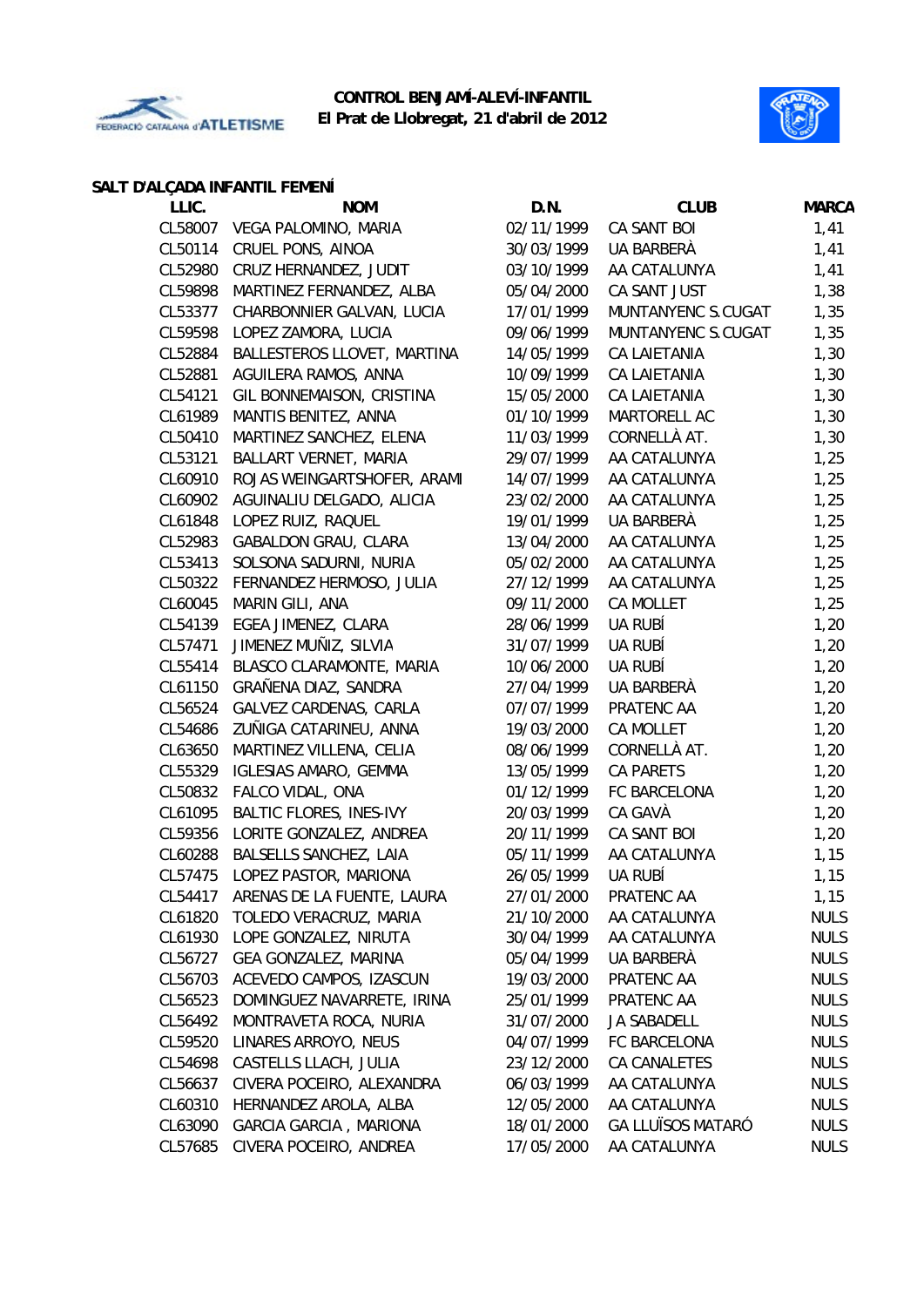



### **TRIPLE SALT INFANTIL FEMENÍ**

| <b>LLOC</b>    | LLIC.   | <b>NOM</b>                     | D.N.       | <b>CLUB</b>               | <b>MARCA</b> |
|----------------|---------|--------------------------------|------------|---------------------------|--------------|
| 1              | CL58371 | GIROL REBORDOSA, LAURA         | 13/05/1999 | CORNELLÀ AT.              | 9,61         |
| $\overline{2}$ | CL60910 | ROJAS WEINGARTSHOFER, ARAMI    | 14/07/1999 | AA CATALUNYA              | 9,33         |
| 3              | CL50114 | CRUEL PONS, AINOA              | 30/03/1999 | UA BARBERÀ                | 9,32         |
| 4              | CL52983 | <b>GABALDON GRAU, CLARA</b>    | 13/04/2000 | AA CATALUNYA              | 9,24         |
| 5              | CL61017 | ROMANCE OMS, MARTA             | 08/01/2000 | JA SABADELL               | 9,19         |
| 6              | CL63650 | MARTINEZ VILLENA, CELIA        | 08/06/1999 | CORNELLÀ AT.              | 9,02         |
| $\overline{7}$ | CL55448 | RODRIGUEZ SAYROL, MONICA       | 18/02/2000 | CE UNIVERSITARI           | 8,96         |
| 8              | CL58930 | CARDONA JUSTES, CLAUDIA        | 15/11/1999 | MUNTANYENC S.CUGAT        | 8,86         |
| 9              | CL60288 | BALSELLS SANCHEZ, LAIA         | 05/11/1999 | AA CATALUNYA              | 8,80         |
| 10             | CL54686 | ZUÑIGA CATARINEU, ANNA         | 19/03/2000 | CA MOLLET                 | 8,72         |
| 11             | CL56522 | DESCALZO REBOLLO, ANGELA       | 04/03/1999 | PRATENC AA                | 8,65         |
| 12             | CL53526 | <b>GARCIA ESPINAR, BELEN</b>   | 26/07/1999 | CA GRANOLLERS             | 8,56         |
| 13             | CL53121 | BALLART VERNET, MARIA          | 29/07/1999 | AA CATALUNYA              | 8,52         |
| 14             | CL58007 | VEGA PALOMINO, MARIA           | 02/11/1999 | CA SANT BOI               | 8,50         |
| 15             | CL52884 | BALLESTEROS LLOVET, MARTINA    | 14/05/1999 | CA LAIETANIA              | 8,40         |
| 16             | CL53378 | VERDERA BOSCH, ELENA           | 10/01/1999 | MUNTANYENC S.CUGAT        | 8,39         |
| 17             | CL54139 | EGEA JIMENEZ, CLARA            | 28/06/1999 | UA RUBÍ                   | 8,37         |
| 18             | CL59356 | LORITE GONZALEZ, ANDREA        | 20/11/1999 | CA SANT BOI               | 8,30         |
| 19             | CL53375 | BASSA TOMAS, ANNA              | 05/06/1999 | MUNTANYENC S.CUGAT        | 8,28         |
| 20             | CL53377 | CHARBONNIER GALVAN, LUCIA      | 17/01/1999 | MUNTANYENC S.CUGAT        | 8,25         |
| 21             | CL52881 | AGUILERA RAMOS, ANNA           | 10/09/1999 | <b>CA LAIETANIA</b>       | 8,21         |
| 22             | CL57085 | ANTOLINO CERVERA, JULIA        | 07/11/2000 | MUNTANYENC S.CUGAT        | 8,12         |
| 23             | CL58936 | RIART MILA, JUDIT              | 22/06/2000 | MUNTANYENC S.CUGAT        | 8,11         |
| 24             | CL60310 | HERNANDEZ AROLA, ALBA          | 12/05/2000 | AA CATALUNYA              | 8,08         |
| 25             | CL55414 | BLASCO CLARAMONTE, MARIA       | 10/06/2000 | UA RUBÍ                   | 8,05         |
| 26             | CL62871 | SENDRA DEMUNT, RUT             | 22/03/1999 | CA CANALETES              | 8,04         |
| 27             | CL62864 | PIERA CATALAN, OLIVIA          | 07/07/2000 | CA CANALETES              | 7,95         |
| 28             | CL61095 | <b>BALTIC FLORES, INES-IVY</b> | 20/03/1999 | CA GAVÀ                   | 7,95         |
| 29             | CL50322 | FERNANDEZ HERMOSO, JULIA       | 27/12/1999 | AA CATALUNYA              | 7,92         |
| 30             | CL62770 | HUGUET SORO, JUDIT             | 21/08/2000 | CE UNIVERSITARI           | 7,90         |
| 31             | CL50832 | FALCO VIDAL, ONA               | 01/12/1999 | FC BARCELONA              | 7,90         |
| 32             | CL56524 | <b>GALVEZ CARDENAS, CARLA</b>  | 07/07/1999 | PRATENC AA                | 7,82         |
| 33             |         | CL57475 LOPEZ PASTOR, MARIONA  | 26/05/1999 | UA RUBÍ                   | 7,78         |
| 34             |         | CL61848 LOPEZ RUIZ, RAQUEL     | 19/01/1999 | UA BARBERÀ                | 7,71         |
| 35             | CL50213 | ROVIRA GARCIA, PAULA           | 17/05/1999 | CA GRANOLLERS             | 7,70         |
| 36             | CL56727 | GEA GONZALEZ, MARINA           | 05/04/1999 | UA BARBERÀ                | 7,61         |
| 37             | CL60550 | ALONSO SUAREZ, NEREA           | 05/04/1999 | <b>ISS - L'HOSPITALET</b> | 7,60         |
| 38             | CL53413 | SOLSONA SADURNI, NURIA         | 05/02/2000 | AA CATALUNYA              | 7,59         |
| 39             | CL55220 | GARCIA HOMBRAVELLA, CARLA      | 22/05/2000 | ISS - L'HOSPITALET        | 7,58         |
| 40             | CL54121 | GIL BONNEMAISON, CRISTINA      | 15/05/2000 | CA LAIETANIA              | 7,55         |
| 41             | CL60902 | AGUINALIU DELGADO, ALICIA      | 23/02/2000 | AA CATALUNYA              | 7,52         |
| 42             | CL57471 | JIMENEZ MUÑIZ, SILVIA          | 31/07/1999 | UA RUBÍ                   | 7,46         |
| 43             | CL56492 | MONTRAVETA ROCA, NURIA         | 31/07/2000 | JA SABADELL               | 7,46         |
| 44             | CL59835 | MARTINEZ GONZALEZ, CARLA       | 02/03/1999 | CORNELLÀ AT.              | 7,30         |
| 45             | CL54974 | <b>GARCIA ROVIRA, MARIONA</b>  | 13/03/2000 | AA CATALUNYA              | 7,23         |
| 46             | CL59520 | LINARES ARROYO, NEUS           | 04/07/1999 | FC BARCELONA              | 7,23         |
| 47             | CL53411 | FONT GIRONES, PAULA            | 26/06/2000 | CORNELLÀ AT.              | 7,16         |
| 48             | CL61820 | TOLEDO VERACRUZ, MARIA         | 21/10/2000 | AA CATALUNYA              | 7,12         |
| 49             | CL61150 | GRAÑENA DIAZ, SANDRA           | 27/04/1999 | UA BARBERÀ                | 7,12         |
| 50             | CL58175 | VILA PLAZA, LAURA              | 15/01/2000 | CORNELLÀ AT.              | 7,11         |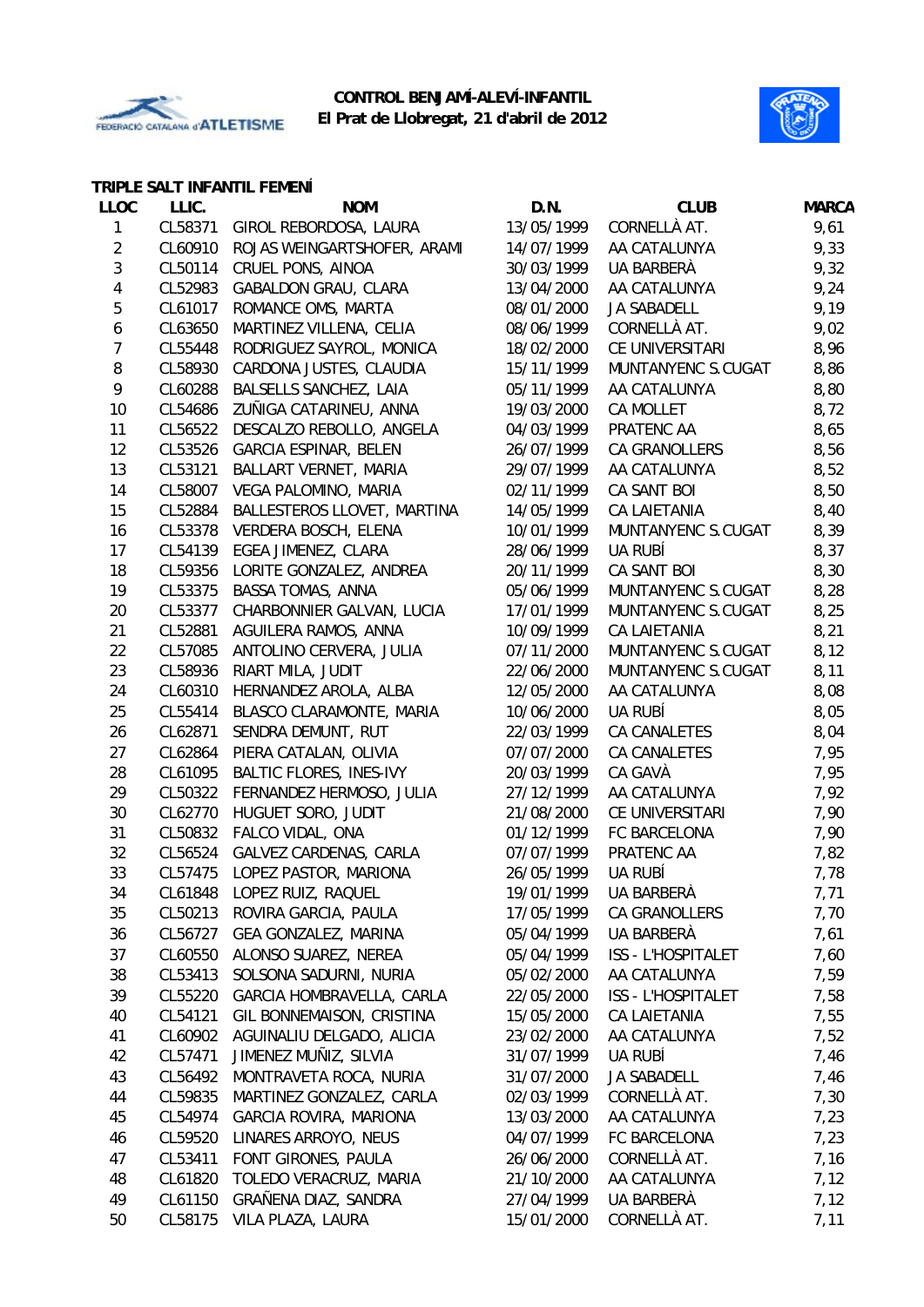



| 51 | CL56523 | DOMINGUEZ NAVARRETE, IRINA     | 25/01/1999 | PRATENC AA          | 7,08        |
|----|---------|--------------------------------|------------|---------------------|-------------|
| 52 | CL50410 | MARTINEZ SANCHEZ, ELENA        | 11/03/1999 | CORNELLÀ AT.        | 7,02        |
| 53 | CL53453 | NAVARRO PADILLA, MAR           | 25/04/2000 | <b>UGE BADALONA</b> | 6,98        |
| 54 | CL62839 | GUAL SAINZ-PARDO, NADIA        | 12/05/2000 | CA CANALETES        | 6,84        |
| 55 | CL58193 | ALVAREZ BALLESTER, CARLA       | 16/09/1999 | UA BARBERÀ          | 6,82        |
| 56 | CL63752 | RODRIGUEZ LOPEZ, ALBA          | 11/08/2000 | CA LAIETANIA        | 6,79        |
| 57 | CL61930 | LOPE GONZALEZ, NIRUTA          | 30/04/1999 | AA CATALUNYA        | 6,42        |
| 58 | CL54417 | ARENAS DE LA FUENTE, LAURA     | 27/01/2000 | PRATENC AA          | 6,28        |
| 59 |         | CL57612 GURRI CASALS, NURIA    | 01/08/2000 | CA MONTORNÈS        | 6, 12       |
|    | CL64020 | BALDEH BALDEH, LISA            | 21/11/2000 | CA MONTORNÈS        | <b>NULS</b> |
|    |         | CL57685 CIVERA POCEIRO, ANDREA | 17/05/2000 | AA CATALUNYA        | <b>NULS</b> |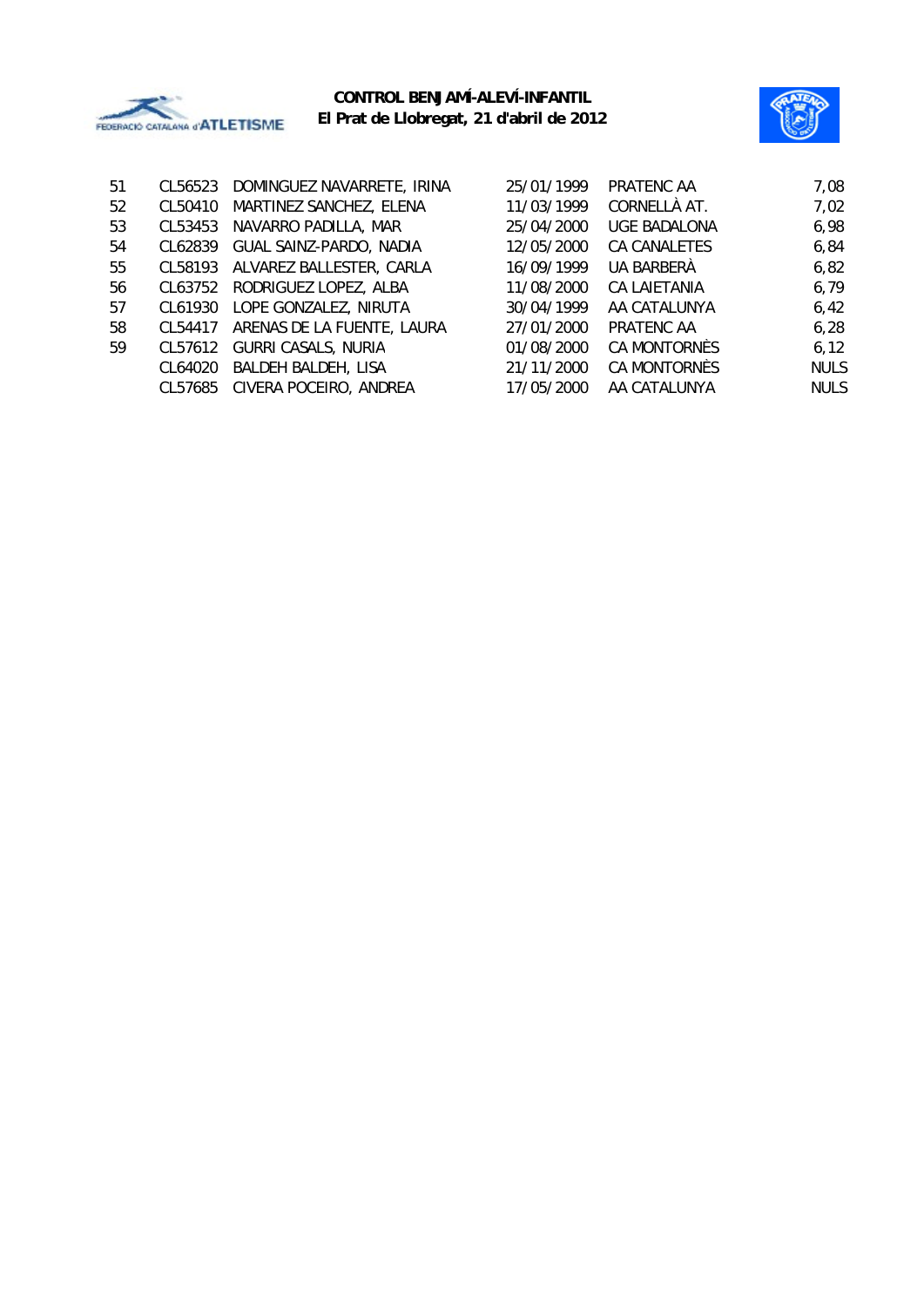



## **60 METRES LLISOS ALEVÍ MASCULÍ**

| 1a. Sèrie      |         |                              |            |                           |              |
|----------------|---------|------------------------------|------------|---------------------------|--------------|
| <b>LLOC</b>    | LLIC.   | <b>NOM</b>                   | D.N.       | <b>CLUB</b>               | <b>MARCA</b> |
| 1              | CL57284 | RODRIGUEZ FAUROUX, JOAQUIM   | 19/03/2002 | <b>ISS - L'HOSPITALET</b> | 8,9          |
| $\overline{2}$ | CL61266 | FATY TOLOSA, ISMAEL          | 28/01/2002 | CA MOLLET                 | 9,2          |
| 3              | CL56960 | COLL SICLUNA, ARTUR          | 16/08/2001 | FC BARCELONA              | 9,4          |
| 4              | CL58115 | ORTEGA MARTIN, SERGIO        | 01/08/2001 | AE S.ANDREU BARCA         | 9,6          |
| 5              | CL62883 | HERNANDEZ GOMEZ, YAGO        | 18/12/2002 | FC BARCELONA              | 10,1         |
| 6              | CL59438 | GONZALEZ SEGURA, MARTIN      | 01/05/2002 | AE S.ANDREU BARCA         | 11,1         |
| 2a. Sèrie      |         |                              |            |                           |              |
| <b>LLOC</b>    | LLIC.   | <b>NOM</b>                   | D.N.       | <b>CLUB</b>               | <b>MARCA</b> |
| 1              | CL54803 | GONZALEZ RODRIGUEZ, IKER     | 24/10/2001 | AE S.ANDREU BARCA         | 9,2          |
| $\overline{2}$ | CL56514 | MBARKI, SALMAN               | 28/02/2001 | CA GRANOLLERS             | 9,5          |
| 3              | CL59844 | TAULATS BRAOS, GERARD        | 25/10/2001 | CORNELLÀ AT.              | 10,0         |
| 4              | CL60551 | ALONSO SUAREZ, IKER          | 27/11/2001 | <b>ISS - L'HOSPITALET</b> | 10,3         |
| 5              | CL58208 | LOPEZ RUIZ, MARIO            | 23/01/2002 | UA BARBERÀ                | 10,6         |
| 6              | CL62030 | LIARTE CARDONA, IVAN         | 11/04/2002 | AE MOLINS 2000            | 12,6         |
| 3a. Sèrie      |         |                              |            |                           |              |
| <b>LLOC</b>    | LLIC.   | <b>NOM</b>                   | D.N.       | <b>CLUB</b>               | <b>MARCA</b> |
| 1              | CL56657 | ADALID SORIANO, SERGI        | 15/05/2001 | <b>GA LLUÏSOS MATARÓ</b>  | 9,2          |
| $\overline{2}$ | CL58200 | GEA GONZALEZ, JOAN           | 04/04/2002 | UA BARBERÀ                | 9,4          |
| $\sqrt{3}$     | CL59688 | SEGURA GOMEZ, ADRIA          | 07/01/2002 | CA GRANOLLERS             | 9,8          |
| 4              | CL62036 | ROIG PASCUAL, ARNAU          | 24/04/2001 | AE MOLINS 2000            | 10,1         |
| 5              | CL60335 | RICO GUASCH, JOAQUIM         | 24/02/2002 | AA CATALUNYA              | 10,4         |
| 6              | CL57557 | ALCANTARA FERNANDEZ, MARC    | 07/10/2001 | <b>UA TERRASSA</b>        | 10,9         |
| 4a. Sèrie      |         |                              |            |                           |              |
| LLOC           | LLIC.   | <b>NOM</b>                   | D.N.       | <b>CLUB</b>               | <b>MARCA</b> |
| 1              | CL56372 | MORET MARTINEZ, IÑAKI        | 05/06/2001 | CA MONTORNÈS              | 8,9          |
| $\sqrt{2}$     | CL60156 | ALERT FRANCO, DAVID          | 13/03/2001 | <b>UGE BADALONA</b>       | 9,2          |
| $\sqrt{3}$     | CL57763 | FUENTES BRUSTENGA, GERARD    | 22/09/2001 | CA GRANOLLERS             | 9,5          |
| 4              | CL57013 | LAZARO ROCA, POL             | 13/08/2001 | AE MOLINS 2000            | 9,7          |
| 5              | CL57982 | POMBO HILLENIUS, SIMON       | 01/09/2001 | AA CATALUNYA              | 10,0         |
| 6              | CL60252 | <b>BASSAS GARRITY, MARIO</b> | 09/09/2001 | CE UNIVERSITARI           | 10, 8        |
| 5a. Sèrie      |         |                              |            |                           |              |
| LLOC           | LLIC.   | <b>NOM</b>                   | D.N.       |                           |              |
|                |         |                              |            | <b>CLUB</b>               | <b>MARCA</b> |
| 1              | CL56252 | <b>GARCIA SERRATS, POL</b>   | 30/12/2001 | CA CASTELLAR              | 8,9          |
| $\overline{2}$ | CL56076 | NAVAJON FABREGAT, ADRIA      | 29/01/2001 | UA RUBÍ                   | 9,2          |
| 3              | CL58950 | MONTES LOPEZ, MARIO          | 20/02/2002 | PRATENC AA                | 9,4          |
| 4              | CL57508 | LOPEZ VIDAL, ALBERT          | 20/02/2001 | CE UNIVERSITARI           | 9,8          |
| 5              | CL60344 | SIVILLA CALVO, CRISTIAN      | 22/07/2002 | AA CATALUNYA              | 11,3         |
| 6              | CL60311 | HERNANDEZ AROLA, PAU         | 19/11/2002 | AA CATALUNYA              | 11,4         |
| 6a. Sèrie      |         |                              |            |                           |              |
| <b>LLOC</b>    | LLIC.   | <b>NOM</b>                   | D.N.       | <b>CLUB</b>               | <b>MARCA</b> |
| 1              | CL57472 | JIMENEZ MUÑIZ, DAVID         | 21/01/2001 | UA RUBÍ                   | 8,9          |
| $\overline{2}$ | CL54984 | COMAS MARIN, POL             | 04/04/2001 | AA CATALUNYA              | 9,1          |
| $\sqrt{3}$     | CL57965 | MATA MARTY, PAU              | 23/02/2002 | <b>UGE BADALONA</b>       | 9,3          |
| 4              | CL57470 | GIMENO CARPIO, VICTOR        | 14/09/2001 | UA RUBÍ                   | 9,5          |
| 5              | CL57285 | CARRASCO VILASECA, GERARD    | 24/10/2002 | ISS - L'HOSPITALET        | 9,9          |
| 6              | CL64081 | GUTIERREZ MARQUES, JUANDE    | 29/01/2002 | MUNTANYENC S.CUGAT        | 10, 6        |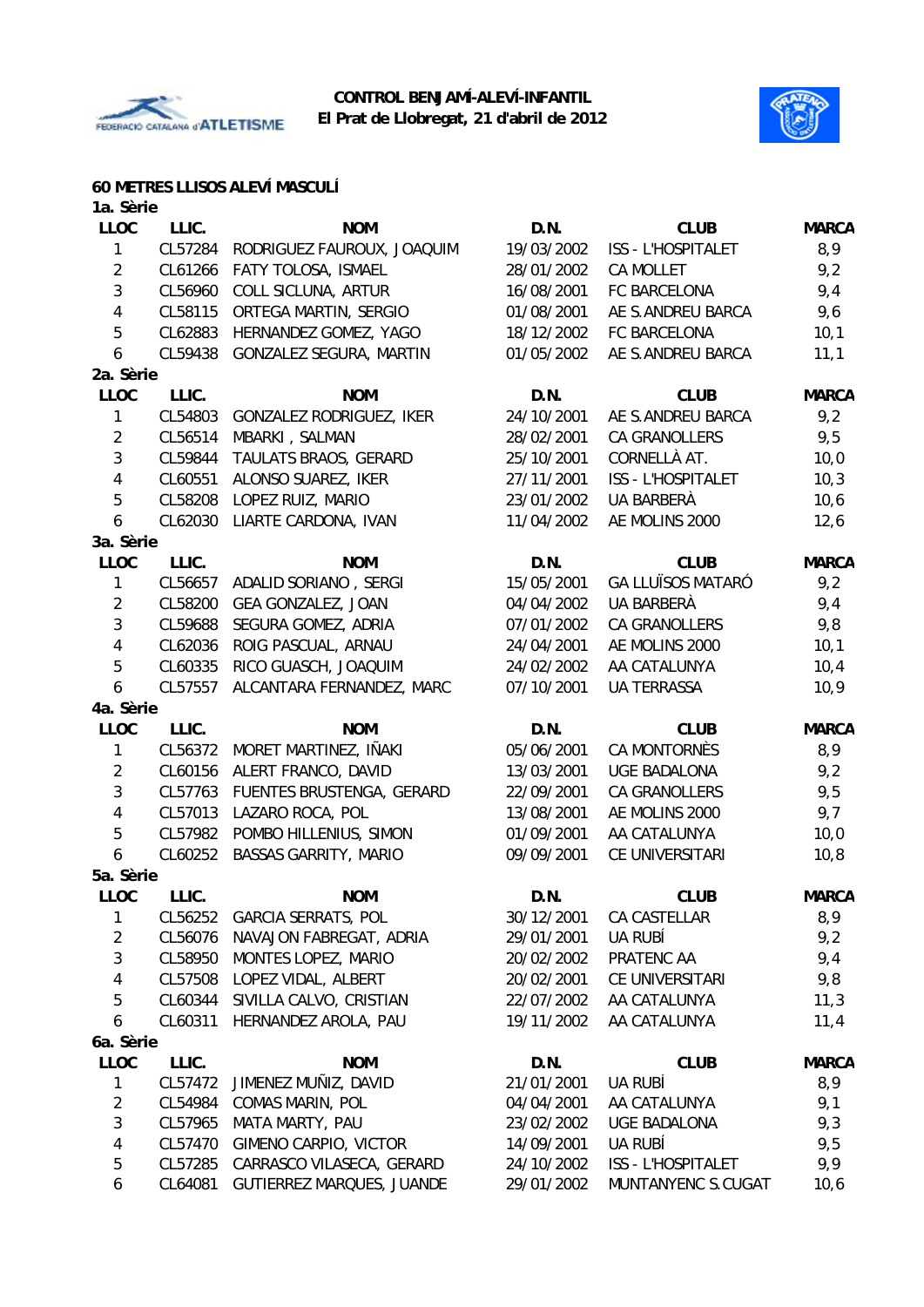



| 7a. Sèrie               |         |                                |            |                     |              |
|-------------------------|---------|--------------------------------|------------|---------------------|--------------|
| <b>LLOC</b>             | LLIC.   | <b>NOM</b>                     | D.N.       | <b>CLUB</b>         | <b>MARCA</b> |
| $\mathbf{1}$            | CL56476 | SERRAT MELSIO, MARCEL          | 03/11/2001 | <b>CA CANALETES</b> | 9,4          |
| $\overline{2}$          | CL56358 | FERRON MARTINEZ, ISRAEL        | 24/03/2001 | CA MONTORNÈS        | 10,1         |
| 3                       | CL61639 | ARENY NGUEMA, MARC             | 30/12/2002 | <b>CA MOLLET</b>    | 10, 5        |
| 4                       | CL54981 | CAÑADELL BERTRAN, AXEL         | 07/02/2001 | AA CATALUNYA        | 10,7         |
| 5                       | CL57477 | MOTA SOTO, ROMAN               | 27/11/2001 | UA RUBÍ             | 11,1         |
| 8a. Sèrie               |         |                                |            |                     |              |
| <b>LLOC</b>             | LLIC.   | <b>NOM</b>                     | D.N.       | <b>CLUB</b>         | <b>MARCA</b> |
| $\mathbf{1}$            | CL57042 | ABAVIS VIVES, NIKOS            | 10/04/2002 | CA GAVÀ             | 9,7          |
| $\overline{2}$          | CL58951 | MARQUES MIRON, FELIX           | 16/10/2001 | PRATENC AA          | 10,0         |
| $\mathfrak{Z}$          | CL58588 | COMAJOAN CARA, MARÇAL          | 30/08/2002 | CA VIC              | 10,3         |
| 4                       | CL54758 | DE LA HOZ GARCIA, DANIEL       | 14/04/2001 | CA NOU BARRIS       | 10, 5        |
| 5                       | CL61969 | DIAZ SAEZ, IVAN                | 22/03/2002 | MARTORELL AC        | 10,8         |
| 6                       | CL64080 | <b>GASSO BASTARDAS, ALBERT</b> | 23/07/2002 | MUNTANYENC S.CUGAT  | 11,1         |
| 9a. Sèrie               |         |                                |            |                     |              |
| LLOC                    | LLIC.   | <b>NOM</b>                     | D.N.       | <b>CLUB</b>         | <b>MARCA</b> |
| 1                       | CL60047 | MULERO MATOS, QUIM             | 25/09/2001 | <b>CA MOLLET</b>    | 10,1         |
| $\overline{2}$          | CL64083 | PUIG BIOSCA, POL               | 16/07/2002 | MUNTANYENC S.CUGAT  | 10,4         |
| $\mathbf{3}$            | CL62601 | ABAD CAMPINS, ORIOL            | 16/07/2002 | CA MONTORNÈS        | 10, 6        |
| 4                       | CL58191 | ALBARRAN ROCA, MARTI           | 13/08/2002 | UA BARBERÀ          | 10, 8        |
| 5                       | CL57538 | FELIS MORLANS, GERARD          | 13/06/2001 | <b>CA CANALETES</b> | 10,9         |
| 6                       | CL62559 | LARROYA RAMON, NARCIS          | 17/05/2002 | <b>CA PARETS</b>    | 11,1         |
| 10a. Sèrie              |         |                                |            |                     |              |
| <b>LLOC</b>             | LLIC.   | <b>NOM</b>                     | D.N.       | <b>CLUB</b>         | <b>MARCA</b> |
| $\mathbf{1}$            | CL58756 | <b>GALLARDO MIREZ, GERARD</b>  | 07/05/2001 | CA MONTORNÈS        | 9,1          |
| $\overline{2}$          | CL57355 | COTONAT DONAT, ERNEST          | 19/05/2001 | CE UNIVERSITARI     | 9,6          |
| 3                       | CL63248 | MONTESINOS GARRIDO, POL        | 26/03/2002 | PRATENC AA          | 9,8          |
| $\overline{\mathbf{4}}$ | CL63982 | GOULA BALLESTER, FRANCESC      | 11/11/2001 | CE UNIVERSITARI     | 10,0         |
| 5                       | CL62108 | <b>EGEA MANGIN, EVAN</b>       | 23/11/2001 | CA GAVÀ             | 10,2         |
| 6                       | CL59696 | ALBARRAN SANCHEZ, POL          | 13/01/2001 | CA NOU BARRIS       | 10,7         |
| 11a. Sèrie              |         |                                |            |                     |              |
| <b>LLOC</b>             | LLIC.   | <b>NOM</b>                     | D.N.       | <b>CLUB</b>         | <b>MARCA</b> |
| $\mathbf{1}$            | CL63209 | BEASCOECHEA ESTRAGUES, JORDI   | 24/01/2001 | CE UNIVERSITARI     | 9,1          |
| $\overline{2}$          | CL60770 | <b>GESE NOVALES, MARIO</b>     | 15/05/2001 | <b>CA CANALETES</b> | 9,3          |
| $\mathfrak{Z}$          | CL62126 | SANCHIS CORTES, RAFAEL         | 06/11/2001 | CA GAVÀ             | 9,5          |
| 4                       |         | CL58122 ESTEVE PONS, BERNAT    | 22/01/2002 | <b>JA SABADELL</b>  | 9,7          |
| 5                       | CL59329 | <b>EGEA MANGIN, ALOIS</b>      | 23/11/2001 | CA GAVÀ             | 10,1         |
| 6                       | CL56371 | MOLINA FERNANDEZ, RUBEN        | 29/10/2001 | CA MONTORNÈS        | 10,9         |
|                         |         |                                |            |                     |              |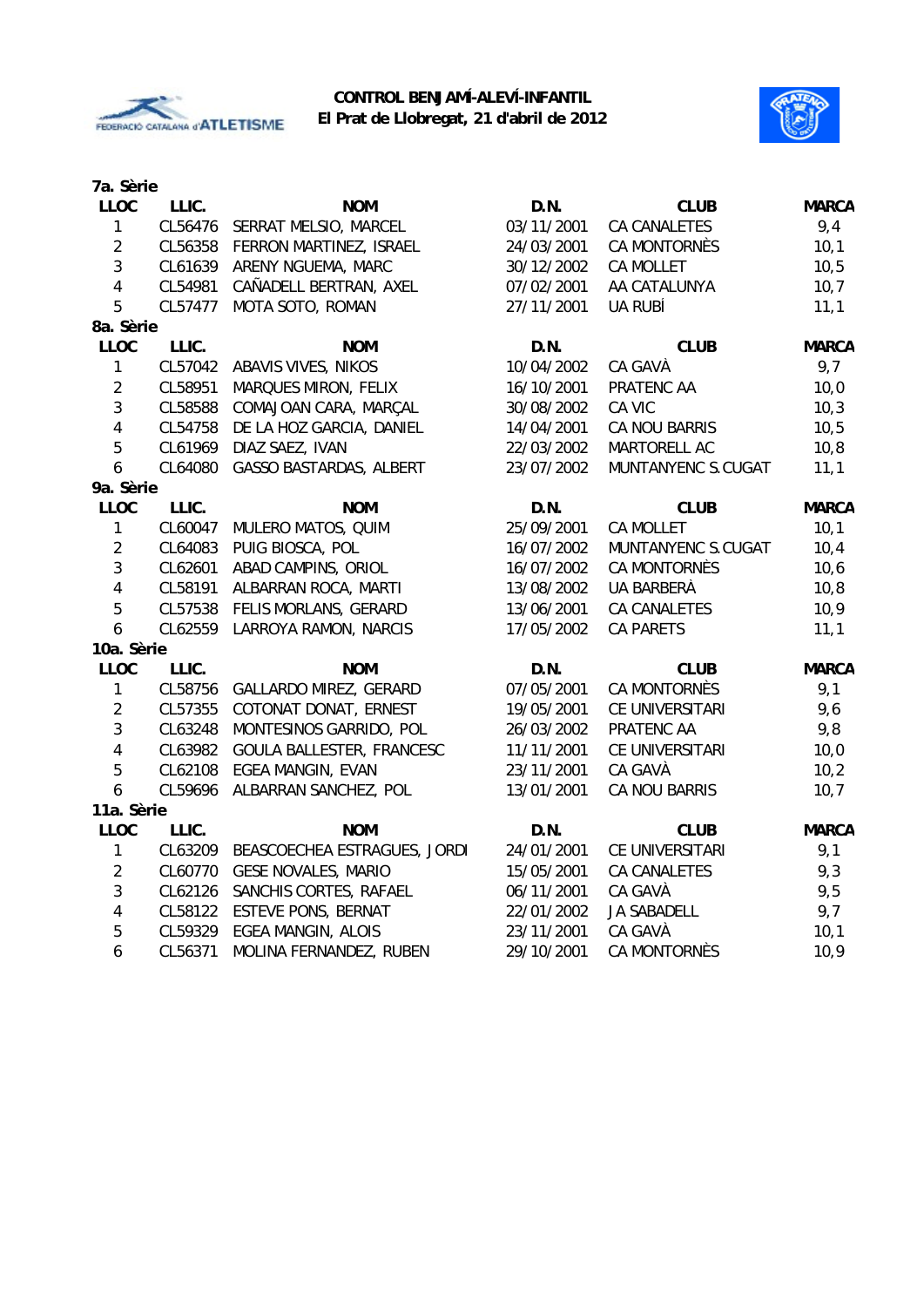



#### **2000 METRES MARXA ALEVÍ MASCULÍ**

| <b>LLOC</b>    | LLIC.   | <b>NOM</b>                   | D.N.       | <b>CLUB</b>         | <b>MARCA</b> |
|----------------|---------|------------------------------|------------|---------------------|--------------|
|                | CL56960 | COLL SICLUNA, ARTUR          | 16/08/2001 | FC BARCELONA        | 11, 10, 2    |
| $\overline{2}$ | CL57355 | COTONAT DONAT, ERNEST        | 19/05/2001 | CE UNIVERSITARI     | 12,06,1      |
| 3              | CL60335 | RICO GUASCH, JOAQUIM         | 24/02/2002 | AA CATALUNYA        | 12, 36, 3    |
| 4              | CL60311 | HERNANDEZ AROLA, PAU         | 19/11/2002 | AA CATALUNYA        | 12, 36, 4    |
| 5              | CL57965 | MATA MARTY, PAU              | 23/02/2002 | <b>UGE BADALONA</b> | 12, 49, 1    |
| 6              | CL59688 | SEGURA GOMEZ, ADRIA          | 07/01/2002 | CA GRANOLLERS       | 13,01,5      |
| 7              | CL56252 | <b>GARCIA SERRATS, POL</b>   | 30/12/2001 | CA CASTELLAR        | 13,07,9      |
| 8              | CL56358 | FERRON MARTINEZ, ISRAEL      | 24/03/2001 | CA MONTORNÈS        | 13,08,6      |
| 9              | CL58756 | GALLARDO MIREZ, GERARD       | 07/05/2001 | CA MONTORNÈS        | 13,09,0      |
| 10             | CL60252 | <b>BASSAS GARRITY, MARIO</b> | 09/09/2001 | CE UNIVERSITARI     | 13,09,3      |
| 11             | CL58200 | GEA GONZALEZ, JOAN           | 04/04/2002 | UA BARBERÀ          | 13,31,9      |
| 12             | CL58208 | LOPEZ RUIZ, MARIO            | 23/01/2002 | UA BARBERÀ          | 13,36,9      |
| 13             | CL58122 | <b>ESTEVE PONS, BERNAT</b>   | 22/01/2002 | <b>JA SABADELL</b>  | 13,59,6      |
| 14             | CL60344 | SIVILLA CALVO, CRISTIAN      | 22/07/2002 | AA CATALUNYA        | 14,02,2      |
| 15             | CL63248 | MONTESINOS GARRIDO, POL      | 26/03/2002 | PRATENC AA          | 14,05,5      |
| 16             | CL60449 | ROLDAN SANCHEZ, RODRIGO      | 02/02/2001 | CE UNIVERSITARI     | 14, 11, 2    |
| 17             | CL59217 | LAZARO FERRER, FELIX         | 24/12/2001 | CE UNIVERSITARI     | 14, 11, 8    |
| 18             | CL57304 | CONEJERO FRECHILLA, JOEL     | 01/12/2002 | AA CATALUNYA        | 14,29,6      |
| 19             | CL58631 | ARRABAL GARCIA, ABEL         | 20/06/2002 | CA CASTELLAR        | 15, 43, 3    |
| 20             | CL57010 | COBO AGUILAR, ALBERT         | 27/03/2001 | AE MOLINS 2000      | 15, 45, 3    |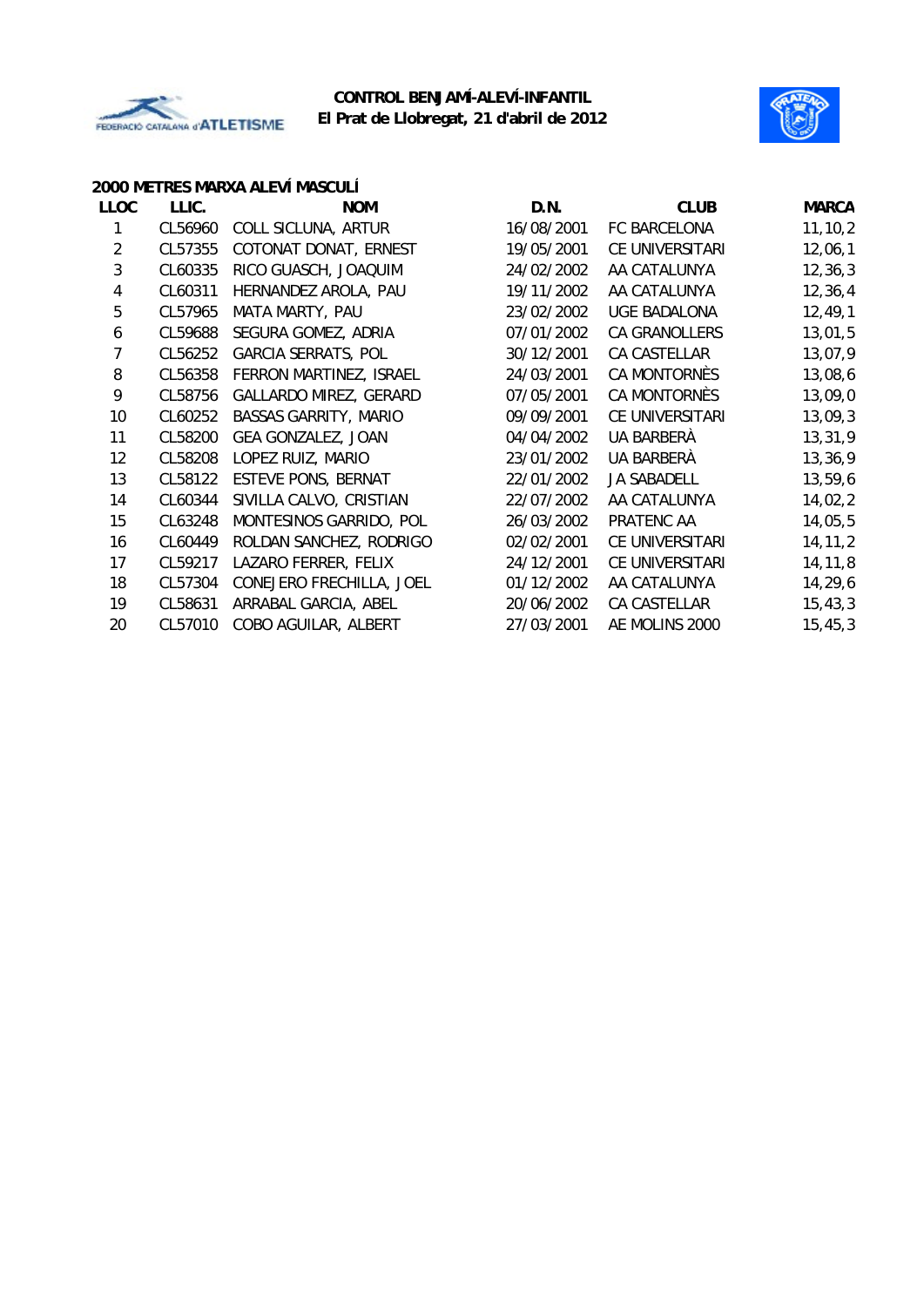



#### **SALT DE LLARGADA ALEVÍ MASCULÍ**

| <b>LLOC</b>    | LLIC.   | <b>NOM</b>                       | D.N.       | <b>CLUB</b>              | <b>MARCA</b> |
|----------------|---------|----------------------------------|------------|--------------------------|--------------|
| 1              | CL56076 | NAVAJON FABREGAT, ADRIA          | 29/01/2001 | UA RUBÍ                  | 3,86         |
| $\overline{c}$ | CL57284 | RODRIGUEZ FAUROUX, JOAQUIM       | 19/03/2002 | ISS - L'HOSPITALET       | 3,79         |
| $\mathfrak{Z}$ | CL57472 | JIMENEZ MUÑIZ, DAVID             | 21/01/2001 | UA RUBÍ                  | 3,78         |
| 4              | CL56372 | MORET MARTINEZ, IÑAKI            | 05/06/2001 | CA MONTORNÈS             | 3,77         |
| 5              | CL57763 | FUENTES BRUSTENGA, GERARD        | 22/09/2001 | CA GRANOLLERS            | 3,76         |
| 6              | CL56960 | COLL SICLUNA, ARTUR              | 16/08/2001 | FC BARCELONA             | 3,76         |
| $\overline{7}$ | CL58200 | GEA GONZALEZ, JOAN               | 04/04/2002 | UA BARBERÀ               | 3,73         |
| $\, 8$         | CL56657 | ADALID SORIANO, SERGI            | 15/05/2001 | <b>GA LLUÏSOS MATARÓ</b> | 3,61         |
| 9              | CL60047 | MULERO MATOS, QUIM               | 25/09/2001 | <b>CA MOLLET</b>         | 3,61         |
| 10             | CL57982 | POMBO HILLENIUS, SIMON           | 01/09/2001 | AA CATALUNYA             | 3,59         |
| 11             | CL60156 | ALERT FRANCO, DAVID              | 13/03/2001 | UGE BADALONA             | 3,51         |
| 12             | CL56252 | <b>GARCIA SERRATS, POL</b>       | 30/12/2001 | CA CASTELLAR             | 3,49         |
| 13             | CL57042 | ABAVIS VIVES, NIKOS              | 10/04/2002 | CA GAVÀ                  | 3,47         |
| 14             | CL63209 | BEASCOECHEA ESTRAGUES, JORDI     | 24/01/2001 | CE UNIVERSITARI          | 3,46         |
| 15             | CL58951 | MARQUES MIRON, FELIX             | 16/10/2001 | PRATENC AA               | 3,45         |
| 16             | CL57508 | LOPEZ VIDAL, ALBERT              | 20/02/2001 | CE UNIVERSITARI          | 3,39         |
| 17             | CL57285 | CARRASCO VILASECA, GERARD        | 24/10/2002 | ISS - L'HOSPITALET       | 3,38         |
| 18             | CL56358 | FERRON MARTINEZ, ISRAEL          | 24/03/2001 | CA MONTORNÈS             | 3,38         |
| 19             | CL56476 | SERRAT MELSIO, MARCEL            | 03/11/2001 | CA CANALETES             | 3,37         |
| 20             | CL57965 | MATA MARTY, PAU                  | 23/02/2002 | <b>UGE BADALONA</b>      | 3,34         |
| 21             | CL62114 | GARCIA CARRETERO, OSCAR          | 10/08/2001 | CA GAVÀ                  | 3,34         |
| 22             | CL57470 | GIMENO CARPIO, VICTOR            | 14/09/2001 | UA RUBÍ                  | 3,33         |
| 23             | CL62108 | EGEA MANGIN, EVAN                | 23/11/2001 | CA GAVÀ                  | 3,33         |
| 24             | CL60770 | <b>GESE NOVALES, MARIO</b>       | 15/05/2001 | CA CANALETES             | 3,32         |
| 25             | CL58756 | <b>GALLARDO MIREZ, GERARD</b>    | 07/05/2001 | CA MONTORNÈS             | 3,32         |
| 26             | CL58950 | MONTES LOPEZ, MARIO              | 20/02/2002 | PRATENC AA               | 3,31         |
| 27             | CL64081 | <b>GUTIERREZ MARQUES, JUANDE</b> | 29/01/2002 | MUNTANYENC S.CUGAT       | 3,30         |
| 28             | CL58115 | ORTEGA MARTIN, SERGIO            | 01/08/2001 | AE S.ANDREU BARCA        | 3,28         |
| 29             | CL59696 | ALBARRAN SANCHEZ, POL            | 13/01/2001 | CA NOU BARRIS            | 3,27         |
| 30             | CL59329 | EGEA MANGIN, ALOIS               | 23/11/2001 | CA GAVÀ                  | 3,27         |
| 31             | CL62263 | RUDA OLIVARES, VICTOR            | 05/08/2001 | CA SANT JUST             | 3,24         |
| 32             |         | CL62126 SANCHIS CORTES, RAFAEL   | 06/11/2001 | CA GAVÀ                  | 3,24         |
| 33             | CL57013 | LAZARO ROCA, POL                 | 13/08/2001 | AE MOLINS 2000           | 3,23         |
| 34             | CL63982 | GOULA BALLESTER, FRANCESC        | 11/11/2001 | CE UNIVERSITARI          | 3,22         |
| 35             | CL59844 | TAULATS BRAOS, GERARD            | 25/10/2001 | CORNELLÀ AT.             | 3,19         |
| 36             | CL60335 | RICO GUASCH, JOAQUIM             | 24/02/2002 | AA CATALUNYA             | 3,18         |
| 37             | CL63248 | MONTESINOS GARRIDO, POL          | 26/03/2002 | PRATENC AA               | 3,17         |
| 38             | CL57538 | FELIS MORLANS, GERARD            | 13/06/2001 | CA CANALETES             | 3,17         |
| 39             | CL57355 | COTONAT DONAT, ERNEST            | 19/05/2001 | CE UNIVERSITARI          | 3,15         |
| 40             | CL58122 | <b>ESTEVE PONS, BERNAT</b>       | 22/01/2002 | JA SABADELL              | 3,15         |
| 41             | CL62036 | ROIG PASCUAL, ARNAU              | 24/04/2001 | AE MOLINS 2000           | 3,14         |
| 42             | CL58208 | LOPEZ RUIZ, MARIO                | 23/01/2002 | UA BARBERÀ               | 3,14         |
| 43             | CL59688 | SEGURA GOMEZ, ADRIA              | 07/01/2002 | CA GRANOLLERS            | 3,11         |
| 44             | CL62878 | VIEIRA POBLET, TON               | 11/03/2002 | CA CANALETES             | 3,09         |
| 45             | CL58588 | COMAJOAN CARA, MARÇAL            | 30/08/2002 | CA VIC                   | 3,09         |
| 46             | CL56371 | MOLINA FERNANDEZ, RUBEN          | 29/10/2001 | CA MONTORNÈS             | 3,07         |
| 47             | CL58191 | ALBARRAN ROCA, MARTI             | 13/08/2002 | UA BARBERÀ               | 3,06         |
| 48             | CL59438 | GONZALEZ SEGURA, MARTIN          | 01/05/2002 | AE S.ANDREU BARCA        | 3,04         |
| 49             | CL60551 | ALONSO SUAREZ, IKER              | 27/11/2001 | ISS - L'HOSPITALET       | 3,04         |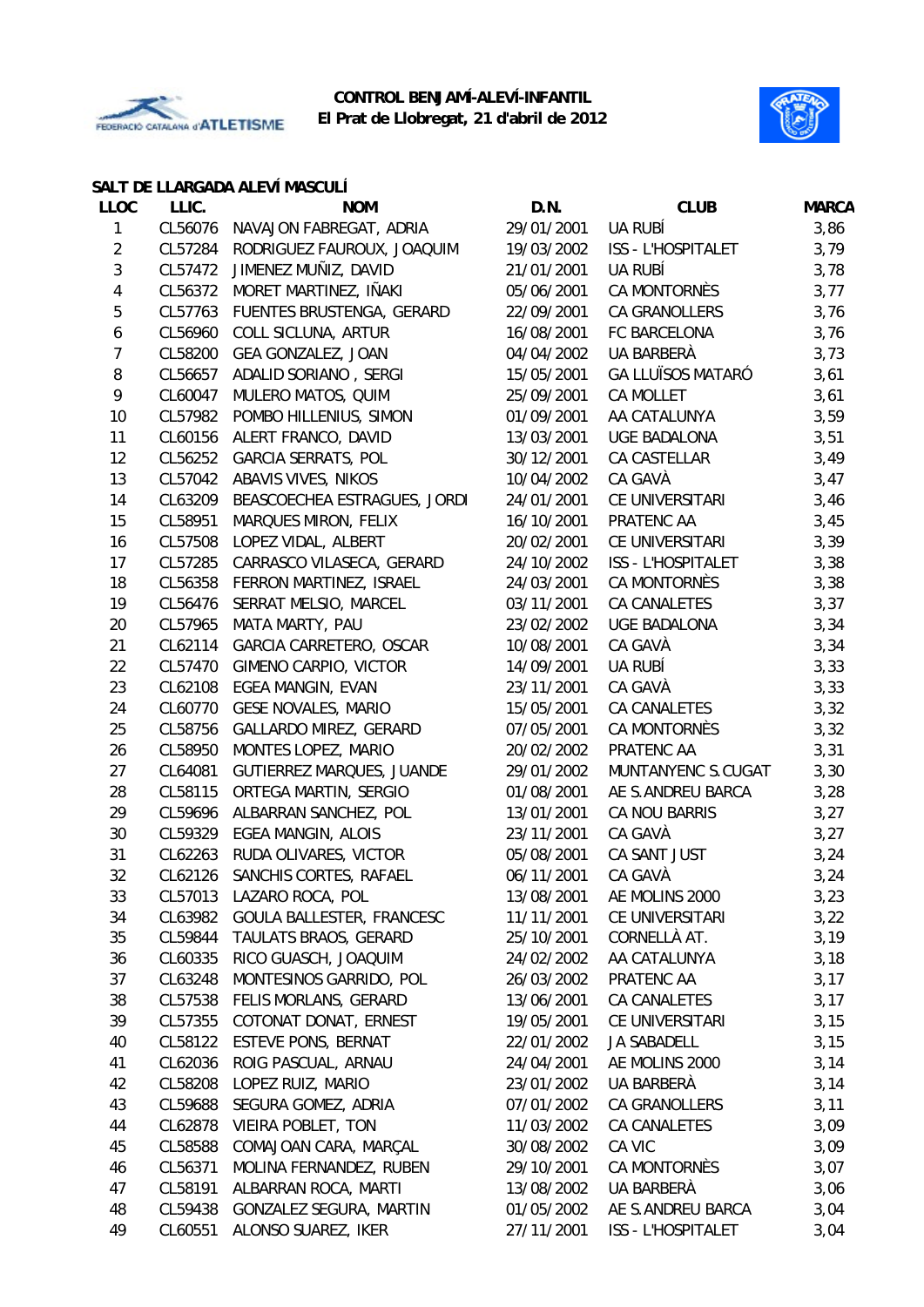



| 50 | CL61969 | DIAZ SAEZ, IVAN                | 22/03/2002 | MARTORELL AC       | 3,01        |
|----|---------|--------------------------------|------------|--------------------|-------------|
| 51 | CL56514 | MBARKI, SALMAN                 | 28/02/2001 | CA GRANOLLERS      | 3,00        |
| 52 | CL54758 | DE LA HOZ GARCIA, DANIEL       | 14/04/2001 | CA NOU BARRIS      | 3,00        |
| 53 | CL62559 | LARROYA RAMON, NARCIS          | 17/05/2002 | <b>CA PARETS</b>   | 2,98        |
| 54 | CL62883 | HERNANDEZ GOMEZ, YAGO          | 18/12/2002 | FC BARCELONA       | 2,97        |
| 55 | CL62601 | ABAD CAMPINS, ORIOL            | 16/07/2002 | CA MONTORNÈS       | 2,93        |
| 56 | CL60344 | SIVILLA CALVO, CRISTIAN        | 22/07/2002 | AA CATALUNYA       | 2,87        |
| 57 | CL54984 | <b>COMAS MARIN, POL</b>        | 04/04/2001 | AA CATALUNYA       | 2,85        |
| 58 | CL64080 | <b>GASSO BASTARDAS, ALBERT</b> | 23/07/2002 | MUNTANYENC S.CUGAT | 2,85        |
| 59 | CL54804 | SOTILLOS HERITSCH, POL         | 21/12/2001 | AE S.ANDREU BARCA  | 2,84        |
| 60 | CL54803 | GONZALEZ RODRIGUEZ, IKER       | 24/10/2001 | AE S.ANDREU BARCA  | 2,83        |
| 61 | CL58109 | DOMENECH GUTIERREZ, MARC       | 04/10/2002 | AE S.ANDREU BARCA  | 2,82        |
| 62 | CL57477 | MOTA SOTO, ROMAN               | 27/11/2001 | <b>UA RUBÍ</b>     | 2,76        |
| 63 | CL58631 | ARRABAL GARCIA, ABEL           | 20/06/2002 | CA CASTELLAR       | 2,74        |
| 64 | CL54981 | CAÑADELL BERTRAN, AXEL         | 07/02/2001 | AA CATALUNYA       | 2,66        |
| 65 | CL60311 | HERNANDEZ AROLA, PAU           | 19/11/2002 | AA CATALUNYA       | 2,58        |
| 66 | CL59916 | LIARTE CARDONA, IVAN           | 11/04/2002 | AE MOLINS 2000     | 2,32        |
| 67 | CL63364 | VELASCO TELLO, RAUL            | 26/02/2002 | PENYA APA ANEM-HI  | 2,17        |
|    | CL64083 | PUIG BIOSCA, POL               | 16/07/2002 | MUNTANYENC S.CUGAT | <b>NULS</b> |
|    | CL63363 | GARCIA MORALES, ALEJANDRO      | 10/02/2002 | PENYA APA ANEM-HI  | <b>NULS</b> |
|    |         |                                |            |                    |             |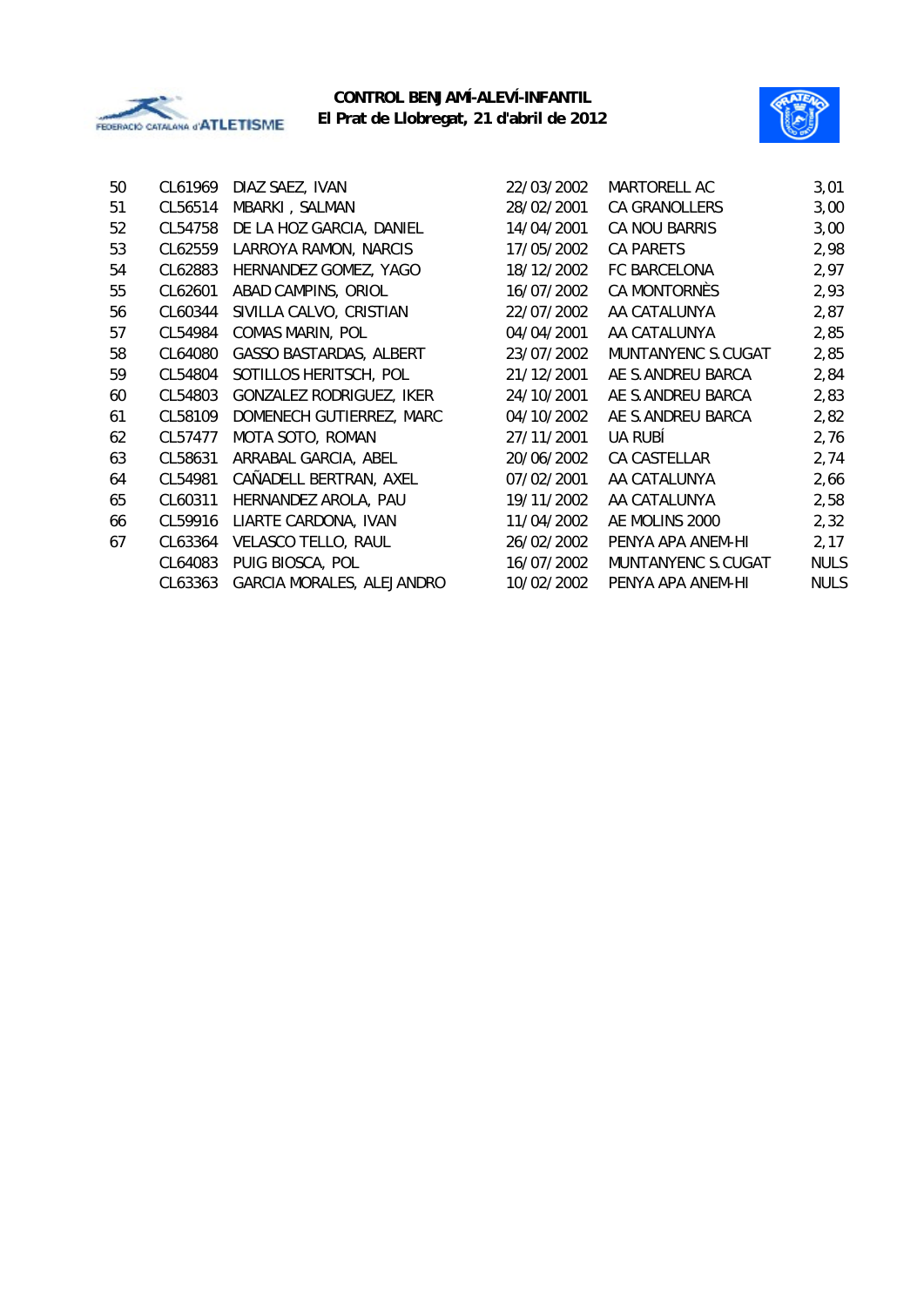



## **LLANÇAMENT DE PES ALEVÍ MASCULÍ**

| <b>LLOC</b> | LLIC.   | <b>NOM</b>                   | D.N.       | <b>CLUB</b>               | <b>MARCA</b> |
|-------------|---------|------------------------------|------------|---------------------------|--------------|
| 1           | CL56372 | MORET MARTINEZ, IÑAKI        | 05/06/2001 | CA MONTORNÈS              | 8,06         |
| 2           | CL63209 | BEASCOECHEA ESTRAGUES, JORDI | 24/01/2001 | CE UNIVERSITARI           | 8,06         |
| 3           | CL57982 | POMBO HILLENIUS, SIMON       | 01/09/2001 | AA CATALUNYA              | 8,00         |
| 4           | CL59696 | ALBARRAN SANCHEZ, POL        | 13/01/2001 | CA NOU BARRIS             | 7,58         |
| 5           | CL57042 | ABAVIS VIVES, NIKOS          | 10/04/2002 | CA GAVÀ                   | 7,48         |
| 6           | CL57284 | RODRIGUEZ FAUROUX, JOAQUIM   | 19/03/2002 | <b>ISS - L'HOSPITALET</b> | 7,25         |
| 7           | CL55551 | <b>GARCIA ARQUE, ROGER</b>   | 12/05/2001 | <b>CE PENEDÈS</b>         | 7,19         |
| 8           | CL62114 | GARCIA CARRETERO, OSCAR      | 10/08/2001 | CA GAVÀ                   | 7,07         |
| 9           | CL60770 | <b>GESE NOVALES, MARIO</b>   | 15/05/2001 | CA CANALETES              | 6,90         |
| 10          | CL58950 | MONTES LOPEZ, MARIO          | 20/02/2002 | PRATENC AA                | 6,87         |
| 11          | CL57355 | COTONAT DONAT, ERNEST        | 19/05/2001 | CE UNIVERSITARI           | 6,86         |
| 12          | CL57763 | FUENTES BRUSTENGA, GERARD    | 22/09/2001 | CA GRANOLLERS             | 6,80         |
| 13          | CL58115 | ORTEGA MARTIN, SERGIO        | 01/08/2001 | AE S.ANDREU BARCA         | 6,66         |
| 14          | CL58756 | GALLARDO MIREZ, GERARD       | 07/05/2001 | CA MONTORNÈS              | 6,53         |
| 15          | CL62878 | VIEIRA POBLET, TON           | 11/03/2002 | CA CANALETES              | 6,52         |
| 16          | CL56076 | NAVAJON FABREGAT, ADRIA      | 29/01/2001 | UA RUBÍ                   | 6,52         |
| 17          | CL56514 | MBARKI, SALMAN               | 28/02/2001 | CA GRANOLLERS             | 6,52         |
| 18          | CL57538 | FELIS MORLANS, GERARD        | 13/06/2001 | CA CANALETES              | 6,38         |
| 19          | CL60156 | ALERT FRANCO, DAVID          | 13/03/2001 | <b>UGE BADALONA</b>       | 6,28         |
| 20          | CL57472 | JIMENEZ MUÑIZ, DAVID         | 21/01/2001 | UA RUBÍ                   | 6,09         |
| 21          | CL59438 | GONZALEZ SEGURA, MARTIN      | 01/05/2002 | AE S.ANDREU BARCA         | 6,06         |
| 22          | CL57010 | COBO AGUILAR, ALBERT         | 27/03/2001 | AE MOLINS 2000            | 5,94         |
| 23          | CL56358 | FERRON MARTINEZ, ISRAEL      | 24/03/2001 | CA MONTORNÈS              | 5,92         |
| 24          | CL57965 | MATA MARTY, PAU              | 23/02/2002 | UGE BADALONA              | 5,81         |
| 25          | CL56252 | <b>GARCIA SERRATS, POL</b>   | 30/12/2001 | CA CASTELLAR              | 5,80         |
| 26          | CL57557 | ALCANTARA FERNANDEZ, MARC    | 07/10/2001 | UA TERRASSA               | 5,76         |
| 27          | CL62883 | HERNANDEZ GOMEZ, YAGO        | 18/12/2002 | FC BARCELONA              | 5,65         |
| 28          | CL63363 | GARCIA MORALES, ALEJANDRO    | 10/02/2002 | PENYA APA ANEM-HI         | 5,63         |
| 29          | CL58208 | LOPEZ RUIZ, MARIO            | 23/01/2002 | UA BARBERÀ                | 5,59         |
| 30          | CL62036 | ROIG PASCUAL, ARNAU          | 24/04/2001 | AE MOLINS 2000            | 5,56         |
| 31          | CL58612 | CASTELLS LLACH, JOSEP        | 30/08/2002 | <b>CA CANALETES</b>       | 5,54         |
| 32          | CL60449 | ROLDAN SANCHEZ, RODRIGO      | 02/02/2001 | CE UNIVERSITARI           | 5,48         |
| 33          | CL57013 | LAZARO ROCA, POL             | 13/08/2001 | AE MOLINS 2000            | 5,36         |
| 34          | CL54981 | CAÑADELL BERTRAN, AXEL       | 07/02/2001 | AA CATALUNYA              | 5,32         |
| 35          | CL57304 | CONEJERO FRECHILLA, JOEL     | 01/12/2002 | AA CATALUNYA              | 5,23         |
| 36          | CL57508 | LOPEZ VIDAL, ALBERT          | 20/02/2001 | CE UNIVERSITARI           | 5,08         |
| 37          | CL56371 | MOLINA FERNANDEZ, RUBEN      | 29/10/2001 | CA MONTORNÈS              | 5,04         |
| 38          | CL57285 | CARRASCO VILASECA, GERARD    | 24/10/2002 | ISS - L'HOSPITALET        | 5,04         |
| 39          | CL58200 | GEA GONZALEZ, JOAN           | 04/04/2002 | UA BARBERÀ                | 5,04         |
| 40          | CL60311 | HERNANDEZ AROLA, PAU         | 19/11/2002 | AA CATALUNYA              | 5,01         |
| 41          | CL62021 | TORRES REINA, RAUL           | 23/03/2001 | MARTORELL AC              | 5,00         |
| 42          | CL54803 | GONZALEZ RODRIGUEZ, IKER     | 24/10/2001 | AE S.ANDREU BARCA         | 4,98         |
| 43          | CL62026 | ZAMUDIO MATEOS, VICTOR       | 03/06/2001 | MARTORELL AC              | 4,97         |
| 44          | CL61969 | DIAZ SAEZ, IVAN              | 22/03/2002 | MARTORELL AC              | 4,90         |
| 45          | CL60252 | <b>BASSAS GARRITY, MARIO</b> | 09/09/2001 | CE UNIVERSITARI           | 4,77         |
| 46          | CL57470 | GIMENO CARPIO, VICTOR        | 14/09/2001 | UA RUBÍ                   | 4,77         |
| 47          | CL59688 | SEGURA GOMEZ, ADRIA          | 07/01/2002 | CA GRANOLLERS             | 4,66         |
| 48          | CL54984 | COMAS MARIN, POL             | 04/04/2001 | AA CATALUNYA              | 4,59         |
| 49          | CL58191 | ALBARRAN ROCA, MARTI         | 13/08/2002 | UA BARBERÀ                | 4,58         |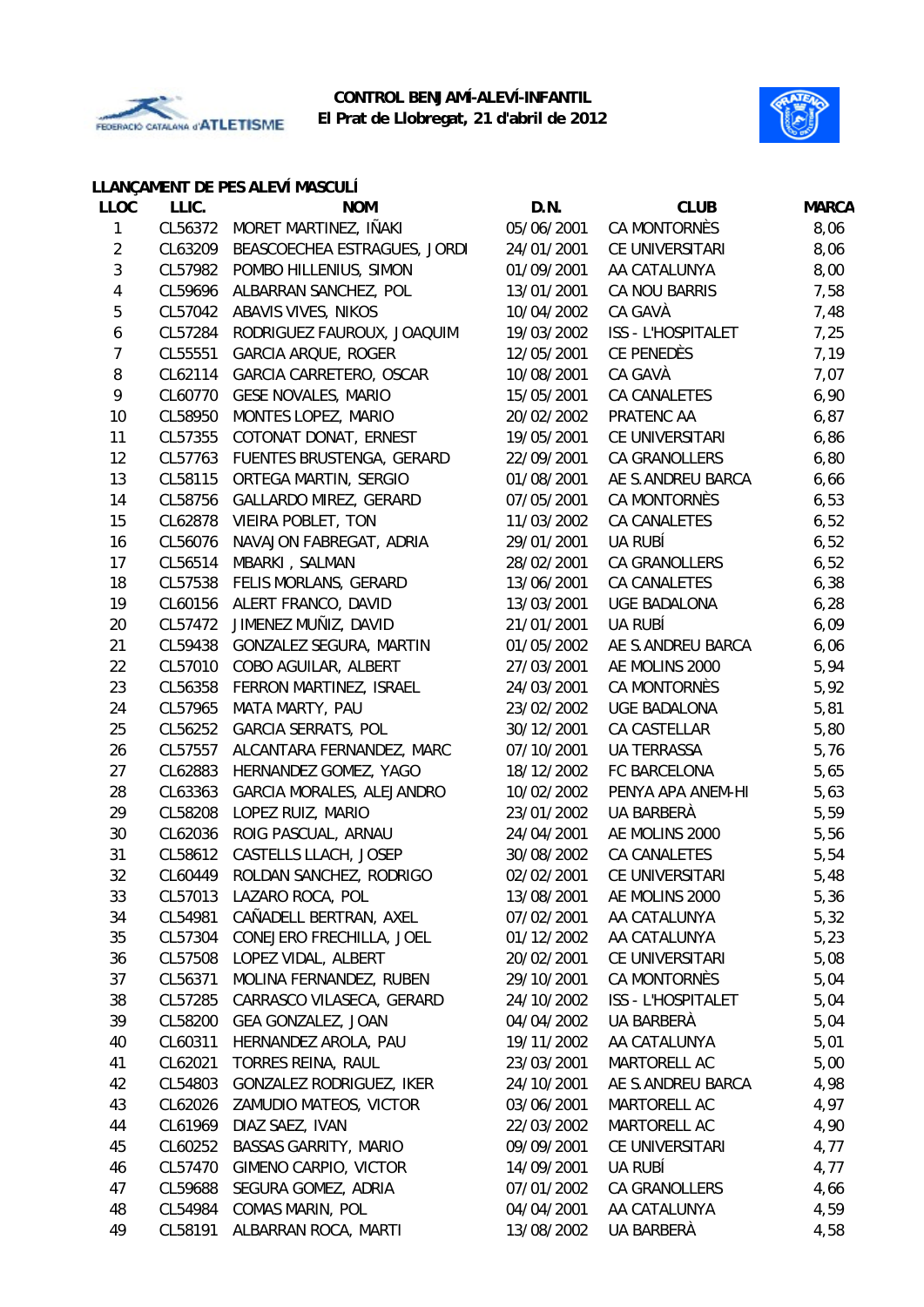



| 50 | CL62559 | LARROYA RAMON, NARCIS        | 17/05/2002 | CA PARETS         | 4,56 |
|----|---------|------------------------------|------------|-------------------|------|
| 51 | CL60335 | RICO GUASCH, JOAQUIM         | 24/02/2002 | AA CATALUNYA      | 4,56 |
| 52 | CL62601 | ABAD CAMPINS, ORIOL          | 16/07/2002 | CA MONTORNÈS      | 4,51 |
| 53 |         | CL59916 LIARTE CARDONA, IVAN | 11/04/2002 | AE MOLINS 2000    | 4,51 |
| 54 | CL58631 | ARRABAL GARCIA, ABEL         | 20/06/2002 | CA CASTELLAR      | 4,48 |
| 55 | CL54804 | SOTILLOS HERITSCH, POL       | 21/12/2001 | AE S.ANDREU BARCA | 4,46 |
| 56 | CL60344 | SIVILLA CALVO, CRISTIAN      | 22/07/2002 | AA CATALUNYA      | 4,40 |
| 57 | CL63364 | <b>VELASCO TELLO, RAUL</b>   | 26/02/2002 | PENYA APA ANEM-HI | 4,33 |
| 58 | CL57477 | MOTA SOTO, ROMAN             | 27/11/2001 | UA RUBÍ           | 4,02 |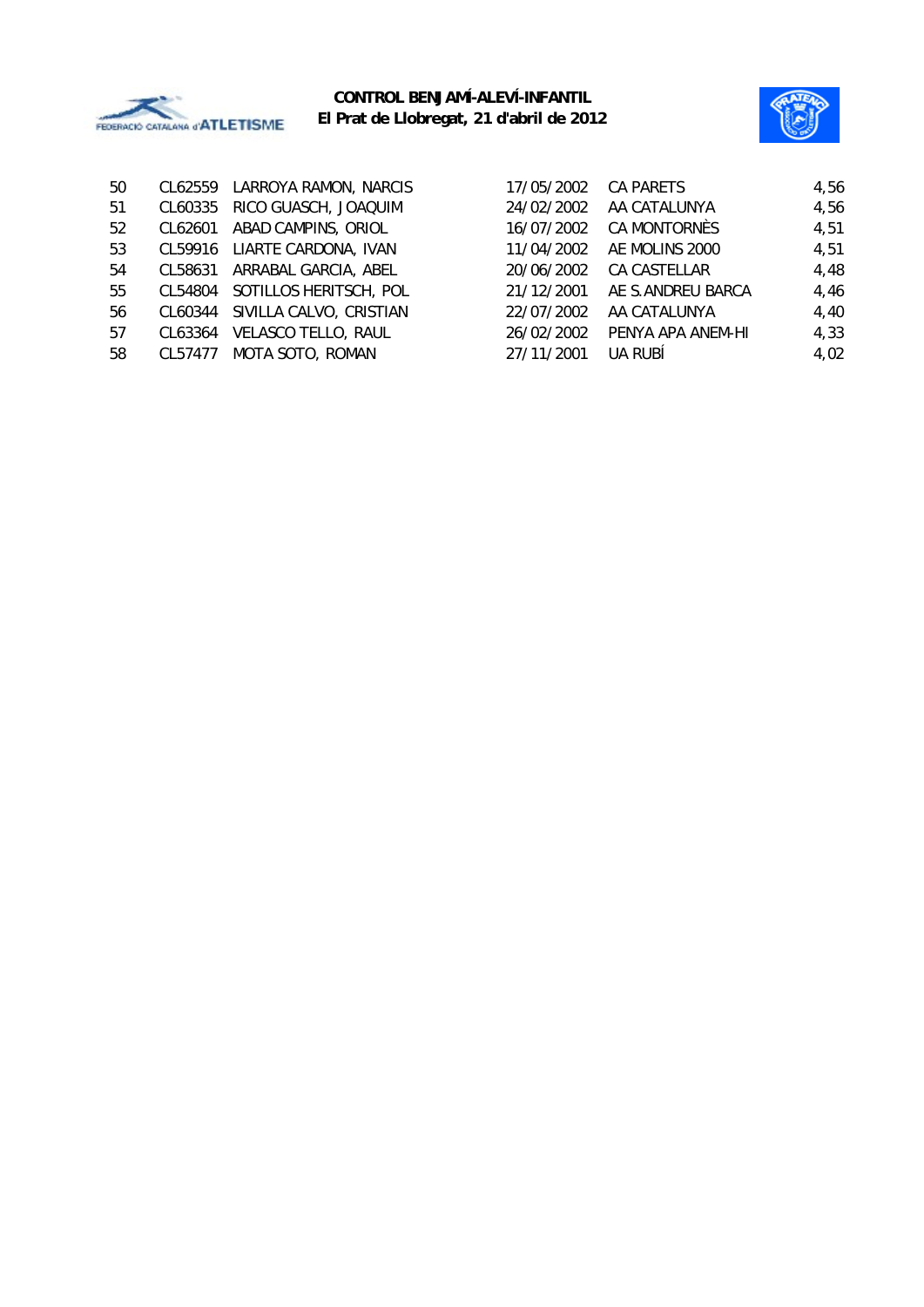



#### **60 METRES LLISOS ALEVÍ FEMENÍ**

| 1a. Sèrie      |         |                                    |            |                           |              |
|----------------|---------|------------------------------------|------------|---------------------------|--------------|
| <b>LLOC</b>    | LLIC.   | <b>NOM</b>                         | D.N.       | <b>CLUB</b>               | <b>MARCA</b> |
| 1              | CL59067 | DE MINGO DOMENECH, MARIA           | 09/02/2001 | CE UNIVERSITARI           | 8,8          |
| $\overline{2}$ | CL62905 | MERZOUG, HANAE                     | 20/04/2001 | MARTORELL AC              | 9,5          |
| 3              | CL59798 | <b>GARCIA ROMERA, MARIA</b>        | 18/10/2001 | U COLOMENCA AT.           | 9,8          |
| 4              | CL61264 | RODRIGUEZ GONZALEZ, PAULA          | 27/06/2002 | <b>CA MOLLET</b>          | 10,0         |
| 5              | CL64075 | CARDONA JUSTES, HELENA             | 02/07/2002 | MUNTANYENC S.CUGAT        | 10,2         |
| 6              | CL57760 | COTOLI CEREZO, RAQUEL              | 01/11/2001 | <b>CA GRANOLLERS</b>      | 10,6         |
| 2a. Sèrie      |         |                                    |            |                           |              |
| <b>LLOC</b>    | LLIC.   | <b>NOM</b>                         | D.N.       | <b>CLUB</b>               | <b>MARCA</b> |
| $\mathbf{1}$   | CL63403 | <b>GARCIA PASTOR, ONA</b>          | 12/06/2001 | CE UNIVERSITARI           | 9,7          |
| $\overline{2}$ | CL64051 | SARMIENTO TORRES, JUDIT            | 04/07/2001 | CA MONTORNÈS              | 10,1         |
| 3              | CL57372 | SORIA POUS, ALBA                   | 22/11/2001 | <b>CA PARETS</b>          | 10,3         |
| 4              | CL57761 | DANIELUK BORGET, CAMILA ITATI      | 02/11/2001 | CA GRANOLLERS             | 10,8         |
| 5              | CL62154 | BLASCO LIÑAN, VARINIA              | 01/09/2002 | CA GRANOLLERS             | 11,5         |
| 3a. Sèrie      |         |                                    |            |                           |              |
| <b>LLOC</b>    | LLIC.   | <b>NOM</b>                         | D.N.       | <b>CLUB</b>               | <b>MARCA</b> |
| 1              | CL62557 | GOMEZ MONTOLIO, SARA               | 07/01/2001 | <b>CA PARETS</b>          | 9,0          |
| $\overline{2}$ | CL62764 | DE MINGO DOMENECH, ANNA            | 30/12/2002 | CE UNIVERSITARI           | 9,8          |
| 3              | CL62419 | SUBIRATS TERUEL, IVET              | 23/05/2002 | CERDANYOLA C D'HOQUE      | 9,8          |
| 4              | CL56362 | GARRIDO ANTOLINO, MARIA            | 14/06/2001 | <b>CA MONTORNÈS</b>       | 10,4         |
| 5              | CL64517 | CEBRIAN MORILLO, MARIA             | 26/07/2001 | MUNTANYENC S.CUGAT        | 10,7         |
| 6              | CL57765 | GONZALO MONJE, EMMA                | 09/11/2001 | CA GRANOLLERS             | 11,0         |
| 4a. Sèrie      |         |                                    |            |                           |              |
| LLOC           | LLIC.   | <b>NOM</b>                         | D.N.       | <b>CLUB</b>               | <b>MARCA</b> |
| 1              | CL59518 | AVILES GUITERAS, PAULA             | 24/09/2001 | FC BARCELONA              | 9,5          |
| $\overline{2}$ | CL63059 | CAÑABATE URGEL, MAR                | 14/08/2001 | CA CANALETES              | 9,8          |
| 3              | CL60329 | PALOMERO DONADEU, ALEXIA           | 19/11/2002 | AA CATALUNYA              | 10,2         |
| 4              | CL62151 | SERRA MUCHART, ALBA                | 29/09/2001 | <b>CA GRANOLLERS</b>      | 10,4         |
| 5              | CL57373 | SORIA POUS, AINHOA                 | 22/11/2001 | CA PARETS                 | 10,6         |
| 6              | CL57762 | DE LA TORRE GOMEZ, SOFIA           | 12/11/2002 | CA GRANOLLERS             | 11,5         |
| 5a. Sèrie      |         |                                    |            |                           |              |
| <b>LLOC</b>    | LLIC.   | <b>NOM</b>                         | D.N.       | <b>CLUB</b>               | <b>MARCA</b> |
| $\mathbf{1}$   |         | CL60760 CASTANY BERASTEGUI, BLANCA | 01/10/2001 | CA CANALETES              | 9,7          |
| 2              | CL61941 | RABAIXET TORTOSA, NEREA            | 15/09/2001 | AA CATALUNYA              | 9,9          |
| $\sqrt{3}$     | CL58805 | <b>GONZALEZ TINTORE, ANNA</b>      | 01/08/2001 | ISS - L'HOSPITALET        | 10,1         |
| 4              | CL56261 | MUÑOZ MOLINA, AINA                 | 22/06/2001 | CA CASTELLAR              | 10,4         |
| 5              | CL64104 | SURROCA FIGUERES, CARLA            | 11/03/2002 | CA CASTELLAR              | 11,4         |
| 6              | CL60661 | TARRES GIMENO, LAURA               | 17/05/2002 | CA PARETS                 | 11,8         |
| 6a. Sèrie      |         |                                    |            |                           |              |
| <b>LLOC</b>    | LLIC.   | <b>NOM</b>                         | D.N.       | <b>CLUB</b>               | <b>MARCA</b> |
| 1              | CL57288 | SANCHEZ ROMERO, ALBA               | 28/05/2002 | ISS - L'HOSPITALET        | 9,6          |
|                |         |                                    | 21/02/2001 | CA MONTORNÈS              | 9,6          |
| 2              | CL59732 | GERVILLA PUIGDOLLERS, PAULA        |            |                           |              |
| 3              | CL64175 | PUIGGROS FIGUERAS, CAROLINA        | 09/10/2001 | <b>ISS - L'HOSPITALET</b> | 9,8          |
| 4              | CL58943 | GONZALEZ MATEO, PAULA              | 27/08/2001 | PRATENC AA                | 10,0         |
| 5              | CL60312 | ILLA OVIEDO, ANDREA                | 30/01/2001 | AA CATALUNYA              | 10,2         |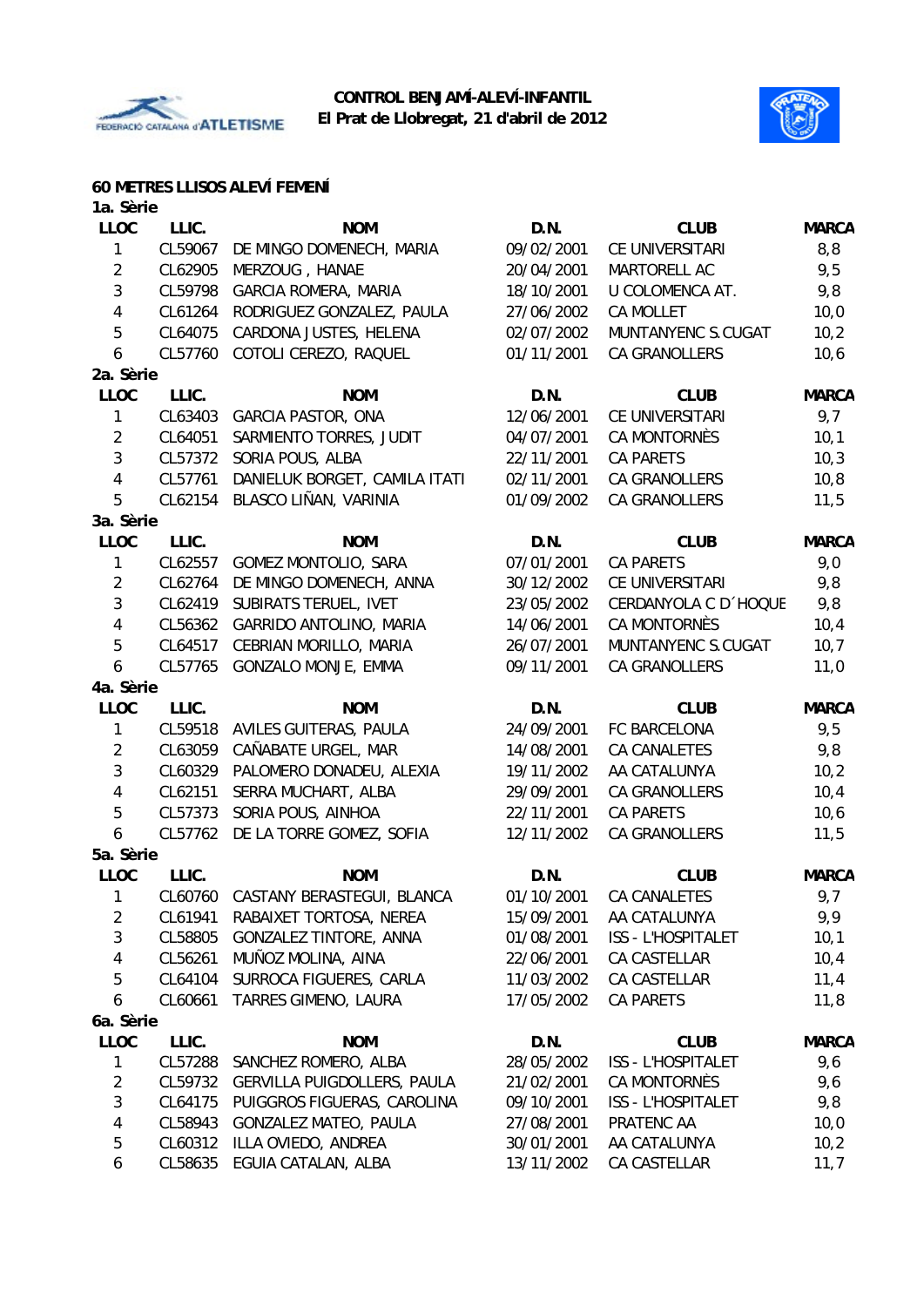



| 7a. Sèrie               |         |                             |            |                           |              |
|-------------------------|---------|-----------------------------|------------|---------------------------|--------------|
| <b>LLOC</b>             | LLIC.   | <b>NOM</b>                  | D.N.       | <b>CLUB</b>               | <b>MARCA</b> |
| $\mathbf{1}$            | CL64172 | LORENTE ALSINA, LAURA       | 15/04/2002 | ISS - L'HOSPITALET        | 9,2          |
| $\overline{2}$          | CL56594 | VEGA PALOMINO, IRENE        | 02/04/2001 | CA SANT BOI               | 9,7          |
| 3                       | CL58308 | PEREIRAS NEIRA, NURIA       | 24/01/2002 | ISS - L'HOSPITALET        | 10,2         |
| $\overline{\mathbf{4}}$ | CL56361 | GARRIDO ANTOLINO, CARMEN    | 14/06/2001 | <b>CA MONTORNÈS</b>       | 10,6         |
| 5                       | CL60343 | SIVILLA CALVO, ANDREA       | 24/06/2001 | AA CATALUNYA              | 11,2         |
| 6                       | CL57611 | <b>GURRI CASALS, LIDIA</b>  | 19/05/2002 | CA MONTORNÈS              | 11,7         |
| 8a. Sèrie               |         |                             |            |                           |              |
| <b>LLOC</b>             | LLIC.   | <b>NOM</b>                  | D.N.       | <b>CLUB</b>               | <b>MARCA</b> |
| 1                       | CL60408 | MPECK-BADA MANIDANG, PAMELA | 09/11/2001 | ISS - L'HOSPITALET        | 9,2          |
| $\overline{2}$          | CL54806 | <b>GARCIA TAMARAL, EVA</b>  | 01/12/2001 | AE S.ANDREU BARCA         | 9,5          |
| $\mathfrak{Z}$          | CL54973 | MENDEZ LOPEZ, MARTA         | 08/10/2001 | AA CATALUNYA              | 9,8          |
| $\overline{\mathbf{4}}$ | CL55738 | SAYAGO CEREZO, PAULA        | 25/11/2001 | CORNELLÀ AT.              | 10, 5        |
| 5                       | CL59230 | LOPEZ PANIAGA, LIDIA        | 01/09/2002 | PRATENC AA                | 10,8         |
| 6                       | CL62954 | MARTINEZ AGUILERA, IRENE    | 20/07/2002 | AA CATALUNYA              | 11,7         |
| 9a. Sèrie               |         |                             |            |                           |              |
| <b>LLOC</b>             | LLIC.   | <b>NOM</b>                  | D.N.       | <b>CLUB</b>               | <b>MARCA</b> |
| 1                       | CL61912 | BERENGUEL MARTIN, ALBA YING | 20/03/2001 | AA CATALUNYA              | 9,8          |
| $\overline{2}$          | CL57021 | PEDROL VILA, EMMA           | 02/10/2001 | AE MOLINS 2000            | 10,1         |
| 3                       | CL61878 | SUBIRATS IVERN, JOANA       | 05/06/2001 | AA CATALUNYA              | 10,3         |
| $\overline{\mathbf{4}}$ | CL62880 | MONAR PIGEMI, JULIA         | 20/07/2001 | FC BARCELONA              | 10,7         |
| 5                       | CL63976 | FERRER FERNANDEZ, ANDREA    | 08/01/2002 | ISS - L'HOSPITALET        | 11,1         |
| 6                       | CL63242 | DESCALZO REBOLLO, JULIA     | 05/05/2002 | PRATENC AA                | 11,9         |
| 10a. Sèrie              |         |                             |            |                           |              |
| <b>LLOC</b>             | LLIC.   | <b>NOM</b>                  | D.N.       | <b>CLUB</b>               | <b>MARCA</b> |
| $\mathbf{1}$            | CL63388 | IÑIGO MAUREL, LAURA         | 15/01/2001 | ISS - L'HOSPITALET        | 9,8          |
| $\overline{2}$          | CL59205 | ANGUITA RUIZ, MARIA         | 17/05/2002 | <b>UGE BADALONA</b>       | 10,1         |
| 3                       | CL61601 | <b>GOL ALBERICH, SARA</b>   | 26/07/2002 | AA CATALUNYA              | 10,4         |
| $\overline{4}$          | CL63384 | FERRER FERNANDEZ, DANIELA   | 08/01/2002 | <b>ISS - L'HOSPITALET</b> | 10,6         |
| 5                       | CL61921 | COLAS SIMAL, CLARA          | 23/10/2002 | AA CATALUNYA              | 11,4         |
| 11a. Sèrie              |         |                             |            |                           |              |
| <b>LLOC</b>             | LLIC.   | <b>NOM</b>                  | D.N.       | <b>CLUB</b>               | <b>MARCA</b> |
| 1                       | CL62542 | NUÑEZ SANCHEZ, LAIA         | 05/08/2001 | CA VILADECANS             | 8,9          |
| $\sqrt{2}$              | CL58812 | BRULLAS MORENO, MARIA       | 23/11/2001 | CA GAVÀ                   | 9,4          |
| $\mathbf{3}$            | CL58210 | MANCHON PAGES, NURIA        | 20/01/2002 | UA BARBERÀ                | 9,9          |
| $\overline{4}$          | CL64479 | PUJOL CRESPO, VINYET        | 19/11/2001 | AA CATALUNYA              | 10,6         |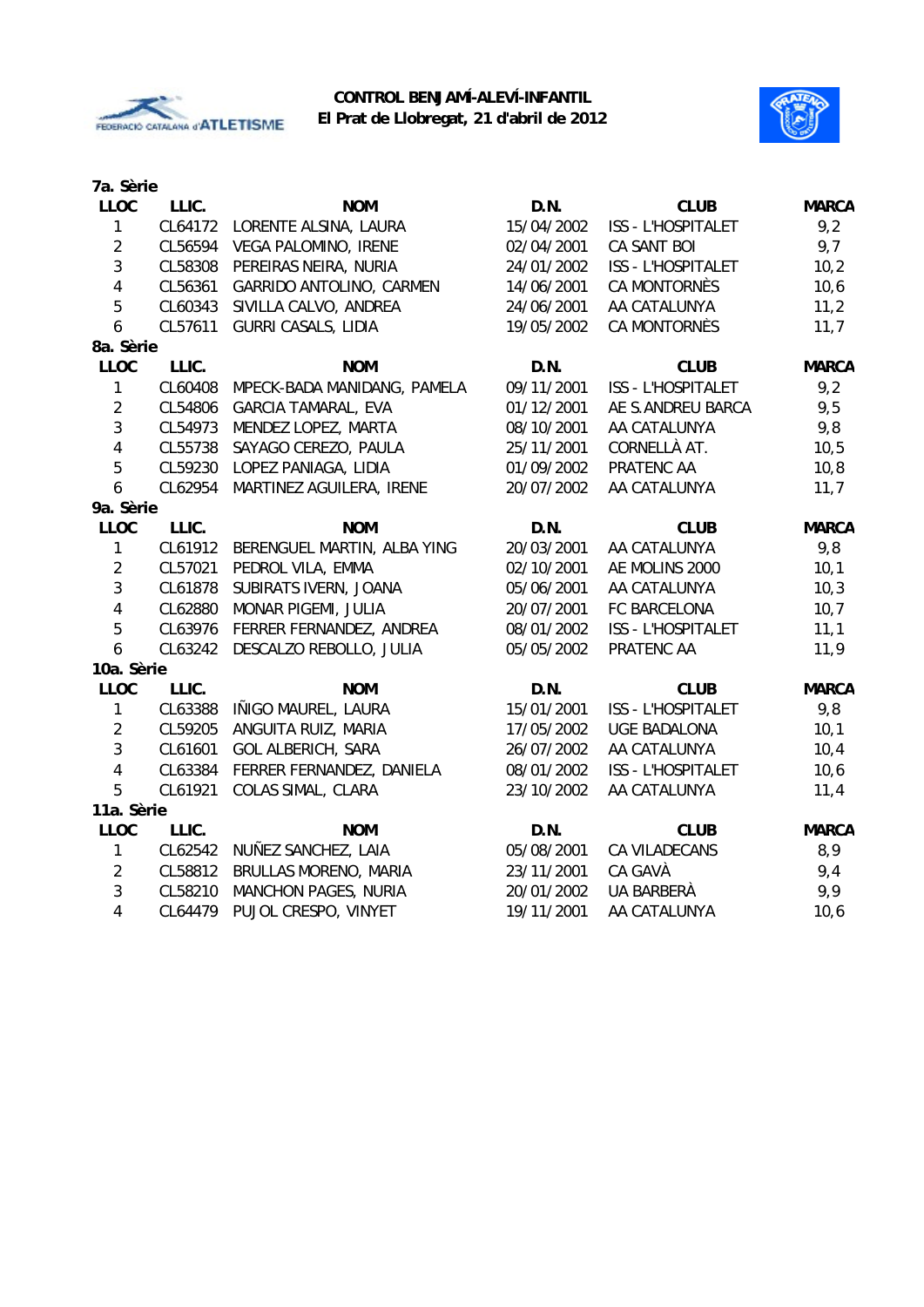



#### **2000 METRES MARXA ALEVÍ FEMENÍ**

| <b>LLOC</b>    | LLIC.   | <b>NOM</b>                    | D.N.       | <b>CLUB</b>               | <b>MARCA</b> |
|----------------|---------|-------------------------------|------------|---------------------------|--------------|
| 1              | CL60329 | PALOMERO DONADEU, ALEXIA      | 19/11/2002 | AA CATALUNYA              | 11,09,3      |
| $\overline{2}$ | CL58769 | <b>BOHILS TENAS, MIREIA</b>   | 28/11/2001 | CA CALELLA                | 11, 43, 2    |
| 3              | CL56261 | MUÑOZ MOLINA, AINA            | 22/06/2001 | CA CASTELLAR              | 12,20,5      |
| 4              | CL55542 | LOPEZ CAÑAVERAS, CARLA        | 23/01/2001 | CE PENEDÈS                | 12, 24, 1    |
| 5              | CL61941 | RABAIXET TORTOSA, NEREA       | 15/09/2001 | AA CATALUNYA              | 13, 13, 0    |
| 6              | CL55738 | SAYAGO CEREZO, PAULA          | 25/11/2001 | CORNELLÀ AT.              | 13, 16, 0    |
| $\overline{7}$ | CL56698 | GRUESO ALVAREZ, ELENA         | 19/01/2001 | PRATENC AA                | 13, 27, 1    |
| 8              | CL57761 | DANIELUK BORGET, CAMILA ITATI | 02/11/2001 | CA GRANOLLERS             | 13, 30, 3    |
| 9              | CL57762 | DE LA TORRE GOMEZ, SOFIA      | 12/11/2002 | CA GRANOLLERS             | 13, 31, 0    |
| 10             | CL58308 | PEREIRAS NEIRA, NURIA         | 24/01/2002 | ISS - L'HOSPITALET        | 13,34,9      |
| 11             | CL64104 | SURROCA FIGUERES, CARLA       | 11/03/2002 | CA CASTELLAR              | 14,21,6      |
| 12             | CL60312 | ILLA OVIEDO, ANDREA           | 30/01/2001 | AA CATALUNYA              | 14,21,6      |
| 13             | CL58943 | GONZALEZ MATEO, PAULA         | 27/08/2001 | PRATENC AA                | 14,32,8      |
| 14             | CL60408 | MPECK-BADA MANIDANG, PAMELA   | 09/11/2001 | <b>ISS - L'HOSPITALET</b> | 14,35,6      |
| 15             | CL63290 | CASTAÑO GARCIA, LAIA          | 27/12/2002 | MARTORELL AC              | 14,49,9      |
| 16             | CL57765 | GONZALO MONJE, EMMA           | 09/11/2001 | CA GRANOLLERS             | 14,51,2      |
| 17             | CL63976 | FERRER FERNANDEZ, ANDREA      | 08/01/2002 | <b>ISS - L'HOSPITALET</b> | 15, 14, 8    |
| 18             | CL63831 | DOBON PELEGRIN, ESTHER        | 19/04/2002 | UA BARBERÀ                | 15,29,2      |
| 19             | CL58210 | MANCHON PAGES, NURIA          | 20/01/2002 | UA BARBERÀ                | 15, 30, 0    |
| 20             | CL59230 | LOPEZ PANIAGA, LIDIA          | 01/09/2002 | PRATENC AA                | 15,30,9      |
| 21             | CL62954 | MARTINEZ AGUILERA, IRENE      | 20/07/2002 | AA CATALUNYA              | 15, 38, 1    |
| 22             | CL61921 | COLAS SIMAL, CLARA            | 23/10/2002 | AA CATALUNYA              | 17,32,0      |
| 23             | CL57021 | PEDROL VILA, EMMA             | 02/10/2001 | AE MOLINS 2000            | 17,32,7      |
| 24             | CL61601 | <b>GOL ALBERICH, SARA</b>     | 26/07/2002 | AA CATALUNYA              | 18, 16, 2    |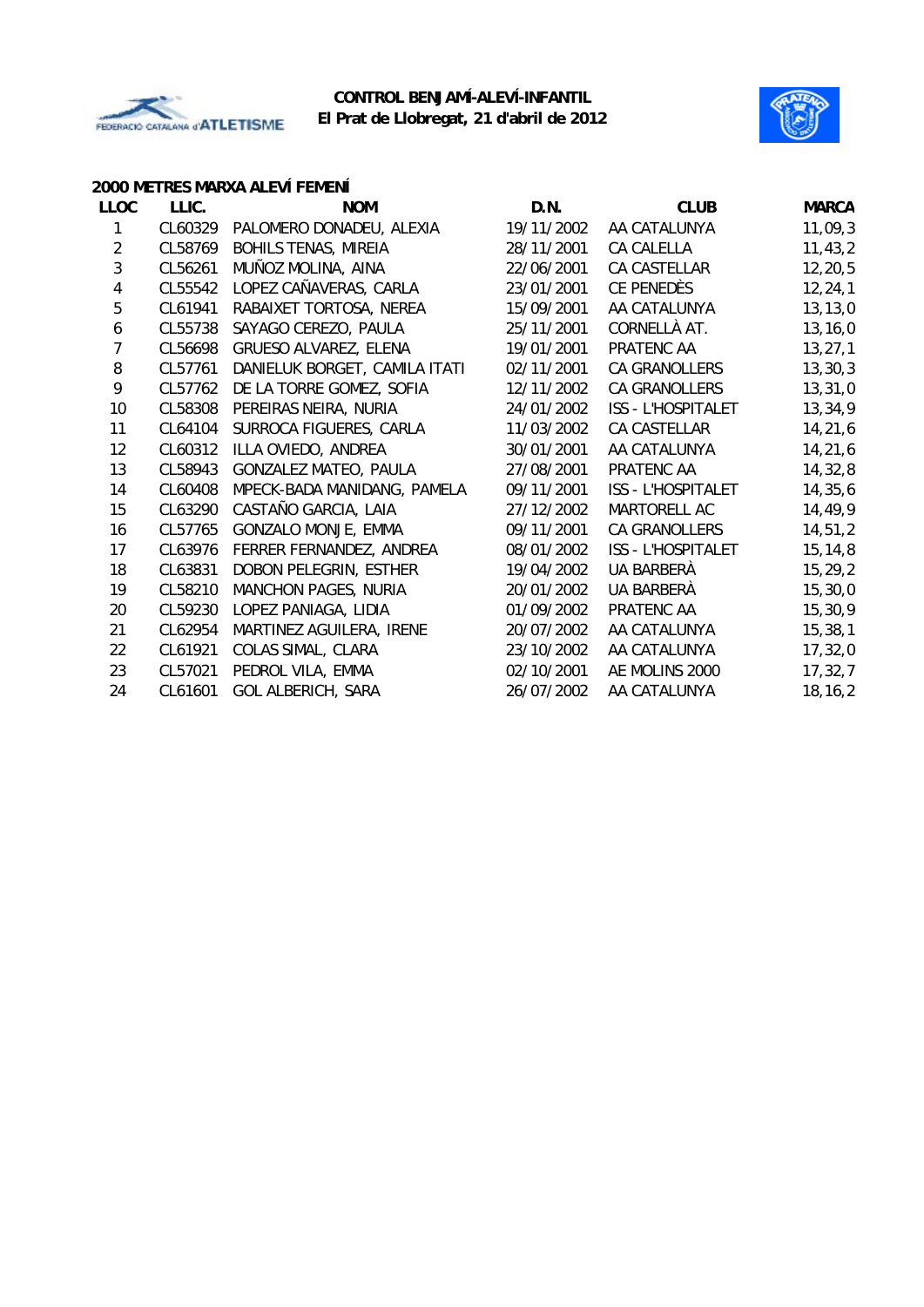



#### **LLANÇAMENT DE PES ALEVÍ FEMENÍ**

| <b>LLOC</b>    | LLIC.   | <b>NOM</b>                    | D.N.       | <b>CLUB</b>               | <b>MARCA</b> |
|----------------|---------|-------------------------------|------------|---------------------------|--------------|
| 1              |         | CL56594 VEGA PALOMINO, IRENE  | 02/04/2001 | CA SANT BOI               | 7,44         |
| $\overline{c}$ | CL62905 | MERZOUG, HANAE                | 20/04/2001 | MARTORELL AC              | 6, 12        |
| 3              | CL55546 | FONT MIRET, NURIA             | 21/01/2001 | CE PENEDÈS                | 6,07         |
| 4              | CL55542 | LOPEZ CAÑAVERAS, CARLA        | 23/01/2001 | CE PENEDÈS                | 5,88         |
| 5              | CL62880 | MONAR PIGEMI, JULIA           | 20/07/2001 | FC BARCELONA              | 5,77         |
| 6              | CL64172 | LORENTE ALSINA, LAURA         | 15/04/2002 | ISS - L'HOSPITALET        | 5,64         |
| 7              | CL60153 | MERCHANT BUSTOS, SILVIA       | 15/04/2001 | <b>UGE BADALONA</b>       | 5,59         |
| 8              | CL60312 | ILLA OVIEDO, ANDREA           | 30/01/2001 | AA CATALUNYA              | 5,51         |
| 9              | CL54973 | MENDEZ LOPEZ, MARTA           | 08/10/2001 | AA CATALUNYA              | 5,36         |
| 10             | CL59798 | <b>GARCIA ROMERA, MARIA</b>   | 18/10/2001 | U COLOMENCA AT.           | 5,28         |
| 11             | CL58805 | GONZALEZ TINTORE, ANNA        | 01/08/2001 | ISS - L'HOSPITALET        | 5,21         |
| 12             | CL57021 | PEDROL VILA, EMMA             | 02/10/2001 | AE MOLINS 2000            | 5,21         |
| 13             | CL57760 | COTOLI CEREZO, RAQUEL         | 01/11/2001 | CA GRANOLLERS             | 5,11         |
| 14             | CL57761 | DANIELUK BORGET, CAMILA ITATI | 02/11/2001 | CA GRANOLLERS             | 5,09         |
| 15             | CL64175 | PUIGGROS FIGUERAS, CAROLINA   | 09/10/2001 | ISS - L'HOSPITALET        | 5,04         |
| 16             | CL60408 | MPECK-BADA MANIDANG, PAMELA   | 09/11/2001 | ISS - L'HOSPITALET        | 5,04         |
| 17             | CL59732 | GERVILLA PUIGDOLLERS, PAULA   | 21/02/2001 | CA MONTORNÈS              | 5,03         |
| 18             | CL59205 | ANGUITA RUIZ, MARIA           | 17/05/2002 | <b>UGE BADALONA</b>       | 5,00         |
| 19             | CL63242 | DESCALZO REBOLLO, JULIA       | 05/05/2002 | PRATENC AA                | 4,99         |
| 20             | CL61878 | SUBIRATS IVERN, JOANA         | 05/06/2001 | AA CATALUNYA              | 4,97         |
| 21             | CL64479 | PUJOL CRESPO, VINYET          | 19/11/2001 | AA CATALUNYA              | 4,95         |
| 22             | CL58943 | GONZALEZ MATEO, PAULA         | 27/08/2001 | PRATENC AA                | 4,95         |
| 23             | CL61941 | RABAIXET TORTOSA, NEREA       | 15/09/2001 | AA CATALUNYA              | 4,91         |
| 24             | CL58210 | <b>MANCHON PAGES, NURIA</b>   | 20/01/2002 | UA BARBERÀ                | 4,80         |
| 25             | CL59991 | MUÑIZ ROSA, LAURA             | 19/01/2001 | UA RUBÍ                   | 4,79         |
| 26             | CL57288 | SANCHEZ ROMERO, ALBA          | 28/05/2002 | <b>ISS - L'HOSPITALET</b> | 4,78         |
| 27             | CL56361 | GARRIDO ANTOLINO, CARMEN      | 14/06/2001 | CA MONTORNÈS              | 4,75         |
| 28             | CL58308 | PEREIRAS NEIRA, NURIA         | 24/01/2002 | ISS - L'HOSPITALET        | 4,72         |
| 29             | CL61601 | <b>GOL ALBERICH, SARA</b>     | 26/07/2002 | AA CATALUNYA              | 4,69         |
| 30             | CL58812 | BRULLAS MORENO, MARIA         | 23/11/2001 | CA GAVÀ                   | 4,65         |
| 31             | CL59230 | LOPEZ PANIAGA, LIDIA          | 01/09/2002 | PRATENC AA                | 4,64         |
| 32             | CL59067 | DE MINGO DOMENECH, MARIA      | 09/02/2001 | CE UNIVERSITARI           | 4,57         |
| 33             | CL57765 | GONZALO MONJE, EMMA           | 09/11/2001 | CA GRANOLLERS             | 4,43         |
| 34             |         | CL56261 MUÑOZ MOLINA, AINA    | 22/06/2001 | CA CASTELLAR              | 4,38         |
| 35             | CL63388 | IÑIGO MAUREL, LAURA           | 15/01/2001 | ISS - L'HOSPITALET        | 4,32         |
| 36             | CL62151 | SERRA MUCHART, ALBA           | 29/09/2001 | CA GRANOLLERS             | 4,17         |
| 37             | CL64104 | SURROCA FIGUERES, CARLA       | 11/03/2002 | CA CASTELLAR              | 4,12         |
| 38             | CL62954 | MARTINEZ AGUILERA, IRENE      | 20/07/2002 | AA CATALUNYA              | 4,11         |
| 39             | CL63384 | FERRER FERNANDEZ, DANIELA     | 08/01/2002 | ISS - L'HOSPITALET        | 3,98         |
| 40             | CL60661 | TARRES GIMENO, LAURA          | 17/05/2002 | <b>CA PARETS</b>          | 3,96         |
| 41             | CL55738 | SAYAGO CEREZO, PAULA          | 25/11/2001 | CORNELLÀ AT.              | 3,93         |
| 42             | CL57762 | DE LA TORRE GOMEZ, SOFIA      | 12/11/2002 | CA GRANOLLERS             | 3,89         |
| 43             | CL58635 | EGUIA CATALAN, ALBA           | 13/11/2002 | CA CASTELLAR              | 3,86         |
| 44             | CL61912 | BERENGUEL MARTIN, ALBA YING   | 20/03/2001 | AA CATALUNYA              | 3,81         |
| 45             | CL62154 | BLASCO LIÑAN, VARINIA         | 01/09/2002 | CA GRANOLLERS             | 3,66         |
| 46             | CL54806 | <b>GARCIA TAMARAL, EVA</b>    | 01/12/2001 | AE S.ANDREU BARCA         | 3,65         |
| 47             | CL60329 | PALOMERO DONADEU, ALEXIA      | 19/11/2002 | AA CATALUNYA              | 3,53         |
| 48             | CL57611 | <b>GURRI CASALS, LIDIA</b>    | 19/05/2002 | CA MONTORNÈS              | 3,39         |
| 49             | CL64051 | SARMIENTO TORRES, JUDIT       | 04/07/2001 | CA MONTORNÈS              | 3,24         |
| 50             | CL57373 | SORIA POUS, AINHOA            | 22/11/2001 | CA PARETS                 | 2,74         |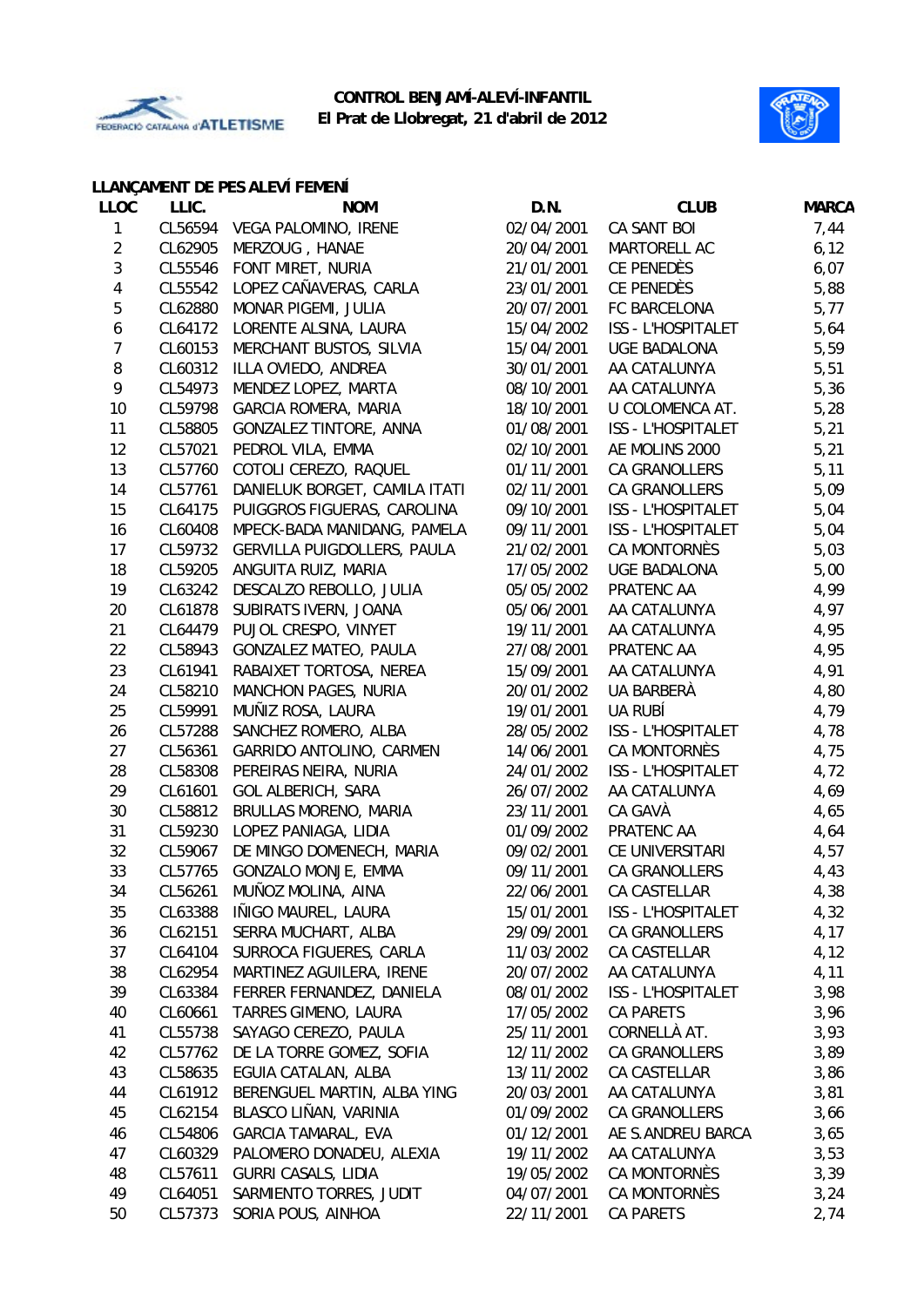



51 CL57372 SORIA POUS, ALBA 22/11/2001 CA PARETS 2,73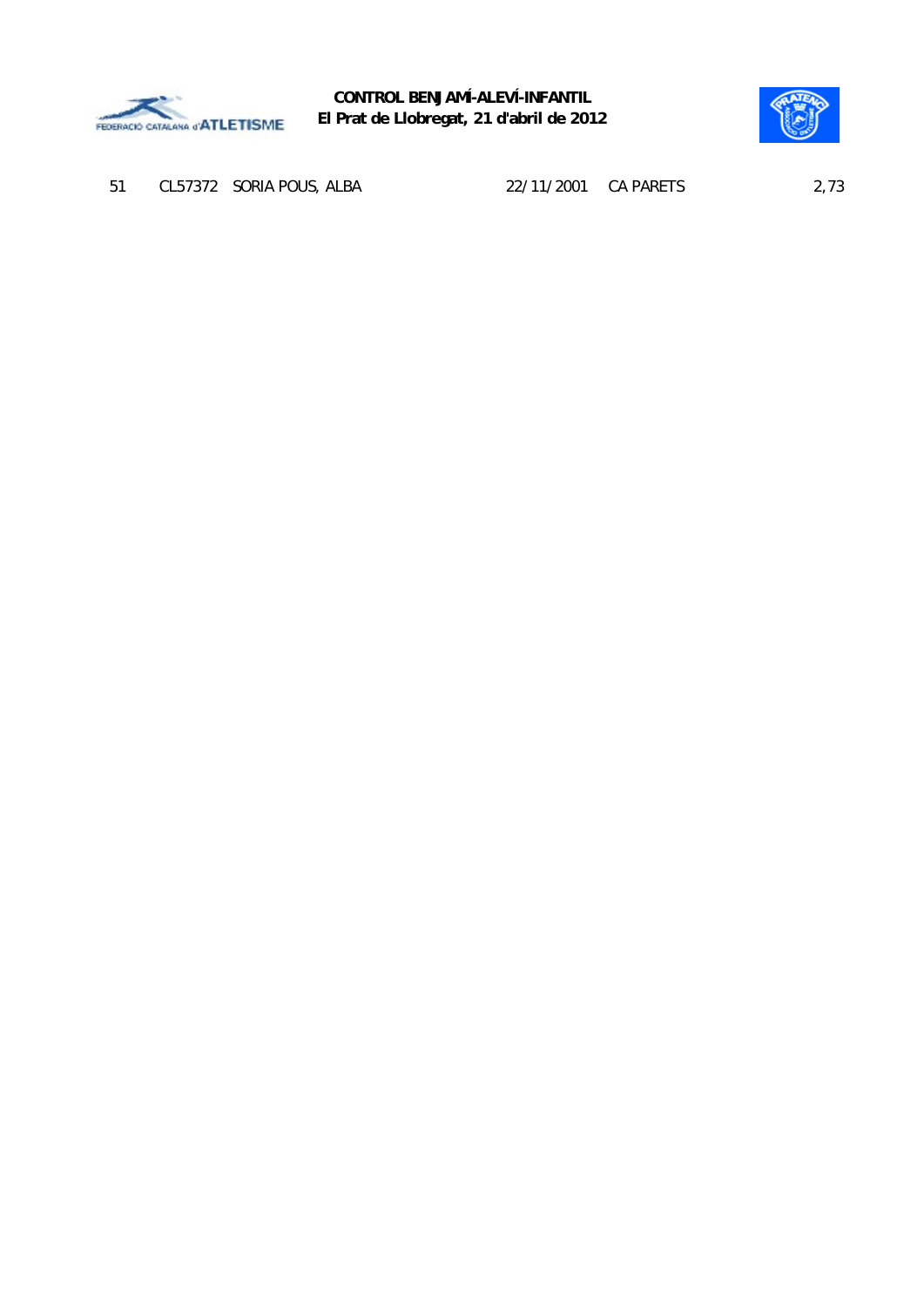



## **60 METRES LLISOS BENJAMÍ MASCULÍ**

| 1a. Sèrie      |         |                                |            |                     |              |
|----------------|---------|--------------------------------|------------|---------------------|--------------|
| <b>LLOC</b>    | LLIC.   | <b>NOM</b>                     | D.N.       | <b>CLUB</b>         | <b>MARCA</b> |
| 1              | CL61262 | MIRALLES VAZQUEZ, SEVE         | 12/02/2003 | <b>CA MOLLET</b>    | 9,5          |
| $\overline{2}$ | CL62554 | DURAN MARTIN, ALEX             | 24/02/2004 | <b>CA PARETS</b>    | 10,2         |
| $\mathfrak{Z}$ | CL62564 | POPA NIETO, ALEX               | 14/04/2004 | <b>CA PARETS</b>    | 10,4         |
| 4              | CL64521 | NDIAYE SEYDINA, MOHAMED        | 26/03/2004 | MUNTANYENC S.CUGAT  | 10,6         |
| 5              | CL59425 | VILLAGRASA ORDOÑO, SERGI       | 27/06/2003 | <b>UA TERRASSA</b>  | 10,9         |
| 6              | CL59339 | MORALES CUBEDO, ROGER          | 19/03/2003 | CA GAVÀ             | 11,1         |
| 2a. Sèrie      |         |                                |            |                     |              |
| <b>LLOC</b>    | LLIC.   | <b>NOM</b>                     | D.N.       | <b>CLUB</b>         | <b>MARCA</b> |
| 1              | CL62255 | MELCHOR PEREZ, ALEX            | 02/04/2003 | CA SANT JUST        | 10,4         |
| $\overline{2}$ | CL62555 | FERNANDEZ LEON, DAVID          | 03/01/2004 | <b>CA PARETS</b>    | 10,7         |
| 3              | CL63047 | NUÑEZ LEGRAND, LEO             | 16/04/2004 | <b>UGE BADALONA</b> | 11,5         |
| 4              | CL64538 | PEÑARANDA LOPEZ, DAVID         | 15/01/2003 | CORNELLÀ AT.        | 11,9         |
| 5              | CL63648 | MARTIN HERNANDEZ, IKER         | 16/10/2004 | CORNELLÀ AT.        | 12, 2        |
| 6              | CL62729 | ALCANTARA FERNANDEZ, JAN       | 11/04/2004 | <b>UA TERRASSA</b>  | 12,7         |
| 3a. Sèrie      |         |                                |            |                     |              |
| <b>LLOC</b>    | LLIC.   | <b>NOM</b>                     | D.N.       | <b>CLUB</b>         | <b>MARCA</b> |
| 1              | CL59909 | RODRIGUEZ JUAN, ADRIAN         | 28/04/2003 | CA SANT JUST        | 9,8          |
| $\overline{2}$ | CL60300 | DARDER GARI, SERGI             | 30/06/2003 | AA CATALUNYA        | 10,3         |
| 3              | CL62611 | MOLINA FERNANDEZ, VICTOR       | 15/12/2004 | <b>CA MONTORNÈS</b> | 10,7         |
| 4              | CL60304 | <b>GABALDON GRAU, ARNAU</b>    | 02/05/2003 | AA CATALUNYA        | 11,1         |
| 5              | CL64519 | CORNAGO BALFEGO, HANDI         | 08/07/2004 | MUNTANYENC S.CUGAT  | 11,6         |
| 6              | CL64537 | SOUCHEIRON FOJ, MAX            | 27/02/2004 | AE MOLINS 2000      | 13,4         |
| 4a. Sèrie      |         |                                |            |                     |              |
| <b>LLOC</b>    | LLIC.   | <b>NOM</b>                     | D.N.       | <b>CLUB</b>         | <b>MARCA</b> |
| 1              | CL59437 | <b>GARCIA TAMARAL, JOSEP</b>   | 09/07/2003 | AE S.ANDREU BARCA   | 10,2         |
| $\overline{2}$ | CL62261 | PADILLA MARTIN, RAUL           | 31/03/2003 | CA SANT JUST        | 10,4         |
| 3              | CL59441 | MATIAS CALA, ALBERTO           | 27/02/2003 | AE S.ANDREU BARCA   | 10, 7        |
| 4              | CL64077 | CORNAGO BALFEGO, NIL           | 05/02/2003 | MUNTANYENC S.CUGAT  | 11,3         |
| $\overline{5}$ | CL59436 | DUCAMP MARTINEZ, DIEGO         | 21/12/2003 | AE S.ANDREU BARCA   | 11,7         |
| 6              | CL63419 | DE LA ORDEN MOLINA, JESUS      | 14/08/2004 | UA BARBERÀ          | 12,8         |
| 5a. Sèrie      |         |                                |            |                     |              |
| <b>LLOC</b>    | LLIC.   | <b>NOM</b>                     | D.N.       | <b>CLUB</b>         | <b>MARCA</b> |
| 1              |         | CL62249 GRAUPERA YUS, JOSEP    | 03/05/2004 | CA SANT JUST        | 9,7          |
| $\overline{2}$ | CL62252 | HURTADO RODRIGUEZ, OSCAR       | 13/10/2004 | CA SANT JUST        | 10,0         |
| $\mathfrak{Z}$ | CL63052 | RUBIO MONTAÑO, DAVID           | 27/10/2003 | UGE BADALONA        | 10,9         |
| 4              | CL63030 | BIELSA BARTOLI, XAVIER         | 19/04/2003 | UGE BADALONA        | 11,2         |
| 5              | CL63387 | GOMEZ OLIVA, ANDRES            | 22/09/2003 | ISS - L'HOSPITALET  | 11,9         |
| 6a. Sèrie      |         |                                |            |                     |              |
| <b>LLOC</b>    | LLIC.   | <b>NOM</b>                     | D.N.       | <b>CLUB</b>         | <b>MARCA</b> |
| 1              |         | CL62962 ARDEVOL CANALS, ORIOL  | 05/04/2004 | UA RUBÍ             | 10,4         |
| $\overline{c}$ |         | CL63426 GUTIERREZ RAMALLO, POL | 23/08/2004 | UA BARBERÀ          | 10, 8        |
| 3              | CL61067 | GARCIA ROMERO, LLORENÇ         | 04/12/2003 | CA SANT JUST        | 11,1         |
| 4              | CL62615 | RAMIREZ CORTES, IZAN           | 22/10/2004 | CA MONTORNÈS        | 11,4         |
| 5              | CL59719 | MARTINEZ TRISTANY, OSCAR JUN   | 09/11/2003 | CA MONTORNÈS        | 11,7         |
| 6              | CL63413 | VACA ALBARRAN, CRISTIAN        | 23/11/2004 | UA BARBERÀ          | 13,1         |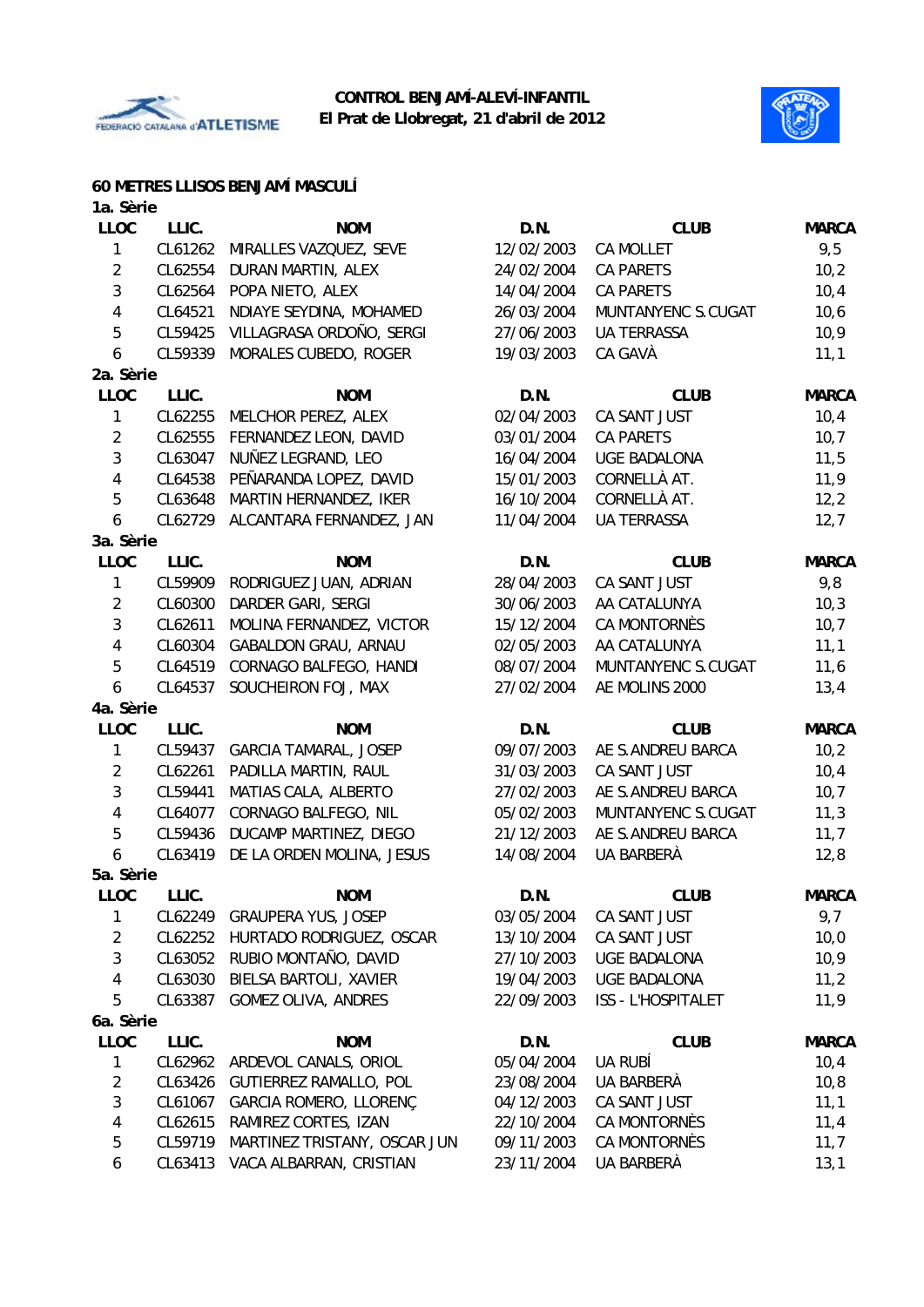



| 7a. Sèrie               |         |                                |            |                    |              |
|-------------------------|---------|--------------------------------|------------|--------------------|--------------|
| <b>LLOC</b>             | LLIC.   | <b>NOM</b>                     | D.N.       | <b>CLUB</b>        | <b>MARCA</b> |
| 1                       | CL62133 | BRUSTENGA COSTA, ANIOL         | 23/04/2004 | CA GRANOLLERS      | 9,8          |
| $\overline{2}$          | CL63417 | RODRIGUEZ SANCHEZ, GERARD      | 17/10/2004 | UA BARBERA         | 10,0         |
| $\mathfrak{Z}$          | CL60292 | <b>CARCELES FERRERONS, POL</b> | 05/07/2003 | AA CATALUNYA       | 10,3         |
| $\overline{\mathbf{4}}$ | CL60294 | CIVERA POCEIRO, PAU            | 08/10/2003 | AA CATALUNYA       | 10, 8        |
| 5                       | CL64191 | LOPEZ OLLER, FRANCESC          | 05/01/2004 | CA LAIETANIA       | 11,1         |
| 6                       | CL64188 | BOTINES RAMALLO, MARCEL        | 24/05/2004 | UA BARBERÀ         | 11,9         |
| 8a. Sèrie               |         |                                |            |                    |              |
| <b>LLOC</b>             | LLIC.   | <b>NOM</b>                     | D.N.       | <b>CLUB</b>        | <b>MARCA</b> |
| 1                       | CL59850 | ALBERTI GARCIA, FELIU          | 02/01/2003 | CORNELLÀ AT.       | 10,1         |
| $\overline{2}$          | CL60014 | <b>BAREA RIOS, MARCOS</b>      | 27/05/2003 | UA BARBERÀ         | 10,3         |
| $\mathbf{3}$            | CL62724 | COT LONDRES, ROGER             | 24/04/2004 | <b>UA TERRASSA</b> | 10,5         |
| $\overline{\mathbf{4}}$ | CL61920 | CELEIRO ROBLES, JAUME          | 30/05/2003 | AA CATALUNYA       | 10, 7        |
| 5                       | CL60251 | <b>BASSAS GARRITY, DANIEL</b>  | 23/01/2003 | CE UNIVERSITARI    | 11,1         |
| 6                       | CL64192 | LOPEZ OLLER, PAU               | 05/01/2004 | CA LAIETANIA       | 11,5         |
| 9a. Sèrie               |         |                                |            |                    |              |
| <b>LLOC</b>             | LLIC.   | <b>NOM</b>                     | D.N.       | <b>CLUB</b>        | <b>MARCA</b> |
| $\mathbf{1}$            | CL60334 | RAMADA MUÑOZ, LLUC             | 06/04/2003 | AA CATALUNYA       | 9,7          |
| $\overline{2}$          | CL59443 | PASCUAL SANCHEZ, CARLES        | 01/10/2003 | AE S.ANDREU BARCA  | 9,9          |
| $\mathfrak{Z}$          | CL63467 | VERA GONZALEZ, VICTOR          | 05/12/2003 | PRATENC AA         | 10,2         |
| $\overline{\mathbf{4}}$ | CL60966 | BORRAS DE LAS HERAS, MIQUEL    | 07/03/2003 | <b>JA SABADELL</b> | 10,4         |
| 5                       | CL64028 | GONZALEZ SEGURA, ALVARO        | 28/06/2003 | AE S.ANDREU BARCA  | 10,7         |
| $\boldsymbol{6}$        | CL62142 | MELENCHON JUSMET, FRANCESC     | 04/12/2003 | CA GRANOLLERS      | 11,0         |
| $\overline{7}$          | CL63643 | LISTE HURTADO, RUBEN           | 10/12/2004 | CORNELLÀ AT.       | 11,7         |
| 10a. Sèrie              |         |                                |            |                    |              |
| <b>LLOC</b>             | LLIC.   | <b>NOM</b>                     | D.N.       | <b>CLUB</b>        | <b>MARCA</b> |
| 1                       | CL61940 | PEREZ RODRIGUEZ, JOEL          | 31/03/2003 | AA CATALUNYA       | 10,2         |
| $\overline{2}$          | CL61922 | DE LA FUENTE MARTINEZ, ALEX    | 28/07/2003 | AA CATALUNYA       | 10,5         |
| $\mathfrak{Z}$          | CL62144 | ROCA RIVERA, JAN BIEL          | 01/02/2004 | CA GRANOLLERS      | 10, 8        |
| $\overline{\mathbf{4}}$ | CL63245 | GIRONA AMEZCUA, VICTOR         | 26/01/2004 | PRATENC AA         | 11,1         |
| 5                       | CL61669 | PEREZ VILORIA, ALEJANDRO       | 25/03/2003 | PRATENC AA         | 11,4         |
| 6                       | CL61928 | JANER CORDOMI, GUILLEM         | 02/12/2004 | AA CATALUNYA       | 12,1         |
| 11a. Sèrie              |         |                                |            |                    |              |
| <b>LLOC</b>             | LLIC.   | <b>NOM</b>                     | D.N.       | <b>CLUB</b>        | <b>MARCA</b> |
| 1                       | CL64098 | BERNAL RAMOS, ADRIAN           | 03/08/2003 | CA CASTELLAR       | 9,9          |
| $\overline{c}$          | CL59857 | TAULATS BRAOS, DIDAC           | 24/09/2003 | CORNELLÀ AT.       | 9,6          |
| 3                       | CL63640 | HERRANZ PUIG, PAU              | 11/08/2004 | CORNELLÀ AT.       | 10,4         |
| $\overline{4}$          | CL63385 | <b>GARCIA GARCIA, DIEGO</b>    | 17/10/2004 | ISS - L'HOSPITALET | 11,1         |
| 12a. Sèrie              |         |                                |            |                    |              |
| <b>LLOC</b>             | LLIC.   | <b>NOM</b>                     | D.N.       | <b>CLUB</b>        | <b>MARCA</b> |
| 1                       | CL61868 | ARTERO PONS, MARC              | 21/05/2003 | <b>JA SABADELL</b> | 9,8          |
| $\overline{c}$          | CL60960 | ACEDO MARIN, ALEJANDRO         | 05/08/2003 | JA SABADELL        | 10,1         |
| 3                       | CL64099 | FERNANDEZ FERNANDEZ, ALEX      | 25/01/2004 | CA CASTELLAR       | 10,4         |
| 4                       | CL60579 | HABA FERRANDO, ERIC            | 21/06/2003 | CA CASTELLAR       | 10,7         |
| 5                       | CL60561 | DIAZ DELGADO, MARC             | 22/07/2003 | ISS - L'HOSPITALET | 11,0         |
| 6                       | CL64306 | VINUESA RESINO, ALEX           | 15/09/2003 | JA SABADELL        | 11,2         |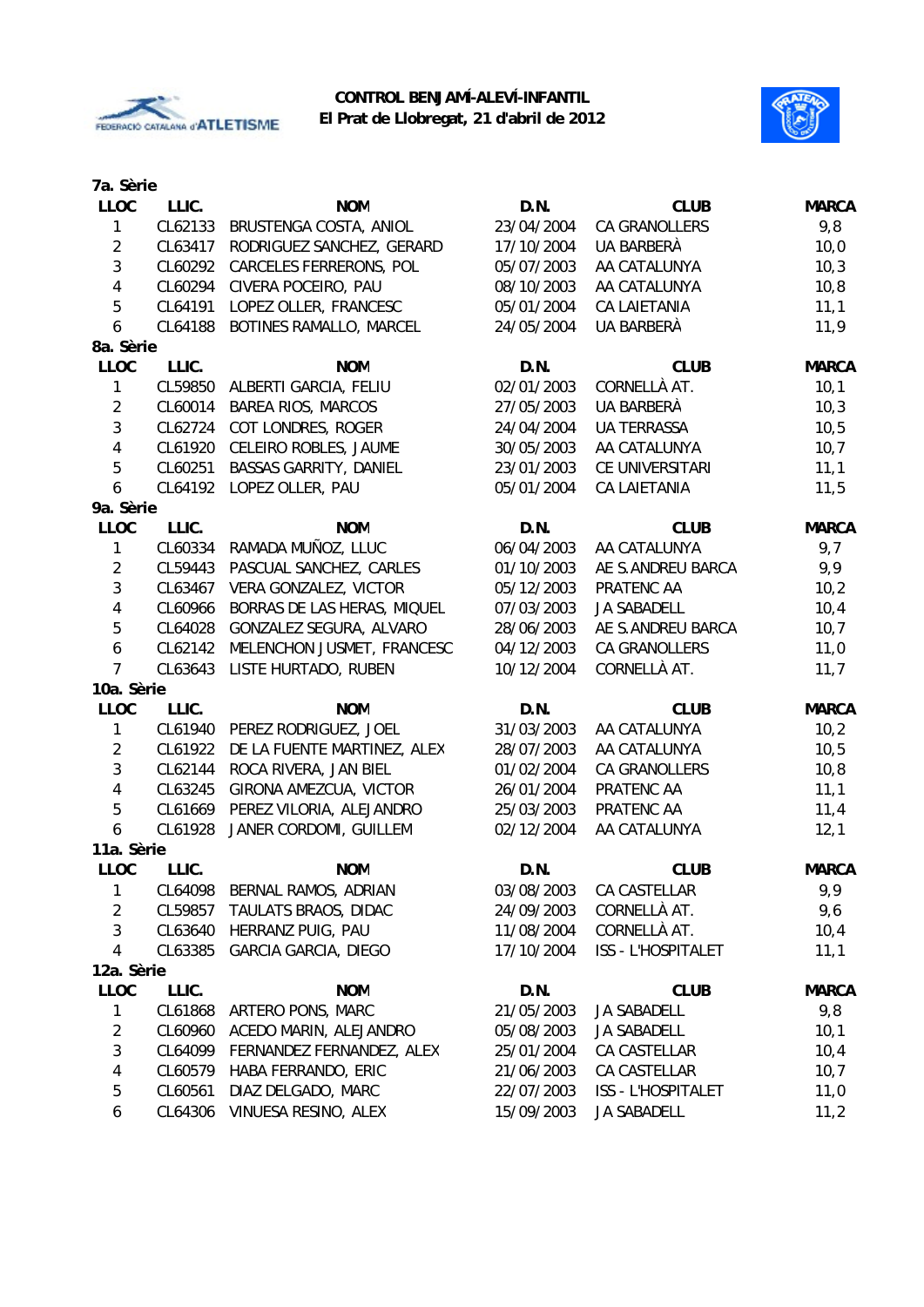



## **1000 METRES LLISOS BENJAMÍ MASCULÍ**

| 1a. Sèrie      |         |                                   |            |                           |              |
|----------------|---------|-----------------------------------|------------|---------------------------|--------------|
| <b>LLOC</b>    | LLIC.   | <b>NOM</b>                        | D.N.       | <b>CLUB</b>               | <b>MARCA</b> |
| $\mathbf{1}$   | CL60966 | BORRAS DE LAS HERAS, MIQUEL       | 07/03/2003 | <b>JA SABADELL</b>        | 3,48,5       |
| $\overline{2}$ | CL62133 | BRUSTENGA COSTA, ANIOL            | 23/04/2004 | CA GRANOLLERS             | 3,49,7       |
| 3              | CL62261 | PADILLA MARTIN, RAUL              | 31/03/2003 | CA SANT JUST              | 3,49,9       |
| 4              | CL62554 | DURAN MARTIN, ALEX                | 24/02/2004 | <b>CA PARETS</b>          | 3, 59, 2     |
| 5              | CL63245 | GIRONA AMEZCUA, VICTOR            | 26/01/2004 | PRATENC AA                | 4,00,3       |
| 6              | CL62255 | MELCHOR PEREZ, ALEX               | 02/04/2003 | CA SANT JUST              | 4,03,5       |
| $\overline{7}$ | CL60251 | BASSAS GARRITY, DANIEL            | 23/01/2003 | CE UNIVERSITARI           | 4,04,6       |
| 8              | CL64306 | VINUESA RESINO, ALEX              | 15/09/2003 | <b>JA SABADELL</b>        | 4,06,3       |
| 9              | CL63030 | BIELSA BARTOLI, XAVIER            | 19/04/2003 | UGE BADALONA              | 4,09,8       |
| 10             | CL62142 | MELENCHON JUSMET, FRANCESC        | 04/12/2003 | CA GRANOLLERS             | 4,10,4       |
| 11             | CL61067 | GARCIA ROMERO, LLORENÇ            | 04/12/2003 | CA SANT JUST              | 4,18,3       |
| 12             | CL63047 | NUÑEZ LEGRAND, LEO                | 16/04/2004 | <b>UGE BADALONA</b>       | 4,19,8       |
| 13             | CL62564 | POPA NIETO, ALEX                  | 14/04/2004 | CA PARETS                 | 4, 20, 5     |
| 14             | CL61669 | PEREZ VILORIA, ALEJANDRO          | 25/03/2003 | PRATENC AA                | 4,36,9       |
| 15             | CL63467 | VERA GONZALEZ, VICTOR             | 05/12/2003 | PRATENC AA                | 4,42,5       |
| 16             | CL63052 | RUBIO MONTAÑO, DAVID              | 27/10/2003 | <b>UGE BADALONA</b>       | 4,51,2       |
| 2a. Sèrie      |         |                                   |            |                           |              |
| <b>LLOC</b>    | LLIC.   | <b>NOM</b>                        | D.N.       | <b>CLUB</b>               | <b>MARCA</b> |
| $\mathbf{1}$   |         | CL60334 RAMADA MUÑOZ, LLUC        | 06/04/2003 | AA CATALUNYA              | 3,31,2       |
| $\overline{c}$ | CL59850 | ALBERTI GARCIA, FELIU             | 02/01/2003 | CORNELLÀ AT.              | 3,31,4       |
| 3              | CL59857 | TAULATS BRAOS, DIDAC              | 24/09/2003 | CORNELLÀ AT.              | 3,31,7       |
| 4              | CL60300 | DARDER GARI, SERGI                | 30/06/2003 | AA CATALUNYA              | 3,42,3       |
| 5              | CL61262 | MIRALLES VAZQUEZ, SEVE            | 12/02/2003 | CA MOLLET                 | 3,46,4       |
| 6              | CL60014 | <b>BAREA RIOS, MARCOS</b>         | 27/05/2003 | UA BARBERÀ                | 3,50,0       |
| $\overline{7}$ | CL63417 | RODRIGUEZ SANCHEZ, GERARD         | 17/10/2004 | UA BARBERÀ                | 3,51,5       |
| 8              | CL63977 | LOPEZ GARCIA, ALVARO              | 14/06/2004 | <b>ISS - L'HOSPITALET</b> | 3,53,2       |
| 9              | CL61940 | PEREZ RODRIGUEZ, JOEL             | 31/03/2003 | AA CATALUNYA              | 3,57,0       |
| 10             | CL64516 | AKROUT SANAHUJA, ISMAEL           | 21/10/2004 | MUNTANYENC S.CUGAT        | 4,05,6       |
| 11             | CL62962 | ARDEVOL CANALS, ORIOL             | 05/04/2004 | UA RUBÍ                   | 4,07,6       |
| 12             |         | CL64099 FERNANDEZ FERNANDEZ, ALEX | 25/01/2004 | CA CASTELLAR              | 4,07,9       |
| 13             | CL64098 | BERNAL RAMOS, ADRIAN              | 03/08/2003 | CA CASTELLAR              | 4, 16, 7     |
| 14             | CL63643 | LISTE HURTADO, RUBEN              | 10/12/2004 | CORNELLÀ AT.              | 4,18,1       |
| 15             | CL64521 | NDIAYE SEYDINA, MOHAMED           | 26/03/2004 | MUNTANYENC S.CUGAT        | 4, 23, 3     |
| 16             | CL59983 | LOPEZ BRUSTENGA, ANDRES           | 24/07/2003 | UA RUBÍ                   | 4,36,1       |
| 17             | CL59984 | LOPEZ BRUSTENGA, SERGIO           | 24/07/2003 | UA RUBÍ                   | 4,42,6       |
| 18             | CL64538 | PEÑARANDA LOPEZ, DAVID            | 15/01/2003 | CORNELLÀ AT.              | 4,44,6       |
| 19             | CL63385 | <b>GARCIA GARCIA, DIEGO</b>       | 17/10/2004 | ISS - L'HOSPITALET        | 4,48,6       |
| 20             | CL63684 | CONESA MORALES, M. MONTSERRAT     | 05/11/1999 | CA NOU BARRIS             | 4,53,7       |
| 21             | CL63387 | GOMEZ OLIVA, ANDRES               | 22/09/2003 | ISS - L'HOSPITALET        | 5,02,1       |
| 22             | CL60296 | COMAS MARIN, JOAN                 | 03/02/2003 | AA CATALUNYA              | 5,02,7       |
| 23             | CL62555 | FERNANDEZ LEON, DAVID             | 03/01/2004 | CA PARETS                 | 5, 17, 6     |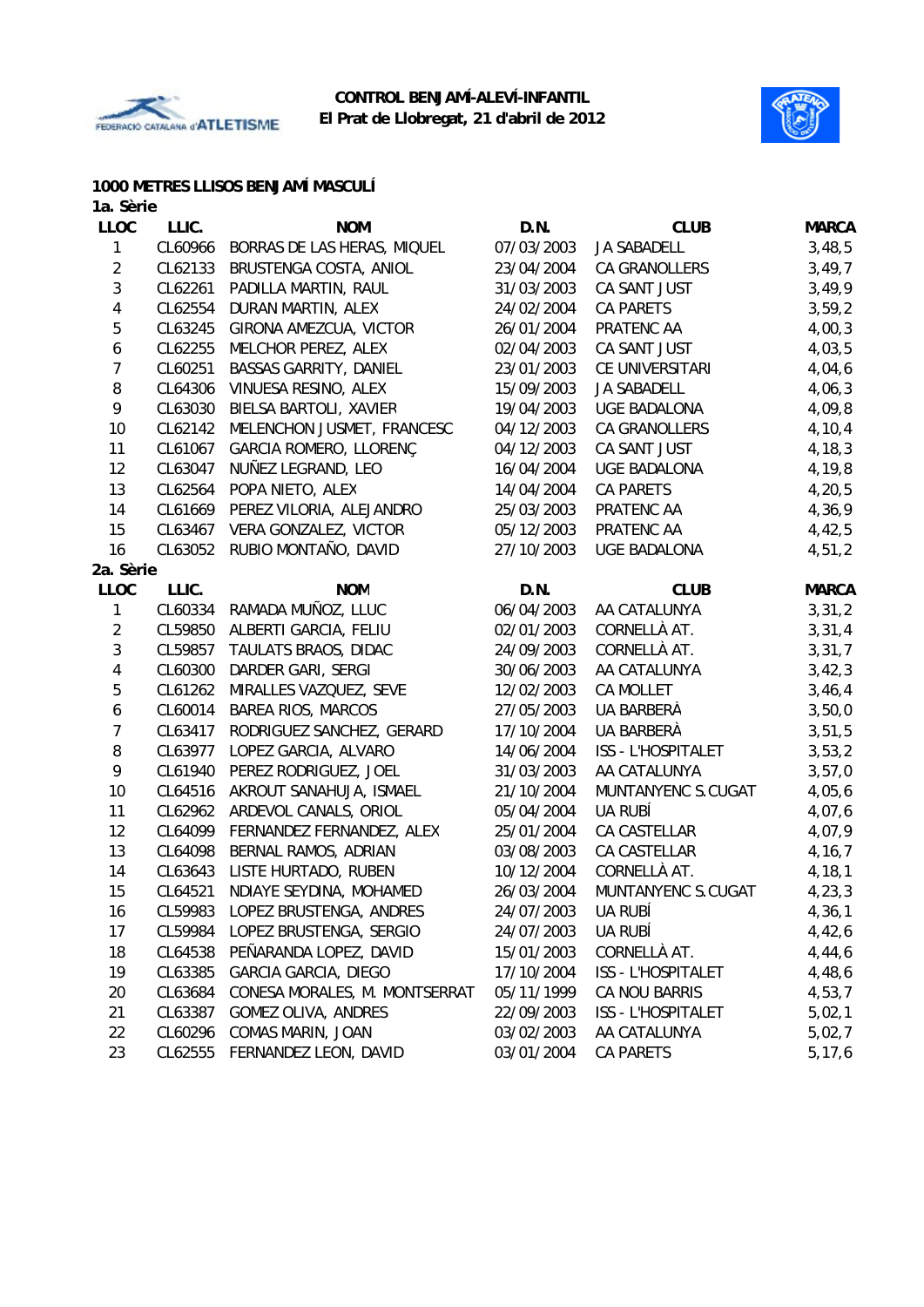



## **3a. Sèrie**

| <b>LLOC</b>      | LLIC.   | <b>NOM</b>                     | D.N.       | <b>CLUB</b>               | <b>MARCA</b> |
|------------------|---------|--------------------------------|------------|---------------------------|--------------|
| $\mathbf{1}$     |         | CL63640 HERRANZ PUIG, PAU      | 11/08/2004 | CORNELLÀ AT.              | 3, 51, 2     |
| $\overline{2}$   | CL60294 | CIVERA POCEIRO, PAU            | 08/10/2003 | AA CATALUNYA              | 3, 55, 2     |
| $\mathbf{3}$     | CL59854 | FONT GIRONES, JAN              | 06/06/2003 | CORNELLÀ AT.              | 4,00,4       |
| 4                | CL61922 | DE LA FUENTE MARTINEZ, ALEX    | 28/07/2003 | AA CATALUNYA              | 4,02,2       |
| 5                | CL59425 | VILLAGRASA ORDOÑO, SERGI       | 27/06/2003 | <b>UA TERRASSA</b>        | 4,03,7       |
| $\boldsymbol{6}$ | CL61920 | CELEIRO ROBLES, JAUME          | 30/05/2003 | AA CATALUNYA              | 4,08,7       |
| $\overline{7}$   | CL60292 | <b>CARCELES FERRERONS, POL</b> | 05/07/2003 | AA CATALUNYA              | 4, 18, 0     |
| 8                | CL62611 | MOLINA FERNANDEZ, VICTOR       | 15/12/2004 | CA MONTORNÈS              | 4, 20, 0     |
| 9                | CL62615 | RAMIREZ CORTES, IZAN           | 22/10/2004 | CA MONTORNÈS              | 4,20,9       |
| 10               | CL59339 | MORALES CUBEDO, ROGER          | 19/03/2003 | CA GAVÀ                   | 4, 22, 7     |
| 11               | CL59719 | MARTINEZ TRISTANY, OSCAR JUN   | 09/11/2003 | CA MONTORNÈS              | 4, 27, 7     |
| 12               | CL63426 | <b>GUTIERREZ RAMALLO, POL</b>  | 23/08/2004 | UA BARBERÀ                | 4, 33, 5     |
| 13               | CL60579 | HABA FERRANDO, ERIC            | 21/06/2003 | CA CASTELLAR              | 4,38,6       |
| 14               | CL64514 | USERO MARTINEZ, ALBERT         | 03/03/2004 | PRATENC AA                | 4,39,8       |
| 15               | CL60304 | GABALDON GRAU, ARNAU           | 02/05/2003 | AA CATALUNYA              | 4,47,9       |
| 16               | CL62729 | ALCANTARA FERNANDEZ, JAN       | 11/04/2004 | <b>UA TERRASSA</b>        | 5,02,2       |
| 17               | CL64188 | BOTINES RAMALLO, MARCEL        | 24/05/2004 | UA BARBERÀ                | 4, 16, 6     |
| 18               | CL63419 | DE LA ORDEN MOLINA, JESUS      | 14/08/2004 | UA BARBERÀ                | 5, 17, 0     |
| 19               | CL63413 | VACA ALBARRAN, CRISTIAN        | 23/11/2004 | UA BARBERÀ                | 5,18,0       |
| 20               | CL64537 | SOUCHEIRON FOJ, MAX            | 27/02/2004 | AE MOLINS 2000            | 5, 25, 5     |
| 4a. Sèrie        |         |                                |            |                           |              |
| <b>LLOC</b>      | LLIC.   | <b>NOM</b>                     | D.N.       | <b>CLUB</b>               | <b>MARCA</b> |
| 1                | CL59443 | PASCUAL SANCHEZ, CARLES        | 01/10/2003 | AE S.ANDREU BARCA         | 4,00,9       |
| $\overline{2}$   | CL62724 | COT LONDRES, ROGER             | 24/04/2004 | <b>UA TERRASSA</b>        | 4,09,0       |
| $\mathbf{3}$     | CL59441 | MATIAS CALA, ALBERTO           | 27/02/2003 | AE S.ANDREU BARCA         | 4,09,5       |
| 4                | CL64028 | GONZALEZ SEGURA, ALVARO        | 28/06/2003 | AE S.ANDREU BARCA         | 4, 11, 6     |
| 5                | CL59437 | <b>GARCIA TAMARAL, JOSEP</b>   | 09/07/2003 | AE S.ANDREU BARCA         | 4, 13, 1     |
| $\boldsymbol{6}$ | CL59436 | DUCAMP MARTINEZ, DIEGO         | 21/12/2003 | AE S.ANDREU BARCA         | 4, 16, 2     |
| $\overline{7}$   | CL64077 | CORNAGO BALFEGO, NIL           | 05/02/2003 | MUNTANYENC S.CUGAT        | 4, 17, 4     |
| 8                | CL60561 | DIAZ DELGADO, MARC             | 22/07/2003 | <b>ISS - L'HOSPITALET</b> | 4, 20, 4     |
| 9                | CL64519 | CORNAGO BALFEGO, HANDI         | 08/07/2004 | MUNTANYENC S.CUGAT        | 4,44,9       |
| 10               | CL62723 | AVELLANEDA TORRES, ALEX        | 18/12/2004 | <b>UA TERRASSA</b>        | 4,46,3       |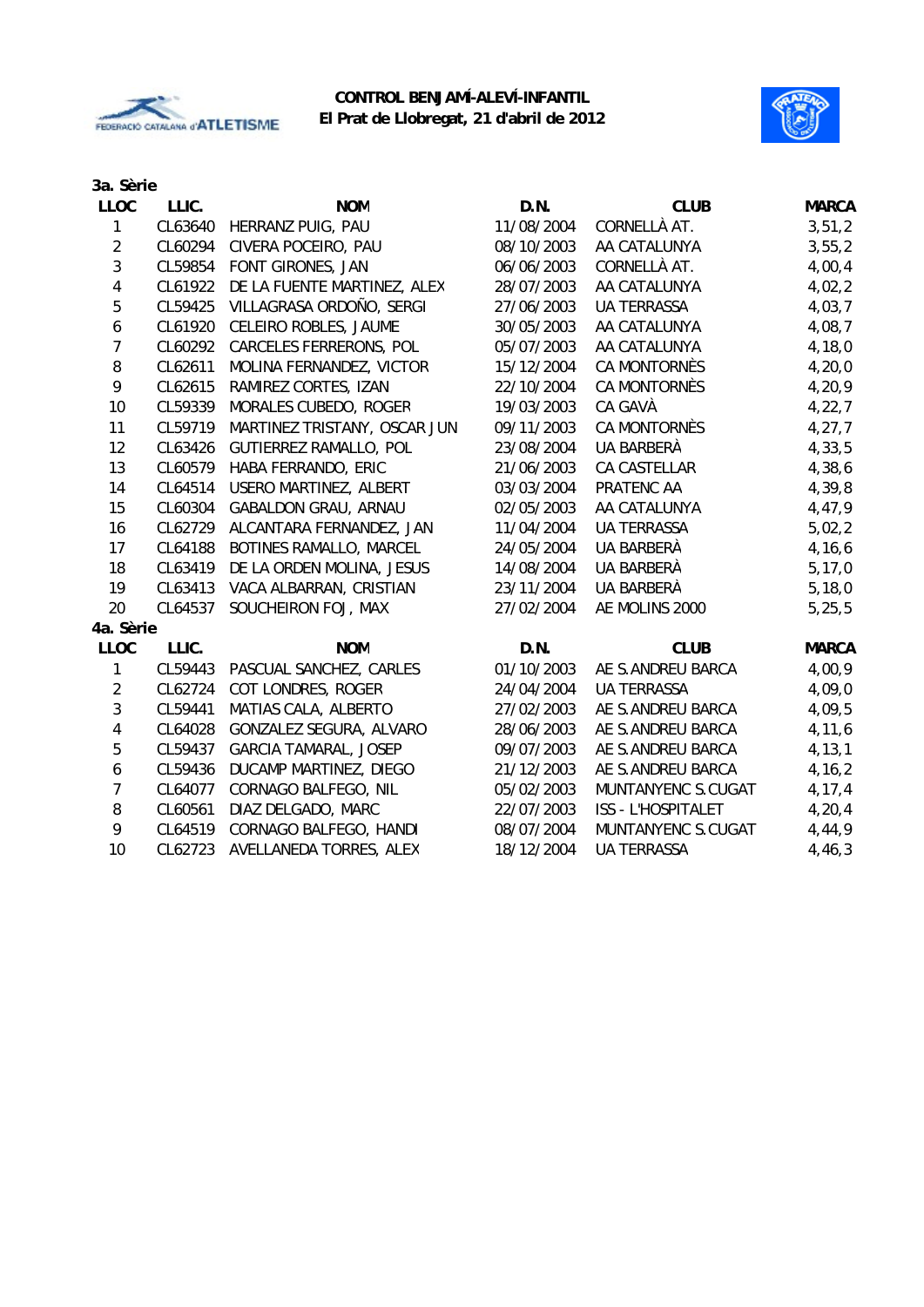



### **SALT D'ALÇADA BENJAMÍ MASCULÍ**

| LLIC.   | <b>NOM</b>                   | D.N.       | <b>CLUB</b>         | <b>MARCA</b> |
|---------|------------------------------|------------|---------------------|--------------|
| CL61868 | ARTERO PONS, MARC            | 21/05/2003 | JA SABADELL         | 1,13         |
| CL59909 | RODRIGUEZ JUAN, ADRIAN       | 28/04/2003 | CA SANT JUST        | 1,10         |
| CL59437 | <b>GARCIA TAMARAL, JOSEP</b> | 09/07/2003 | AE S.ANDREU BARCA   | 1,10         |
| CL60296 | COMAS MARIN, JOAN            | 03/02/2003 | AA CATALUNYA        | 1,05         |
| CL60334 | RAMADA MUÑOZ, LLUC           | 06/04/2003 | AA CATALUNYA        | 1,00         |
| CL60561 | DIAZ DELGADO, MARC           | 22/07/2003 | ISS - L'HOSPITALET  | 1,00         |
| CL62144 | ROCA RIVERA, JAN BIEL        | 01/02/2004 | CA GRANOLLERS       | 1,00         |
| CL60294 | CIVERA POCEIRO, PAU          | 08/10/2003 | AA CATALUNYA        | 1,00         |
| CL59443 | PASCUAL SANCHEZ, CARLES      | 01/10/2003 | AE S.ANDREU BARCA   | 1,00         |
| CL64028 | GONZALEZ SEGURA, ALVARO      | 28/06/2003 | AE S.ANDREU BARCA   | 1,00         |
| CL60960 | ACEDO MARIN, ALEJANDRO       | 05/08/2003 | <b>JA SABADELL</b>  | 0,95         |
| CL64306 | VINUESA RESINO, ALEX         | 15/09/2003 | JA SABADELL         | 0,95         |
| CL60014 | <b>BAREA RIOS, MARCOS</b>    | 27/05/2003 | UA BARBERÀ          | 0,95         |
| CL61940 | PEREZ RODRIGUEZ, JOEL        | 31/03/2003 | AA CATALUNYA        | 0,95         |
| CL59857 | TAULATS BRAOS, DIDAC         | 24/09/2003 | CORNELLÀ AT.        | 0,95         |
| CL59850 | ALBERTI GARCIA, FELIU        | 02/01/2003 | CORNELLÀ AT.        | 0,95         |
| CL62133 | BRUSTENGA COSTA, ANIOL       | 23/04/2004 | CA GRANOLLERS       | 0,95         |
| CL64099 | FERNANDEZ FERNANDEZ, ALEX    | 25/01/2004 | CA CASTELLAR        | 0,95         |
| CL62554 | DURAN MARTIN, ALEX           | 24/02/2004 | <b>CA PARETS</b>    | 0,95         |
| CL60579 | HABA FERRANDO, ERIC          | 21/06/2003 | CA CASTELLAR        | 0,95         |
| CL59441 | MATIAS CALA, ALBERTO         | 27/02/2003 | AE S.ANDREU BARCA   | 0,95         |
| CL63030 | BIELSA BARTOLI, XAVIER       | 19/04/2003 | <b>UGE BADALONA</b> | 0,90         |
| CL63467 | VERA GONZALEZ, VICTOR        | 05/12/2003 | PRATENC AA          | 0,90         |
| CL62962 | ARDEVOL CANALS, ORIOL        | 05/04/2004 | UA RUBÍ             | 0,90         |
| CL63245 | GIRONA AMEZCUA, VICTOR       | 26/01/2004 | PRATENC AA          | 0,90         |
| CL62252 | HURTADO RODRIGUEZ, OSCAR     | 13/10/2004 | CA SANT JUST        | 0,90         |
| CL61067 | GARCIA ROMERO, LLORENÇ       | 04/12/2003 | CA SANT JUST        | 0,90         |
| CL62249 | <b>GRAUPERA YUS, JOSEP</b>   | 03/05/2004 | CA SANT JUST        | 0,90         |
| CL62564 | POPA NIETO, ALEX             | 14/04/2004 | <b>CA PARETS</b>    | 0,90         |
| CL59719 | MARTINEZ TRISTANY, OSCAR JUN | 09/11/2003 | CA MONTORNÈS        | 0,90         |
| CL61920 | CELEIRO ROBLES, JAUME        | 30/05/2003 | AA CATALUNYA        | 0,90         |
| CL60300 | DARDER GARI, SERGI           | 30/06/2003 | AA CATALUNYA        | 0,90         |
| CL60251 | BASSAS GARRITY, DANIEL       | 23/01/2003 | CE UNIVERSITARI     | 0,85         |
| CL63052 | RUBIO MONTAÑO, DAVID         | 27/10/2003 | UGE BADALONA        | 0,85         |
| CL63047 | NUÑEZ LEGRAND, LEO           | 16/04/2004 | <b>UGE BADALONA</b> | 0,85         |
| CL64191 | LOPEZ OLLER, FRANCESC        | 05/01/2004 | CA LAIETANIA        | 0,85         |
| CL64192 | LOPEZ OLLER, PAU             | 05/01/2004 | CA LAIETANIA        | 0,85         |
| CL60966 | BORRAS DE LAS HERAS, MIQUEL  | 07/03/2003 | <b>JA SABADELL</b>  | 0,85         |
| CL63417 | RODRIGUEZ SANCHEZ, GERARD    | 17/10/2004 | UA BARBERÀ          | 0,85         |
| CL63385 | <b>GARCIA GARCIA, DIEGO</b>  | 17/10/2004 | ISS - L'HOSPITALET  | 0,85         |
| CL62142 | MELENCHON JUSMET, FRANCESC   | 04/12/2003 | CA GRANOLLERS       | 0,85         |
| CL64098 | BERNAL RAMOS, ADRIAN         | 03/08/2003 | CA CASTELLAR        | 0,85         |
| CL64188 | BOTINES RAMALLO, MARCEL      | 24/05/2004 | UA BARBERÀ          | 0,85         |
| CL60292 | CARCELES FERRERONS, POL      | 05/07/2003 | AA CATALUNYA        | 0,85         |
| CL63640 | HERRANZ PUIG, PAU            | 11/08/2004 | CORNELLÀ AT.        | 0,85         |
| CL63643 | LISTE HURTADO, RUBEN         | 10/12/2004 | CORNELLÀ AT.        | 0,85         |
| CL61922 | DE LA FUENTE MARTINEZ, ALEX  | 28/07/2003 | AA CATALUNYA        | 0,85         |
| CL62724 | COT LONDRES, ROGER           | 24/04/2004 | <b>UA TERRASSA</b>  | 0,85         |
| CL61669 | PEREZ VILORIA, ALEJANDRO     | 25/03/2003 | PRATENC AA          | <b>NULS</b>  |
| CL63977 | LOPEZ GARCIA, ALVARO         | 14/06/2004 | ISS - L'HOSPITALET  | <b>NULS</b>  |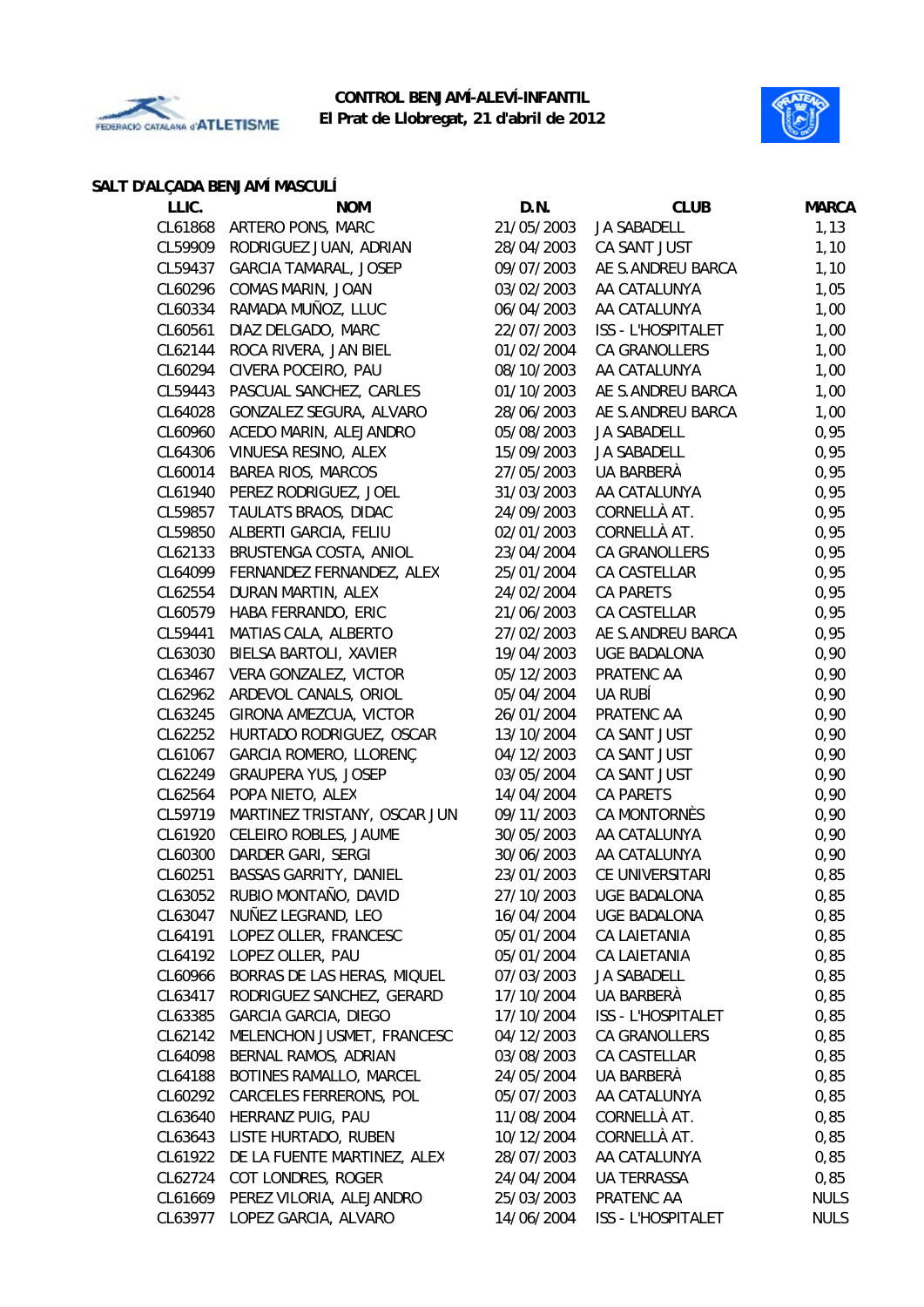



| CL63387  | <b>GOMEZ OLIVA, ANDRES</b>    |
|----------|-------------------------------|
| CL62255  | MELCHOR PEREZ, ALEX           |
| CI 62555 | FERNANDEZ LEON, DAVID         |
| CI 63426 | <b>GUTIERREZ RAMALLO, POL</b> |
| CI 63648 | MARTIN HERNANDEZ, IKER        |
| CI 62611 | MOLINA FERNANDEZ, VICTOR      |
| CI 62615 | RAMIREZ CORTES, IZAN          |
| CL64537  | SOUCHEIRON FOJ, MAX           |
| CL60304  | GABALDON GRAU, ARNAU          |
| CI 59339 | MORALES CUBEDO, ROGER         |
| CI 59425 | VILLAGRASA ORDOÑO, SERGI      |
| CL62729  | ALCANTARA FERNANDEZ, JAN      |
| CI 62723 | AVELLANEDA TORRES, ALEX       |
| CL59436  | DUCAMP MARTINEZ, DIEGO        |
| CI 63413 | VACA ALBARRAN, CRISTIAN       |
| CI 63419 | DE LA ORDEN MOLINA, JESUS     |
| CL64538  | PEÑARANDA LOPEZ, DAVID        |
|          |                               |

| CL63387 | GOMEZ OLIVA, ANDRES           | 22/09/2003 | ISS - L'HOSPITALET | <b>NULS</b> |
|---------|-------------------------------|------------|--------------------|-------------|
| CL62255 | MELCHOR PEREZ, ALEX           | 02/04/2003 | CA SANT JUST       | <b>NULS</b> |
| CL62555 | FERNANDEZ LEON, DAVID         | 03/01/2004 | <b>CA PARETS</b>   | <b>NULS</b> |
| CL63426 | <b>GUTIERREZ RAMALLO, POL</b> | 23/08/2004 | UA BARBERÀ         | <b>NULS</b> |
| CL63648 | MARTIN HERNANDEZ, IKER        | 16/10/2004 | CORNELLÀ AT.       | <b>NULS</b> |
| CL62611 | MOLINA FERNANDEZ, VICTOR      | 15/12/2004 | CA MONTORNÈS       | <b>NULS</b> |
| CL62615 | RAMIREZ CORTES, IZAN          | 22/10/2004 | CA MONTORNÈS       | <b>NULS</b> |
| CL64537 | SOUCHEIRON FOJ, MAX           | 27/02/2004 | AE MOLINS 2000     | <b>NULS</b> |
| CL60304 | <b>GABALDON GRAU, ARNAU</b>   | 02/05/2003 | AA CATALUNYA       | <b>NULS</b> |
| CL59339 | MORALES CUBEDO, ROGER         | 19/03/2003 | CA GAVÀ            | <b>NULS</b> |
| CL59425 | VILLAGRASA ORDOÑO, SERGI      | 27/06/2003 | UA TERRASSA        | <b>NULS</b> |
| CL62729 | ALCANTARA FERNANDEZ, JAN      | 11/04/2004 | UA TERRASSA        | <b>NULS</b> |
| CL62723 | AVELLANEDA TORRES, ALEX       | 18/12/2004 | <b>UA TERRASSA</b> | <b>NULS</b> |
| CL59436 | DUCAMP MARTINEZ, DIEGO        | 21/12/2003 | AE S.ANDREU BARCA  | <b>NULS</b> |
| CL63413 | VACA ALBARRAN, CRISTIAN       | 23/11/2004 | UA BARBERÀ         | <b>NULS</b> |
| CL63419 | DE LA ORDEN MOLINA, JESUS     | 14/08/2004 | UA BARBERÀ         | <b>NULS</b> |
| CL64538 | PEÑARANDA LOPEZ, DAVID        | 15/01/2003 | CORNELLÀ AT.       | <b>NULS</b> |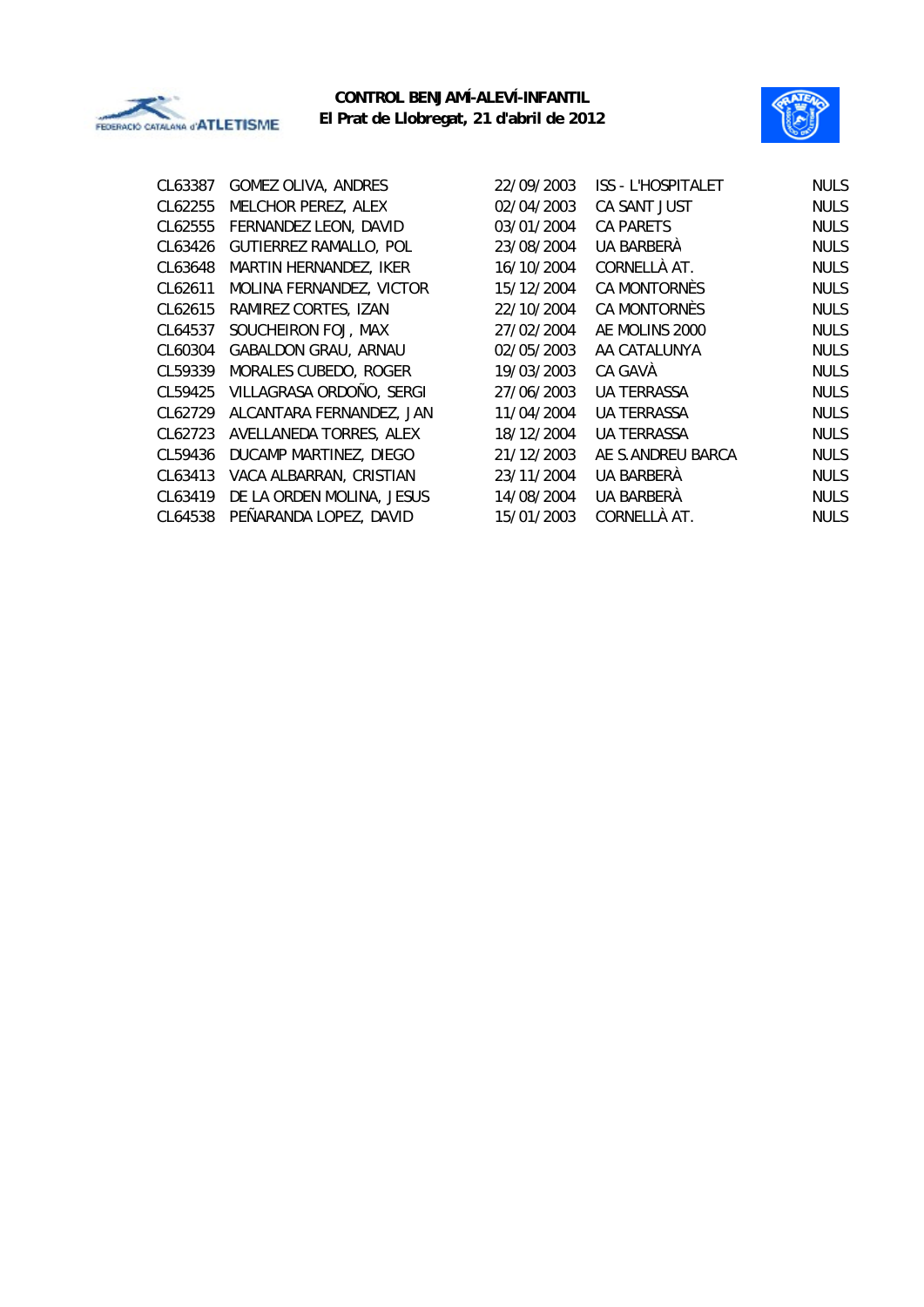



# **60 METRES LLISOS BENJAMÍ FEMENÍ**

| 1a. Sèrie      |         |                                |            |                        |              |
|----------------|---------|--------------------------------|------------|------------------------|--------------|
| <b>LLOC</b>    | LLIC.   | <b>NOM</b>                     | D.N.       | <b>CLUB</b>            | <b>MARCA</b> |
| 1              | CL60023 | GARRIDO RUBIO, ESTELA          | 17/03/2003 | UA BARBERÀ             | 9,8          |
| $\overline{2}$ | CL60032 | POU CALDERON, LAURA            | 21/04/2003 | UA BARBERÀ             | 10,1         |
| $\mathfrak{Z}$ | CL62040 | GONZALEZ SEGURA, VIOLETA       | 28/06/2003 | AE S.ANDREU BARCA      | 10,4         |
| 4              | CL59670 | DANIELUK BORGET, NIDIA AYMARA  | 23/05/2003 | <b>CA GRANOLLERS</b>   | 10,8         |
| 5              | CL64085 | RECIO BOSCH, MARTA             | 23/03/2003 | MUNTANYENC S.CUGAT     | 11,2         |
| 6              | CL62449 | CHARBONNIER GALVAN, CLARA      | 19/02/2004 | MUNTANYENC S.CUGAT     | 12,1         |
| 2a. Sèrie      |         |                                |            |                        |              |
| <b>LLOC</b>    | LLIC.   | <b>NOM</b>                     | D.N.       | <b>CLUB</b>            | <b>MARCA</b> |
| 1              | CL62037 | SOLER AGUIRRE, ANOUK           | 04/04/2003 | AE MOLINS 2000         | 10,0         |
| $\overline{2}$ | CL64084 | RAMBLA CALATAYUD, ABRIL        | 13/11/2003 | MUNTANYENC S.CUGAT     | 10,2         |
| 3              | CL63427 | JIMENEZ FRIAS, JUDIT           | 22/05/2003 | UA BARBERÀ             | 10, 5        |
| 4              | CL62484 | SOTELO CANAL, MARIÑA           | 24/06/2004 | MUNTANYENC S.CUGAT     | 10,7         |
| 5              | CL63421 | ALBIAC VILAS, LAURA            | 09/07/2004 | UA BARBERÀ             | 11,4         |
| 6              | CL63037 | GARCIA SERRANO, CARLA          | 23/04/2004 | <b>UGE BADALONA</b>    | 12,9         |
| 3a. Sèrie      |         |                                |            |                        |              |
| <b>LLOC</b>    | LLIC.   | <b>NOM</b>                     | D.N.       | <b>CLUB</b>            | <b>MARCA</b> |
| 1              | CL62771 | PEREZ GARCIA, SARA             | 04/05/2003 | CE UNIVERSITARI        | 10,1         |
| $\overline{2}$ | CL60982 | FIGUERAS RAMIREZ, MARIONA      | 19/12/2003 | <b>JA SABADELL</b>     | 10,5         |
| $\mathfrak{Z}$ | CL64074 | BELTRAN CERDA, BERTA           | 08/04/2003 | MUNTANYENC S.CUGAT     | 10, 8        |
| 4              | CL62031 | MORENO MARTINEZ, CARLA         | 25/05/2004 | AE MOLINS 2000         | 11,1         |
| 5              | CL62418 | SUBIRATS TERUEL, AINA          | 06/09/2004 | CERDANYOLA C D 'HOQUEI | 11,3         |
| 6              | CL60019 | CRUEL PONS, ARIADNA            | 03/10/2003 | UA BARBERÀ             | 11,8         |
| 4a. Sèrie      |         |                                |            |                        |              |
| <b>LLOC</b>    | LLIC.   | <b>NOM</b>                     | D.N.       | <b>CLUB</b>            | <b>MARCA</b> |
| 1              | CL59899 | MARTINEZ FERNANDEZ, ONA        | 14/04/2003 | CA SANT JUST           | 10,0         |
| $\overline{2}$ | CL64164 | ARAGO PORTILLO, MARTINA        | 09/05/2003 | ISS - L'HOSPITALET     | 10,3         |
| $\mathfrak{Z}$ | CL59901 | MIRANDA MEDINA, LUCIA          | 09/07/2003 | CA SANT JUST           | 10,5         |
| 4              | CL63757 | CORNELLA RUIZ, MARTINA         | 18/08/2003 | <b>UA TERRASSA</b>     | 11,8         |
| 5              | CL63981 | GOULA BALLESTER, CARLOTA       | 18/07/2004 | CE UNIVERSITARI        | 12,6         |
| 6              | CL63410 | MARTINEZ RAMOS, ALBA           | 20/06/2004 | UA BARBERÀ             | 14,1         |
| 5a. Sèrie      |         |                                |            |                        |              |
| <b>LLOC</b>    | LLIC.   | <b>NOM</b>                     | D.N.       | <b>CLUB</b>            | <b>MARCA</b> |
| 1              | CL59405 | PALACIN ESTER, PATRICIA        | 31/01/2003 | UA TERRASSA            | 10, 8        |
| $\overline{2}$ | CL61028 | <b>BUYREU ALIAS, MAR</b>       | 19/09/2003 | CA GAVÀ                | 11,0         |
| 3              | CL64522 | REVILL ROBLES, LEAH            | 23/02/2004 | MUNTANYENC S.CUGAT     | 11,8         |
| 4              | CL62848 | MARI CAMISON, ANDREA           | 18/11/2004 | <b>CA CANALETES</b>    | 12,3         |
| 5              | CL62556 | GOMEZ JIMENEZ, PAULA           | 29/07/2004 | <b>CA PARETS</b>       | 12,5         |
| 6a. Sèrie      |         |                                |            |                        |              |
| <b>LLOC</b>    | LLIC.   | <b>NOM</b>                     | D.N.       | <b>CLUB</b>            | <b>MARCA</b> |
| 1              | CL62119 | GUTIERREZ CASADO, NOA          | 23/01/2003 | CA GAVÀ                | 9,8          |
| $\overline{2}$ | CL62873 | TERUEL SUBIRATS, BERTA         | 03/03/2004 | CA CANALETES           | 10,5         |
| 3              | CL62710 | MARTIN SANTORO, CRISTINA       | 16/10/2003 | UA TERRASSA            | 10,7         |
| 4              | CL59906 | PUENTEDURA CABANILLAS, MARTINA | 08/06/2003 | CA SANT JUST           | 10, 8        |
| 5              | CL59396 | VIDAL JIMENEZ, KARLA           | 09/09/2003 | UA TERRASSA            | 11,0         |
| 6              |         | CL59403 OLIVET OSUNA, EDEN     | 28/05/2003 | UA TERRASSA            | 11,4         |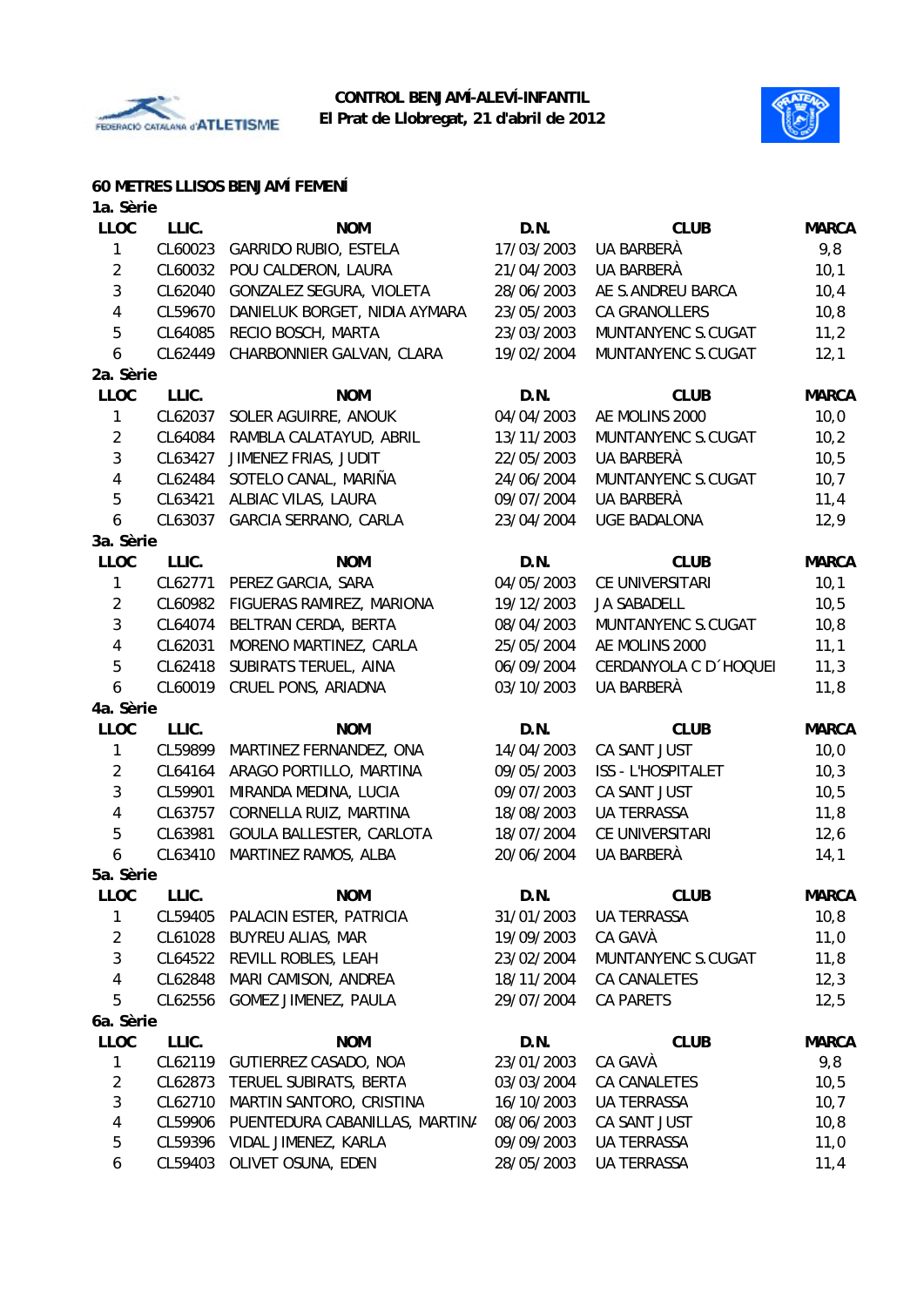



| <b>LLOC</b><br>LLIC.<br><b>NOM</b><br>D.N.<br><b>CLUB</b><br><b>MARCA</b><br>11/08/2003<br>9,9<br>$\mathbf{1}$<br>CL60572<br>RUIZ FRANCH, MALENA<br><b>ISS - L'HOSPITALET</b><br>$\overline{2}$<br>10,1<br>CL60309<br><b>GUMA BERRAR, NEREA</b><br>10/06/2003<br>AA CATALUNYA<br>$\mathfrak{Z}$<br>LAS HERAS RUPEREZ, CLARA<br>AA CATALUNYA<br>10,4<br>CL60313<br>11/04/2003<br>$\sqrt{4}$<br>CORNELLÀ AT.<br>LOPEZ LOPEZ, MARINA<br>27/02/2003<br>11,2<br>CL63645<br>$\overline{5}$<br>11,5<br>CL63046<br>NAVARRO PADILLA, ABRIL<br>17/09/2004<br><b>UGE BADALONA</b><br>$\boldsymbol{6}$<br>11,9<br>CL61757<br>ESPIGARES SALINAS, MIREIA<br>17/05/2003<br>PRATENC AA<br>8a. Sèrie<br><b>LLOC</b><br>LLIC.<br><b>NOM</b><br>D.N.<br><b>CLUB</b><br><b>MARCA</b><br>$\mathbf{1}$<br>CL61171<br>TUÑON NOVENSA, ANNA<br>02/04/2004<br>CORNELLÀ AT.<br>10,2<br>$\overline{2}$<br>10,5<br>CL61909<br>ABELLO SIMON, MARINA<br>20/02/2004<br>AA CATALUNYA<br>$\mathbf{3}$<br>CL63243<br>GARCIA VEGAS, DAINARA<br>30/09/2004<br>PRATENC AA<br>10, 8<br>$\sqrt{4}$<br>CA NOU BARRIS<br>CL62923<br>DE LA HOZ GARCIA, LARA<br>05/04/2004<br>11,1<br>5<br>11,4<br>CL61952<br>VILASECA MARTIN, VICTORIA<br>03/08/2004<br>AA CATALUNYA<br>$\boldsymbol{6}$<br>11,7<br>19/07/2004<br>UA RUBÍ<br>CL62963<br>BLASCO CLARAMONTE, ANNA<br>9a. Sèrie<br><b>LLOC</b><br>LLIC.<br><b>NOM</b><br>D.N.<br><b>CLUB</b><br><b>MARCA</b><br>$\mathbf{1}$<br>MALET ARMENGOL, DUNA<br>03/07/2003<br>10,3<br>CL61933<br>AA CATALUNYA<br>$\overline{2}$<br>10,6<br>SUBIRATS IVERN, MARTINA<br>06/05/2003<br>AA CATALUNYA<br>CL61771<br>$\mathbf{3}$<br>11,4<br>MERINO SANTIAGO, PAULA<br>16/04/2004<br>PRATENC AA<br>CL63246<br>$\pmb{4}$<br>11,7<br>CL64041<br>ALBERT AVILES, ALEXANDRA<br>05/07/2004<br><b>ISS - L'HOSPITALET</b><br>5<br>11,9<br>CL63868<br><b>VERNET MELICH, ALBA</b><br>04/05/2003<br>CORNELLÀ AT.<br>$\boldsymbol{6}$<br>UA RUBÍ<br>AGEL GELIS, XENIA<br>23/03/2004<br>12,0<br>CL62960<br>10a. Sèrie<br>LLIC.<br><b>LLOC</b><br><b>NOM</b><br>D.N.<br><b>CLUB</b><br><b>MARCA</b><br>1<br>CL64102<br>MUÑOZ MOLINA, JULIA<br>06/02/2004<br>CA CASTELLAR<br>10,4<br>$\overline{2}$<br>GONZALEZ MATEO, CLAUDIA<br>19/03/2003<br>PRATENC AA<br>10, 8<br>CL61667<br>$\mathbf{3}$<br>CL61914<br>BRONCANO SOPENA, RUTH<br>AA CATALUNYA<br>11,1<br>22/11/2004<br>$\pmb{4}$<br>CL60337<br>RODRIGUEZ SEGURA, ARIADNA<br>11/08/2003<br>AA CATALUNYA<br>11,3<br>5<br>CL62959<br>AGEL GELIS, JUDITH<br>23/03/2004<br>UA RUBÍ<br>11,4<br>$\boldsymbol{6}$<br>SONEIRA CASTRO, ANNA<br>12/03/2004<br>CORNELLÀ AT.<br>12,1<br>CL61170<br>11a. Sèrie<br><b>CLUB</b><br><b>LLOC</b><br>LLIC.<br><b>NOM</b><br>D.N.<br><b>MARCA</b><br>22/11/2003<br>CL63239 BRAVO SANCHEZ, NAIREE<br>PRATENC AA<br>10,2<br>$\mathbf{1}$<br>SURROCA FIGUERES, GISELA<br>CA CASTELLAR<br>10, 5<br>$\overline{2}$<br>CL64089<br>25/06/2003<br>3<br>CORNELLÀ AT.<br>10, 8<br>CL61159<br>ROCA FERRUZ, ANNA<br>14/10/2004<br>$\overline{\mathbf{4}}$<br>RODRIGUEZ AIZPITARTE, JULIA<br>CA MONTORNÈS<br>11,0<br>CL59724<br>25/04/2003<br>$\overline{5}$<br>CANTARELL DELGADO, LAIA<br>CL61917<br>30/06/2004<br>AA CATALUNYA<br>11,2<br>6<br>18/07/2003<br>CL60319<br>MENDEZ LOPEZ, EVA<br>AA CATALUNYA<br>11,4<br>12a. Sèrie<br>LLIC.<br><b>LLOC</b><br><b>NOM</b><br>D.N.<br><b>CLUB</b><br><b>MARCA</b><br>22/02/2003<br>10,7<br>1<br>CL62602<br>CHOURFI GUENNOUN, SALMA<br>CA MONTORNÈS<br>$\overline{2}$<br>KARACH REVERTE, SANA<br>CA MONTORNÈS<br>11,3<br>CL62608<br>15/03/2003<br>3<br>CL62606<br>GERVILLA PUIGDOLLERS, CLARA<br>21/01/2004<br>CA MONTORNÈS<br>12,0<br>13a. Sèrie<br><b>LLOC</b><br>D.N.<br>LLIC.<br><b>NOM</b><br><b>CLUB</b><br><b>MARCA</b><br>24/07/2004<br>CL61925<br><b>GARCIA ROVIRA, ELIA</b><br>AA CATALUNYA<br>11,4<br>1<br>CA MONTORNÈS<br>$\overline{2}$<br>CL59727<br>PUNZANO LATORRE, CARLA<br>05/02/2003<br>12,1<br>$\sqrt{3}$<br>CL62617<br>TRISTANY RODRIGUEZ, MARTINA<br>19/11/2004<br>CA MONTORNÈS<br>13,6<br>$\overline{4}$ | 7a. Sèrie |         |                          |            |              |       |
|----------------------------------------------------------------------------------------------------------------------------------------------------------------------------------------------------------------------------------------------------------------------------------------------------------------------------------------------------------------------------------------------------------------------------------------------------------------------------------------------------------------------------------------------------------------------------------------------------------------------------------------------------------------------------------------------------------------------------------------------------------------------------------------------------------------------------------------------------------------------------------------------------------------------------------------------------------------------------------------------------------------------------------------------------------------------------------------------------------------------------------------------------------------------------------------------------------------------------------------------------------------------------------------------------------------------------------------------------------------------------------------------------------------------------------------------------------------------------------------------------------------------------------------------------------------------------------------------------------------------------------------------------------------------------------------------------------------------------------------------------------------------------------------------------------------------------------------------------------------------------------------------------------------------------------------------------------------------------------------------------------------------------------------------------------------------------------------------------------------------------------------------------------------------------------------------------------------------------------------------------------------------------------------------------------------------------------------------------------------------------------------------------------------------------------------------------------------------------------------------------------------------------------------------------------------------------------------------------------------------------------------------------------------------------------------------------------------------------------------------------------------------------------------------------------------------------------------------------------------------------------------------------------------------------------------------------------------------------------------------------------------------------------------------------------------------------------------------------------------------------------------------------------------------------------------------------------------------------------------------------------------------------------------------------------------------------------------------------------------------------------------------------------------------------------------------------------------------------------------------------------------------------------------------------------------------------------------------------------------------------------------------------------------------------------------------------------------------------------------------------------------------------------------------------------------------------------------------------------------------------------------------------------------------------------------------------------------------------------------------------------------------|-----------|---------|--------------------------|------------|--------------|-------|
|                                                                                                                                                                                                                                                                                                                                                                                                                                                                                                                                                                                                                                                                                                                                                                                                                                                                                                                                                                                                                                                                                                                                                                                                                                                                                                                                                                                                                                                                                                                                                                                                                                                                                                                                                                                                                                                                                                                                                                                                                                                                                                                                                                                                                                                                                                                                                                                                                                                                                                                                                                                                                                                                                                                                                                                                                                                                                                                                                                                                                                                                                                                                                                                                                                                                                                                                                                                                                                                                                                                                                                                                                                                                                                                                                                                                                                                                                                                                                                                                                      |           |         |                          |            |              |       |
|                                                                                                                                                                                                                                                                                                                                                                                                                                                                                                                                                                                                                                                                                                                                                                                                                                                                                                                                                                                                                                                                                                                                                                                                                                                                                                                                                                                                                                                                                                                                                                                                                                                                                                                                                                                                                                                                                                                                                                                                                                                                                                                                                                                                                                                                                                                                                                                                                                                                                                                                                                                                                                                                                                                                                                                                                                                                                                                                                                                                                                                                                                                                                                                                                                                                                                                                                                                                                                                                                                                                                                                                                                                                                                                                                                                                                                                                                                                                                                                                                      |           |         |                          |            |              |       |
|                                                                                                                                                                                                                                                                                                                                                                                                                                                                                                                                                                                                                                                                                                                                                                                                                                                                                                                                                                                                                                                                                                                                                                                                                                                                                                                                                                                                                                                                                                                                                                                                                                                                                                                                                                                                                                                                                                                                                                                                                                                                                                                                                                                                                                                                                                                                                                                                                                                                                                                                                                                                                                                                                                                                                                                                                                                                                                                                                                                                                                                                                                                                                                                                                                                                                                                                                                                                                                                                                                                                                                                                                                                                                                                                                                                                                                                                                                                                                                                                                      |           |         |                          |            |              |       |
|                                                                                                                                                                                                                                                                                                                                                                                                                                                                                                                                                                                                                                                                                                                                                                                                                                                                                                                                                                                                                                                                                                                                                                                                                                                                                                                                                                                                                                                                                                                                                                                                                                                                                                                                                                                                                                                                                                                                                                                                                                                                                                                                                                                                                                                                                                                                                                                                                                                                                                                                                                                                                                                                                                                                                                                                                                                                                                                                                                                                                                                                                                                                                                                                                                                                                                                                                                                                                                                                                                                                                                                                                                                                                                                                                                                                                                                                                                                                                                                                                      |           |         |                          |            |              |       |
|                                                                                                                                                                                                                                                                                                                                                                                                                                                                                                                                                                                                                                                                                                                                                                                                                                                                                                                                                                                                                                                                                                                                                                                                                                                                                                                                                                                                                                                                                                                                                                                                                                                                                                                                                                                                                                                                                                                                                                                                                                                                                                                                                                                                                                                                                                                                                                                                                                                                                                                                                                                                                                                                                                                                                                                                                                                                                                                                                                                                                                                                                                                                                                                                                                                                                                                                                                                                                                                                                                                                                                                                                                                                                                                                                                                                                                                                                                                                                                                                                      |           |         |                          |            |              |       |
|                                                                                                                                                                                                                                                                                                                                                                                                                                                                                                                                                                                                                                                                                                                                                                                                                                                                                                                                                                                                                                                                                                                                                                                                                                                                                                                                                                                                                                                                                                                                                                                                                                                                                                                                                                                                                                                                                                                                                                                                                                                                                                                                                                                                                                                                                                                                                                                                                                                                                                                                                                                                                                                                                                                                                                                                                                                                                                                                                                                                                                                                                                                                                                                                                                                                                                                                                                                                                                                                                                                                                                                                                                                                                                                                                                                                                                                                                                                                                                                                                      |           |         |                          |            |              |       |
|                                                                                                                                                                                                                                                                                                                                                                                                                                                                                                                                                                                                                                                                                                                                                                                                                                                                                                                                                                                                                                                                                                                                                                                                                                                                                                                                                                                                                                                                                                                                                                                                                                                                                                                                                                                                                                                                                                                                                                                                                                                                                                                                                                                                                                                                                                                                                                                                                                                                                                                                                                                                                                                                                                                                                                                                                                                                                                                                                                                                                                                                                                                                                                                                                                                                                                                                                                                                                                                                                                                                                                                                                                                                                                                                                                                                                                                                                                                                                                                                                      |           |         |                          |            |              |       |
|                                                                                                                                                                                                                                                                                                                                                                                                                                                                                                                                                                                                                                                                                                                                                                                                                                                                                                                                                                                                                                                                                                                                                                                                                                                                                                                                                                                                                                                                                                                                                                                                                                                                                                                                                                                                                                                                                                                                                                                                                                                                                                                                                                                                                                                                                                                                                                                                                                                                                                                                                                                                                                                                                                                                                                                                                                                                                                                                                                                                                                                                                                                                                                                                                                                                                                                                                                                                                                                                                                                                                                                                                                                                                                                                                                                                                                                                                                                                                                                                                      |           |         |                          |            |              |       |
|                                                                                                                                                                                                                                                                                                                                                                                                                                                                                                                                                                                                                                                                                                                                                                                                                                                                                                                                                                                                                                                                                                                                                                                                                                                                                                                                                                                                                                                                                                                                                                                                                                                                                                                                                                                                                                                                                                                                                                                                                                                                                                                                                                                                                                                                                                                                                                                                                                                                                                                                                                                                                                                                                                                                                                                                                                                                                                                                                                                                                                                                                                                                                                                                                                                                                                                                                                                                                                                                                                                                                                                                                                                                                                                                                                                                                                                                                                                                                                                                                      |           |         |                          |            |              |       |
|                                                                                                                                                                                                                                                                                                                                                                                                                                                                                                                                                                                                                                                                                                                                                                                                                                                                                                                                                                                                                                                                                                                                                                                                                                                                                                                                                                                                                                                                                                                                                                                                                                                                                                                                                                                                                                                                                                                                                                                                                                                                                                                                                                                                                                                                                                                                                                                                                                                                                                                                                                                                                                                                                                                                                                                                                                                                                                                                                                                                                                                                                                                                                                                                                                                                                                                                                                                                                                                                                                                                                                                                                                                                                                                                                                                                                                                                                                                                                                                                                      |           |         |                          |            |              |       |
|                                                                                                                                                                                                                                                                                                                                                                                                                                                                                                                                                                                                                                                                                                                                                                                                                                                                                                                                                                                                                                                                                                                                                                                                                                                                                                                                                                                                                                                                                                                                                                                                                                                                                                                                                                                                                                                                                                                                                                                                                                                                                                                                                                                                                                                                                                                                                                                                                                                                                                                                                                                                                                                                                                                                                                                                                                                                                                                                                                                                                                                                                                                                                                                                                                                                                                                                                                                                                                                                                                                                                                                                                                                                                                                                                                                                                                                                                                                                                                                                                      |           |         |                          |            |              |       |
|                                                                                                                                                                                                                                                                                                                                                                                                                                                                                                                                                                                                                                                                                                                                                                                                                                                                                                                                                                                                                                                                                                                                                                                                                                                                                                                                                                                                                                                                                                                                                                                                                                                                                                                                                                                                                                                                                                                                                                                                                                                                                                                                                                                                                                                                                                                                                                                                                                                                                                                                                                                                                                                                                                                                                                                                                                                                                                                                                                                                                                                                                                                                                                                                                                                                                                                                                                                                                                                                                                                                                                                                                                                                                                                                                                                                                                                                                                                                                                                                                      |           |         |                          |            |              |       |
|                                                                                                                                                                                                                                                                                                                                                                                                                                                                                                                                                                                                                                                                                                                                                                                                                                                                                                                                                                                                                                                                                                                                                                                                                                                                                                                                                                                                                                                                                                                                                                                                                                                                                                                                                                                                                                                                                                                                                                                                                                                                                                                                                                                                                                                                                                                                                                                                                                                                                                                                                                                                                                                                                                                                                                                                                                                                                                                                                                                                                                                                                                                                                                                                                                                                                                                                                                                                                                                                                                                                                                                                                                                                                                                                                                                                                                                                                                                                                                                                                      |           |         |                          |            |              |       |
|                                                                                                                                                                                                                                                                                                                                                                                                                                                                                                                                                                                                                                                                                                                                                                                                                                                                                                                                                                                                                                                                                                                                                                                                                                                                                                                                                                                                                                                                                                                                                                                                                                                                                                                                                                                                                                                                                                                                                                                                                                                                                                                                                                                                                                                                                                                                                                                                                                                                                                                                                                                                                                                                                                                                                                                                                                                                                                                                                                                                                                                                                                                                                                                                                                                                                                                                                                                                                                                                                                                                                                                                                                                                                                                                                                                                                                                                                                                                                                                                                      |           |         |                          |            |              |       |
|                                                                                                                                                                                                                                                                                                                                                                                                                                                                                                                                                                                                                                                                                                                                                                                                                                                                                                                                                                                                                                                                                                                                                                                                                                                                                                                                                                                                                                                                                                                                                                                                                                                                                                                                                                                                                                                                                                                                                                                                                                                                                                                                                                                                                                                                                                                                                                                                                                                                                                                                                                                                                                                                                                                                                                                                                                                                                                                                                                                                                                                                                                                                                                                                                                                                                                                                                                                                                                                                                                                                                                                                                                                                                                                                                                                                                                                                                                                                                                                                                      |           |         |                          |            |              |       |
|                                                                                                                                                                                                                                                                                                                                                                                                                                                                                                                                                                                                                                                                                                                                                                                                                                                                                                                                                                                                                                                                                                                                                                                                                                                                                                                                                                                                                                                                                                                                                                                                                                                                                                                                                                                                                                                                                                                                                                                                                                                                                                                                                                                                                                                                                                                                                                                                                                                                                                                                                                                                                                                                                                                                                                                                                                                                                                                                                                                                                                                                                                                                                                                                                                                                                                                                                                                                                                                                                                                                                                                                                                                                                                                                                                                                                                                                                                                                                                                                                      |           |         |                          |            |              |       |
|                                                                                                                                                                                                                                                                                                                                                                                                                                                                                                                                                                                                                                                                                                                                                                                                                                                                                                                                                                                                                                                                                                                                                                                                                                                                                                                                                                                                                                                                                                                                                                                                                                                                                                                                                                                                                                                                                                                                                                                                                                                                                                                                                                                                                                                                                                                                                                                                                                                                                                                                                                                                                                                                                                                                                                                                                                                                                                                                                                                                                                                                                                                                                                                                                                                                                                                                                                                                                                                                                                                                                                                                                                                                                                                                                                                                                                                                                                                                                                                                                      |           |         |                          |            |              |       |
|                                                                                                                                                                                                                                                                                                                                                                                                                                                                                                                                                                                                                                                                                                                                                                                                                                                                                                                                                                                                                                                                                                                                                                                                                                                                                                                                                                                                                                                                                                                                                                                                                                                                                                                                                                                                                                                                                                                                                                                                                                                                                                                                                                                                                                                                                                                                                                                                                                                                                                                                                                                                                                                                                                                                                                                                                                                                                                                                                                                                                                                                                                                                                                                                                                                                                                                                                                                                                                                                                                                                                                                                                                                                                                                                                                                                                                                                                                                                                                                                                      |           |         |                          |            |              |       |
|                                                                                                                                                                                                                                                                                                                                                                                                                                                                                                                                                                                                                                                                                                                                                                                                                                                                                                                                                                                                                                                                                                                                                                                                                                                                                                                                                                                                                                                                                                                                                                                                                                                                                                                                                                                                                                                                                                                                                                                                                                                                                                                                                                                                                                                                                                                                                                                                                                                                                                                                                                                                                                                                                                                                                                                                                                                                                                                                                                                                                                                                                                                                                                                                                                                                                                                                                                                                                                                                                                                                                                                                                                                                                                                                                                                                                                                                                                                                                                                                                      |           |         |                          |            |              |       |
|                                                                                                                                                                                                                                                                                                                                                                                                                                                                                                                                                                                                                                                                                                                                                                                                                                                                                                                                                                                                                                                                                                                                                                                                                                                                                                                                                                                                                                                                                                                                                                                                                                                                                                                                                                                                                                                                                                                                                                                                                                                                                                                                                                                                                                                                                                                                                                                                                                                                                                                                                                                                                                                                                                                                                                                                                                                                                                                                                                                                                                                                                                                                                                                                                                                                                                                                                                                                                                                                                                                                                                                                                                                                                                                                                                                                                                                                                                                                                                                                                      |           |         |                          |            |              |       |
|                                                                                                                                                                                                                                                                                                                                                                                                                                                                                                                                                                                                                                                                                                                                                                                                                                                                                                                                                                                                                                                                                                                                                                                                                                                                                                                                                                                                                                                                                                                                                                                                                                                                                                                                                                                                                                                                                                                                                                                                                                                                                                                                                                                                                                                                                                                                                                                                                                                                                                                                                                                                                                                                                                                                                                                                                                                                                                                                                                                                                                                                                                                                                                                                                                                                                                                                                                                                                                                                                                                                                                                                                                                                                                                                                                                                                                                                                                                                                                                                                      |           |         |                          |            |              |       |
|                                                                                                                                                                                                                                                                                                                                                                                                                                                                                                                                                                                                                                                                                                                                                                                                                                                                                                                                                                                                                                                                                                                                                                                                                                                                                                                                                                                                                                                                                                                                                                                                                                                                                                                                                                                                                                                                                                                                                                                                                                                                                                                                                                                                                                                                                                                                                                                                                                                                                                                                                                                                                                                                                                                                                                                                                                                                                                                                                                                                                                                                                                                                                                                                                                                                                                                                                                                                                                                                                                                                                                                                                                                                                                                                                                                                                                                                                                                                                                                                                      |           |         |                          |            |              |       |
|                                                                                                                                                                                                                                                                                                                                                                                                                                                                                                                                                                                                                                                                                                                                                                                                                                                                                                                                                                                                                                                                                                                                                                                                                                                                                                                                                                                                                                                                                                                                                                                                                                                                                                                                                                                                                                                                                                                                                                                                                                                                                                                                                                                                                                                                                                                                                                                                                                                                                                                                                                                                                                                                                                                                                                                                                                                                                                                                                                                                                                                                                                                                                                                                                                                                                                                                                                                                                                                                                                                                                                                                                                                                                                                                                                                                                                                                                                                                                                                                                      |           |         |                          |            |              |       |
|                                                                                                                                                                                                                                                                                                                                                                                                                                                                                                                                                                                                                                                                                                                                                                                                                                                                                                                                                                                                                                                                                                                                                                                                                                                                                                                                                                                                                                                                                                                                                                                                                                                                                                                                                                                                                                                                                                                                                                                                                                                                                                                                                                                                                                                                                                                                                                                                                                                                                                                                                                                                                                                                                                                                                                                                                                                                                                                                                                                                                                                                                                                                                                                                                                                                                                                                                                                                                                                                                                                                                                                                                                                                                                                                                                                                                                                                                                                                                                                                                      |           |         |                          |            |              |       |
|                                                                                                                                                                                                                                                                                                                                                                                                                                                                                                                                                                                                                                                                                                                                                                                                                                                                                                                                                                                                                                                                                                                                                                                                                                                                                                                                                                                                                                                                                                                                                                                                                                                                                                                                                                                                                                                                                                                                                                                                                                                                                                                                                                                                                                                                                                                                                                                                                                                                                                                                                                                                                                                                                                                                                                                                                                                                                                                                                                                                                                                                                                                                                                                                                                                                                                                                                                                                                                                                                                                                                                                                                                                                                                                                                                                                                                                                                                                                                                                                                      |           |         |                          |            |              |       |
|                                                                                                                                                                                                                                                                                                                                                                                                                                                                                                                                                                                                                                                                                                                                                                                                                                                                                                                                                                                                                                                                                                                                                                                                                                                                                                                                                                                                                                                                                                                                                                                                                                                                                                                                                                                                                                                                                                                                                                                                                                                                                                                                                                                                                                                                                                                                                                                                                                                                                                                                                                                                                                                                                                                                                                                                                                                                                                                                                                                                                                                                                                                                                                                                                                                                                                                                                                                                                                                                                                                                                                                                                                                                                                                                                                                                                                                                                                                                                                                                                      |           |         |                          |            |              |       |
|                                                                                                                                                                                                                                                                                                                                                                                                                                                                                                                                                                                                                                                                                                                                                                                                                                                                                                                                                                                                                                                                                                                                                                                                                                                                                                                                                                                                                                                                                                                                                                                                                                                                                                                                                                                                                                                                                                                                                                                                                                                                                                                                                                                                                                                                                                                                                                                                                                                                                                                                                                                                                                                                                                                                                                                                                                                                                                                                                                                                                                                                                                                                                                                                                                                                                                                                                                                                                                                                                                                                                                                                                                                                                                                                                                                                                                                                                                                                                                                                                      |           |         |                          |            |              |       |
|                                                                                                                                                                                                                                                                                                                                                                                                                                                                                                                                                                                                                                                                                                                                                                                                                                                                                                                                                                                                                                                                                                                                                                                                                                                                                                                                                                                                                                                                                                                                                                                                                                                                                                                                                                                                                                                                                                                                                                                                                                                                                                                                                                                                                                                                                                                                                                                                                                                                                                                                                                                                                                                                                                                                                                                                                                                                                                                                                                                                                                                                                                                                                                                                                                                                                                                                                                                                                                                                                                                                                                                                                                                                                                                                                                                                                                                                                                                                                                                                                      |           |         |                          |            |              |       |
|                                                                                                                                                                                                                                                                                                                                                                                                                                                                                                                                                                                                                                                                                                                                                                                                                                                                                                                                                                                                                                                                                                                                                                                                                                                                                                                                                                                                                                                                                                                                                                                                                                                                                                                                                                                                                                                                                                                                                                                                                                                                                                                                                                                                                                                                                                                                                                                                                                                                                                                                                                                                                                                                                                                                                                                                                                                                                                                                                                                                                                                                                                                                                                                                                                                                                                                                                                                                                                                                                                                                                                                                                                                                                                                                                                                                                                                                                                                                                                                                                      |           |         |                          |            |              |       |
|                                                                                                                                                                                                                                                                                                                                                                                                                                                                                                                                                                                                                                                                                                                                                                                                                                                                                                                                                                                                                                                                                                                                                                                                                                                                                                                                                                                                                                                                                                                                                                                                                                                                                                                                                                                                                                                                                                                                                                                                                                                                                                                                                                                                                                                                                                                                                                                                                                                                                                                                                                                                                                                                                                                                                                                                                                                                                                                                                                                                                                                                                                                                                                                                                                                                                                                                                                                                                                                                                                                                                                                                                                                                                                                                                                                                                                                                                                                                                                                                                      |           |         |                          |            |              |       |
|                                                                                                                                                                                                                                                                                                                                                                                                                                                                                                                                                                                                                                                                                                                                                                                                                                                                                                                                                                                                                                                                                                                                                                                                                                                                                                                                                                                                                                                                                                                                                                                                                                                                                                                                                                                                                                                                                                                                                                                                                                                                                                                                                                                                                                                                                                                                                                                                                                                                                                                                                                                                                                                                                                                                                                                                                                                                                                                                                                                                                                                                                                                                                                                                                                                                                                                                                                                                                                                                                                                                                                                                                                                                                                                                                                                                                                                                                                                                                                                                                      |           |         |                          |            |              |       |
|                                                                                                                                                                                                                                                                                                                                                                                                                                                                                                                                                                                                                                                                                                                                                                                                                                                                                                                                                                                                                                                                                                                                                                                                                                                                                                                                                                                                                                                                                                                                                                                                                                                                                                                                                                                                                                                                                                                                                                                                                                                                                                                                                                                                                                                                                                                                                                                                                                                                                                                                                                                                                                                                                                                                                                                                                                                                                                                                                                                                                                                                                                                                                                                                                                                                                                                                                                                                                                                                                                                                                                                                                                                                                                                                                                                                                                                                                                                                                                                                                      |           |         |                          |            |              |       |
|                                                                                                                                                                                                                                                                                                                                                                                                                                                                                                                                                                                                                                                                                                                                                                                                                                                                                                                                                                                                                                                                                                                                                                                                                                                                                                                                                                                                                                                                                                                                                                                                                                                                                                                                                                                                                                                                                                                                                                                                                                                                                                                                                                                                                                                                                                                                                                                                                                                                                                                                                                                                                                                                                                                                                                                                                                                                                                                                                                                                                                                                                                                                                                                                                                                                                                                                                                                                                                                                                                                                                                                                                                                                                                                                                                                                                                                                                                                                                                                                                      |           |         |                          |            |              |       |
|                                                                                                                                                                                                                                                                                                                                                                                                                                                                                                                                                                                                                                                                                                                                                                                                                                                                                                                                                                                                                                                                                                                                                                                                                                                                                                                                                                                                                                                                                                                                                                                                                                                                                                                                                                                                                                                                                                                                                                                                                                                                                                                                                                                                                                                                                                                                                                                                                                                                                                                                                                                                                                                                                                                                                                                                                                                                                                                                                                                                                                                                                                                                                                                                                                                                                                                                                                                                                                                                                                                                                                                                                                                                                                                                                                                                                                                                                                                                                                                                                      |           |         |                          |            |              |       |
|                                                                                                                                                                                                                                                                                                                                                                                                                                                                                                                                                                                                                                                                                                                                                                                                                                                                                                                                                                                                                                                                                                                                                                                                                                                                                                                                                                                                                                                                                                                                                                                                                                                                                                                                                                                                                                                                                                                                                                                                                                                                                                                                                                                                                                                                                                                                                                                                                                                                                                                                                                                                                                                                                                                                                                                                                                                                                                                                                                                                                                                                                                                                                                                                                                                                                                                                                                                                                                                                                                                                                                                                                                                                                                                                                                                                                                                                                                                                                                                                                      |           |         |                          |            |              |       |
|                                                                                                                                                                                                                                                                                                                                                                                                                                                                                                                                                                                                                                                                                                                                                                                                                                                                                                                                                                                                                                                                                                                                                                                                                                                                                                                                                                                                                                                                                                                                                                                                                                                                                                                                                                                                                                                                                                                                                                                                                                                                                                                                                                                                                                                                                                                                                                                                                                                                                                                                                                                                                                                                                                                                                                                                                                                                                                                                                                                                                                                                                                                                                                                                                                                                                                                                                                                                                                                                                                                                                                                                                                                                                                                                                                                                                                                                                                                                                                                                                      |           |         |                          |            |              |       |
|                                                                                                                                                                                                                                                                                                                                                                                                                                                                                                                                                                                                                                                                                                                                                                                                                                                                                                                                                                                                                                                                                                                                                                                                                                                                                                                                                                                                                                                                                                                                                                                                                                                                                                                                                                                                                                                                                                                                                                                                                                                                                                                                                                                                                                                                                                                                                                                                                                                                                                                                                                                                                                                                                                                                                                                                                                                                                                                                                                                                                                                                                                                                                                                                                                                                                                                                                                                                                                                                                                                                                                                                                                                                                                                                                                                                                                                                                                                                                                                                                      |           |         |                          |            |              |       |
|                                                                                                                                                                                                                                                                                                                                                                                                                                                                                                                                                                                                                                                                                                                                                                                                                                                                                                                                                                                                                                                                                                                                                                                                                                                                                                                                                                                                                                                                                                                                                                                                                                                                                                                                                                                                                                                                                                                                                                                                                                                                                                                                                                                                                                                                                                                                                                                                                                                                                                                                                                                                                                                                                                                                                                                                                                                                                                                                                                                                                                                                                                                                                                                                                                                                                                                                                                                                                                                                                                                                                                                                                                                                                                                                                                                                                                                                                                                                                                                                                      |           |         |                          |            |              |       |
|                                                                                                                                                                                                                                                                                                                                                                                                                                                                                                                                                                                                                                                                                                                                                                                                                                                                                                                                                                                                                                                                                                                                                                                                                                                                                                                                                                                                                                                                                                                                                                                                                                                                                                                                                                                                                                                                                                                                                                                                                                                                                                                                                                                                                                                                                                                                                                                                                                                                                                                                                                                                                                                                                                                                                                                                                                                                                                                                                                                                                                                                                                                                                                                                                                                                                                                                                                                                                                                                                                                                                                                                                                                                                                                                                                                                                                                                                                                                                                                                                      |           |         |                          |            |              |       |
|                                                                                                                                                                                                                                                                                                                                                                                                                                                                                                                                                                                                                                                                                                                                                                                                                                                                                                                                                                                                                                                                                                                                                                                                                                                                                                                                                                                                                                                                                                                                                                                                                                                                                                                                                                                                                                                                                                                                                                                                                                                                                                                                                                                                                                                                                                                                                                                                                                                                                                                                                                                                                                                                                                                                                                                                                                                                                                                                                                                                                                                                                                                                                                                                                                                                                                                                                                                                                                                                                                                                                                                                                                                                                                                                                                                                                                                                                                                                                                                                                      |           |         |                          |            |              |       |
|                                                                                                                                                                                                                                                                                                                                                                                                                                                                                                                                                                                                                                                                                                                                                                                                                                                                                                                                                                                                                                                                                                                                                                                                                                                                                                                                                                                                                                                                                                                                                                                                                                                                                                                                                                                                                                                                                                                                                                                                                                                                                                                                                                                                                                                                                                                                                                                                                                                                                                                                                                                                                                                                                                                                                                                                                                                                                                                                                                                                                                                                                                                                                                                                                                                                                                                                                                                                                                                                                                                                                                                                                                                                                                                                                                                                                                                                                                                                                                                                                      |           |         |                          |            |              |       |
|                                                                                                                                                                                                                                                                                                                                                                                                                                                                                                                                                                                                                                                                                                                                                                                                                                                                                                                                                                                                                                                                                                                                                                                                                                                                                                                                                                                                                                                                                                                                                                                                                                                                                                                                                                                                                                                                                                                                                                                                                                                                                                                                                                                                                                                                                                                                                                                                                                                                                                                                                                                                                                                                                                                                                                                                                                                                                                                                                                                                                                                                                                                                                                                                                                                                                                                                                                                                                                                                                                                                                                                                                                                                                                                                                                                                                                                                                                                                                                                                                      |           |         |                          |            |              |       |
|                                                                                                                                                                                                                                                                                                                                                                                                                                                                                                                                                                                                                                                                                                                                                                                                                                                                                                                                                                                                                                                                                                                                                                                                                                                                                                                                                                                                                                                                                                                                                                                                                                                                                                                                                                                                                                                                                                                                                                                                                                                                                                                                                                                                                                                                                                                                                                                                                                                                                                                                                                                                                                                                                                                                                                                                                                                                                                                                                                                                                                                                                                                                                                                                                                                                                                                                                                                                                                                                                                                                                                                                                                                                                                                                                                                                                                                                                                                                                                                                                      |           |         |                          |            |              |       |
|                                                                                                                                                                                                                                                                                                                                                                                                                                                                                                                                                                                                                                                                                                                                                                                                                                                                                                                                                                                                                                                                                                                                                                                                                                                                                                                                                                                                                                                                                                                                                                                                                                                                                                                                                                                                                                                                                                                                                                                                                                                                                                                                                                                                                                                                                                                                                                                                                                                                                                                                                                                                                                                                                                                                                                                                                                                                                                                                                                                                                                                                                                                                                                                                                                                                                                                                                                                                                                                                                                                                                                                                                                                                                                                                                                                                                                                                                                                                                                                                                      |           |         |                          |            |              |       |
|                                                                                                                                                                                                                                                                                                                                                                                                                                                                                                                                                                                                                                                                                                                                                                                                                                                                                                                                                                                                                                                                                                                                                                                                                                                                                                                                                                                                                                                                                                                                                                                                                                                                                                                                                                                                                                                                                                                                                                                                                                                                                                                                                                                                                                                                                                                                                                                                                                                                                                                                                                                                                                                                                                                                                                                                                                                                                                                                                                                                                                                                                                                                                                                                                                                                                                                                                                                                                                                                                                                                                                                                                                                                                                                                                                                                                                                                                                                                                                                                                      |           |         |                          |            |              |       |
|                                                                                                                                                                                                                                                                                                                                                                                                                                                                                                                                                                                                                                                                                                                                                                                                                                                                                                                                                                                                                                                                                                                                                                                                                                                                                                                                                                                                                                                                                                                                                                                                                                                                                                                                                                                                                                                                                                                                                                                                                                                                                                                                                                                                                                                                                                                                                                                                                                                                                                                                                                                                                                                                                                                                                                                                                                                                                                                                                                                                                                                                                                                                                                                                                                                                                                                                                                                                                                                                                                                                                                                                                                                                                                                                                                                                                                                                                                                                                                                                                      |           |         |                          |            |              |       |
|                                                                                                                                                                                                                                                                                                                                                                                                                                                                                                                                                                                                                                                                                                                                                                                                                                                                                                                                                                                                                                                                                                                                                                                                                                                                                                                                                                                                                                                                                                                                                                                                                                                                                                                                                                                                                                                                                                                                                                                                                                                                                                                                                                                                                                                                                                                                                                                                                                                                                                                                                                                                                                                                                                                                                                                                                                                                                                                                                                                                                                                                                                                                                                                                                                                                                                                                                                                                                                                                                                                                                                                                                                                                                                                                                                                                                                                                                                                                                                                                                      |           |         |                          |            |              |       |
|                                                                                                                                                                                                                                                                                                                                                                                                                                                                                                                                                                                                                                                                                                                                                                                                                                                                                                                                                                                                                                                                                                                                                                                                                                                                                                                                                                                                                                                                                                                                                                                                                                                                                                                                                                                                                                                                                                                                                                                                                                                                                                                                                                                                                                                                                                                                                                                                                                                                                                                                                                                                                                                                                                                                                                                                                                                                                                                                                                                                                                                                                                                                                                                                                                                                                                                                                                                                                                                                                                                                                                                                                                                                                                                                                                                                                                                                                                                                                                                                                      |           |         |                          |            |              |       |
|                                                                                                                                                                                                                                                                                                                                                                                                                                                                                                                                                                                                                                                                                                                                                                                                                                                                                                                                                                                                                                                                                                                                                                                                                                                                                                                                                                                                                                                                                                                                                                                                                                                                                                                                                                                                                                                                                                                                                                                                                                                                                                                                                                                                                                                                                                                                                                                                                                                                                                                                                                                                                                                                                                                                                                                                                                                                                                                                                                                                                                                                                                                                                                                                                                                                                                                                                                                                                                                                                                                                                                                                                                                                                                                                                                                                                                                                                                                                                                                                                      |           |         |                          |            |              |       |
|                                                                                                                                                                                                                                                                                                                                                                                                                                                                                                                                                                                                                                                                                                                                                                                                                                                                                                                                                                                                                                                                                                                                                                                                                                                                                                                                                                                                                                                                                                                                                                                                                                                                                                                                                                                                                                                                                                                                                                                                                                                                                                                                                                                                                                                                                                                                                                                                                                                                                                                                                                                                                                                                                                                                                                                                                                                                                                                                                                                                                                                                                                                                                                                                                                                                                                                                                                                                                                                                                                                                                                                                                                                                                                                                                                                                                                                                                                                                                                                                                      |           | CL62607 | GIMENEZ LOPEZ, CATI YANG | 25/11/2003 | CA MONTORNÈS | 16, 5 |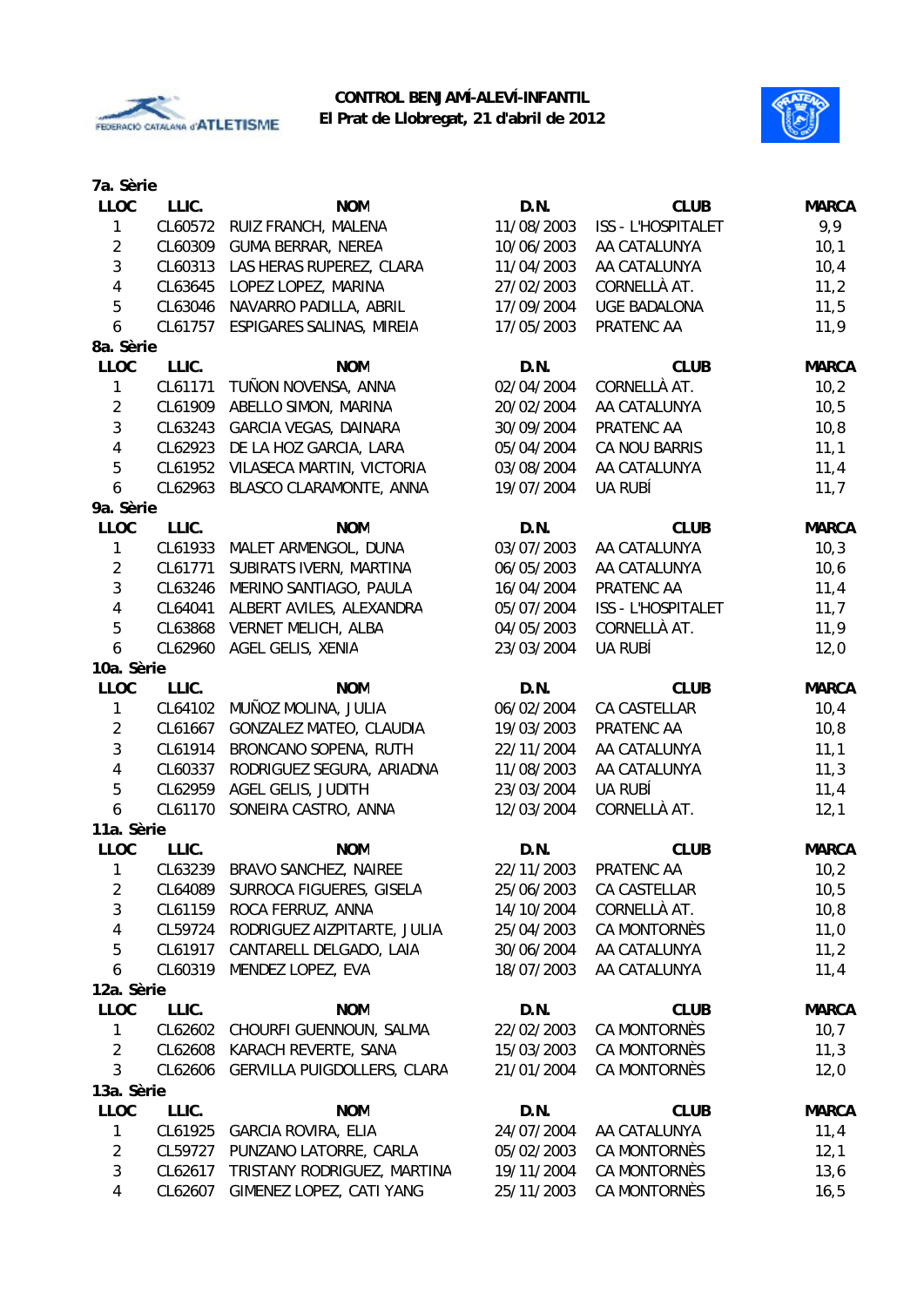



#### **1000 METRES LLISOS BENJAMÍ FEMENÍ**

| 1a. Sèrie               |         |                                   |            |                           |              |
|-------------------------|---------|-----------------------------------|------------|---------------------------|--------------|
| <b>LLOC</b>             | LLIC.   | <b>NOM</b>                        | D.N.       | <b>CLUB</b>               | <b>MARCA</b> |
| 1                       | CL61290 | <b>BOHILS TENAS, JUDIT</b>        | 05/08/2003 | CA CALELLA                | 3,45,8       |
| $\overline{2}$          | CL60032 | POU CALDERON, LAURA               | 21/04/2003 | UA BARBERÀ                | 3,57,6       |
| 3                       | CL61933 | MALET ARMENGOL, DUNA              | 03/07/2003 | AA CATALUNYA              | 3,58,0       |
| $\overline{\mathbf{4}}$ | CL62873 | TERUEL SUBIRATS, BERTA            | 03/03/2004 | CA CANALETES              | 4,01,5       |
| 5                       | CL61203 | MARTÍNEZ SALAS, JUDITH            | 29/04/2003 | CA LLORET-LA SELVA        | 4,05,0       |
| 6                       | CL60572 | RUIZ FRANCH, MALENA               | 11/08/2003 | <b>ISS - L'HOSPITALET</b> | 4,09,5       |
| $\overline{7}$          | CL59670 | DANIELUK BORGET, NIDIA AYMARA     | 23/05/2003 | CA GRANOLLERS             | 4,10,9       |
| 8                       | CL62119 | GUTIERREZ CASADO, NOA             | 23/01/2003 | CA GAVÀ                   | 4, 13, 0     |
| 9                       | CL62890 | PALACIOS CAÑADA, MARINA           | 26/05/2003 | FC BARCELONA              | 4, 14, 3     |
| 10                      | CL62771 | PEREZ GARCIA, SARA                | 04/05/2003 | CE UNIVERSITARI           | 4,14,9       |
| 11                      | CL64084 | RAMBLA CALATAYUD, ABRIL           | 13/11/2003 | MUNTANYENC S.CUGAT        | 4, 16, 4     |
| 12                      | CL63757 | CORNELLA RUIZ, MARTINA            | 18/08/2003 | <b>UA TERRASSA</b>        | 4,24,9       |
| 13                      | CL64085 | RECIO BOSCH, MARTA                | 23/03/2003 | MUNTANYENC S.CUGAT        | 4,32,2       |
| 14                      | CL62418 | SUBIRATS TERUEL, AINA             | 06/09/2004 | CERDANYOLA C D 'HOQUEI    | 4,35,6       |
| 15                      | CL63246 | MERINO SANTIAGO, PAULA            | 16/04/2004 | PRATENC AA                | 4, 37, 3     |
| 16                      | CL64074 | BELTRAN CERDA, BERTA              | 08/04/2003 | MUNTANYENC S.CUGAT        | 4,41,5       |
| 17                      | CL64522 | REVILL ROBLES, LEAH               | 23/02/2004 | MUNTANYENC S.CUGAT        | 4,44,0       |
| 18                      | CL61757 | ESPIGARES SALINAS, MIREIA         | 17/05/2003 | PRATENC AA                | 4,45,1       |
| 19                      | CL63981 | GOULA BALLESTER, CARLOTA          | 18/07/2004 | CE UNIVERSITARI           | 4,52,9       |
| 2a. Sèrie               |         |                                   |            |                           |              |
| <b>LLOC</b>             | LLIC.   | <b>NOM</b>                        | D.N.       | <b>CLUB</b>               | <b>MARCA</b> |
| 1                       | CL61577 | ROYO RUIZ, ESTELA                 | 05/01/2003 | CA GAVÀ                   | 4,08,8       |
| $\overline{2}$          | CL61028 | <b>BUYREU ALIAS, MAR</b>          | 19/09/2003 | CA GAVÀ                   | 4,11,9       |
| 3                       | CL59445 | PERALTA CORTES, MIREIA            | 16/09/2003 | AE S.ANDREU BARCA         | 4,22,5       |
| 4                       | CL61909 | ABELLO SIMON, MARINA              | 20/02/2004 | AA CATALUNYA              | 4, 25, 2     |
| 5                       | CL61667 | GONZALEZ MATEO, CLAUDIA           | 19/03/2003 | PRATENC AA                | 4, 25, 9     |
| 6                       | CL62031 | MORENO MARTINEZ, CARLA            | 25/05/2004 | AE MOLINS 2000            | 4, 26, 2     |
| $\overline{7}$          | CL63243 | GARCIA VEGAS, DAINARA             | 30/09/2004 | PRATENC AA                | 4, 31, 3     |
| 8                       | CL60337 | RODRIGUEZ SEGURA, ARIADNA         | 11/08/2003 | AA CATALUNYA              | 4,32,8       |
| 9                       | CL63421 | ALBIAC VILAS, LAURA               | 09/07/2004 | UA BARBERÀ                | 4,33,6       |
| 10                      | CL62710 | MARTIN SANTORO, CRISTINA          | 16/10/2003 | UA TERRASSA               | 4, 34, 3     |
| 11                      | CL62959 | AGEL GELIS, JUDITH                | 23/03/2004 | UA RUBÍ                   | 4,38,2       |
| 12                      | CL60023 | <b>GARRIDO RUBIO, ESTELA</b>      | 17/03/2003 | UA BARBERÀ                | 4,40,5       |
| 13                      | CL61914 | BRONCANO SOPENA, RUTH             | 22/11/2004 | AA CATALUNYA              | 4,58,4       |
| 14                      |         | CL59403 OLIVET OSUNA, EDEN        | 28/05/2003 | UA TERRASSA               | 5,01,9       |
| 15                      |         | CL59396 VIDAL JIMENEZ, KARLA      | 09/09/2003 | UA TERRASSA               | 5, 11, 8     |
| 16                      |         | CL63239 BRAVO SANCHEZ, NAIREE     | 22/11/2003 | PRATENC AA                | 5, 24, 8     |
| 3a. Sèrie               |         |                                   |            |                           |              |
| <b>LLOC</b>             | LLIC.   | <b>NOM</b>                        | D.N.       | <b>CLUB</b>               | <b>MARCA</b> |
| 1                       | CL61171 | TUÑON NOVENSA, ANNA               | 02/04/2004 | CORNELLÀ AT.              | 4,03,8       |
| $\overline{\mathbf{c}}$ | CL62608 | KARACH REVERTE, SANA              | 15/03/2003 | CA MONTORNÈS              | 4,11,8       |
| $\mathfrak{S}$          | CL62602 | CHOURFI GUENNOUN, SALMA           | 22/02/2003 | CA MONTORNÈS              | 4, 15, 4     |
| $\overline{\mathbf{4}}$ | CL59724 | RODRIGUEZ AIZPITARTE, JULIA       | 25/04/2003 | CA MONTORNÈS              | 4,16,9       |
| 5                       | CL62484 | SOTELO CANAL, MARIÑA              | 24/06/2004 | MUNTANYENC S.CUGAT        | 4,22,6       |
| $\boldsymbol{6}$        | CL63787 | MULERO MATOS, IRATXE              | 25/05/2004 | CA MOLLET                 | 4, 26, 3     |
| $\boldsymbol{7}$        | CL60319 | MENDEZ LOPEZ, EVA                 | 18/07/2003 | AA CATALUNYA              | 4, 26, 6     |
| 8                       | CL61917 | CANTARELL DELGADO, LAIA           | 30/06/2004 | AA CATALUNYA              | 4, 29, 6     |
| 9                       | CL60019 | CRUEL PONS, ARIADNA               | 03/10/2003 | UA BARBERÀ                | 4,31,0       |
| 10                      | CL59405 | PALACIN ESTER, PATRICIA           | 31/01/2003 | UA TERRASSA               | 4,31,7       |
| 11<br>12                | CL62037 | SOLER AGUIRRE, ANOUK              | 04/04/2003 | AE MOLINS 2000            | 4,33,7       |
| 13                      | CL62040 | GONZALEZ SEGURA, VIOLETA          | 28/06/2003 | AE S.ANDREU BARCA         | 4,34,8       |
|                         |         | CL62449 CHARBONNIER GALVAN, CLARA | 19/02/2004 | MUNTANYENC S.CUGAT        | 4,36,6       |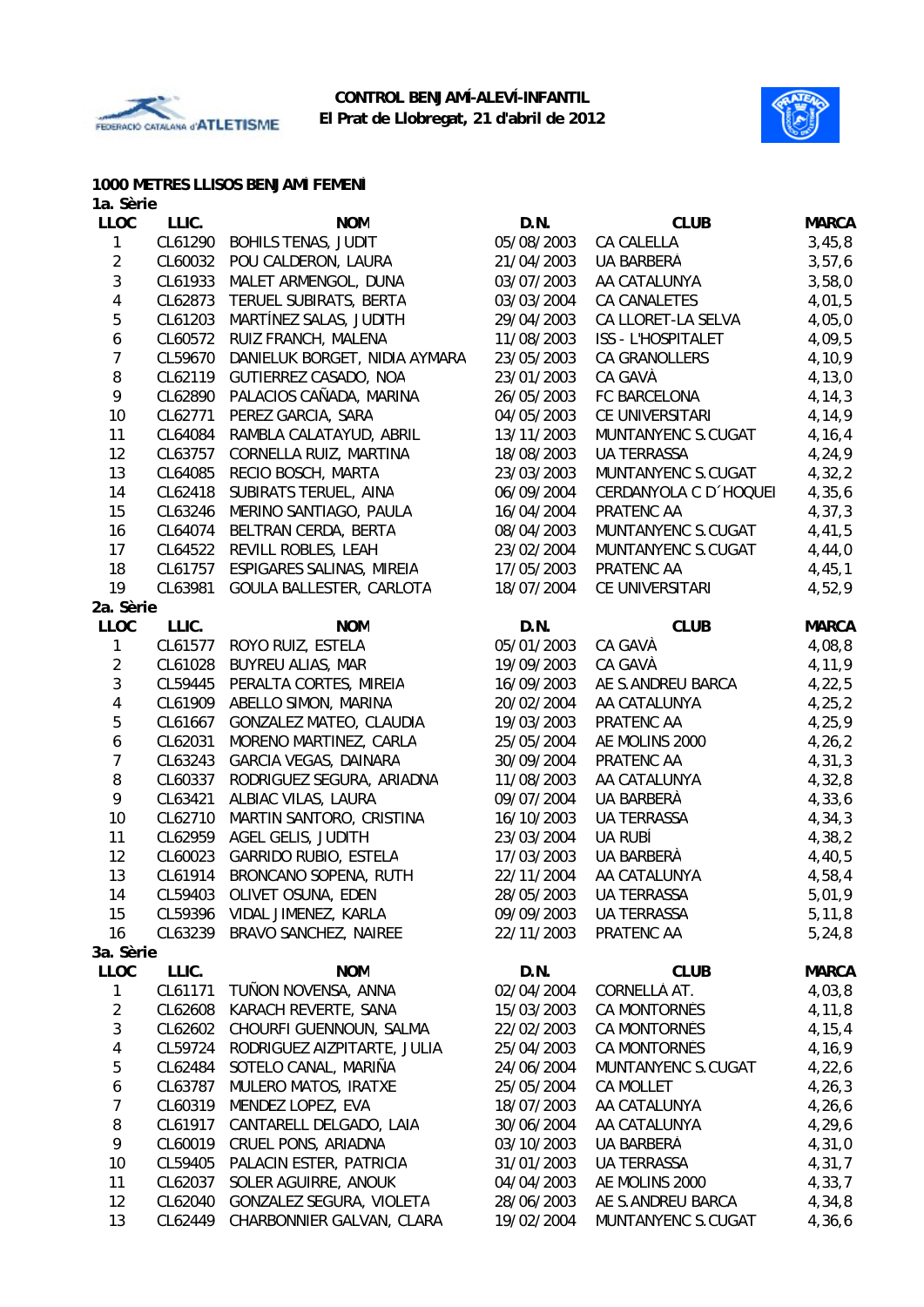



| 14  | CL63427 JIMENEZ FRIAS, JUDIT   | 22/05/2003 UA BARBERÀ   | 4,37,6 |
|-----|--------------------------------|-------------------------|--------|
| 15  | CL63037 GARCIA SERRANO, CARLA  | 23/04/2004 UGE BADALONA | 5,09,7 |
| -16 | CL59727 PUNZANO LATORRE, CARLA | 05/02/2003 CA MONTORNÈS | 5,27,4 |
|     |                                |                         |        |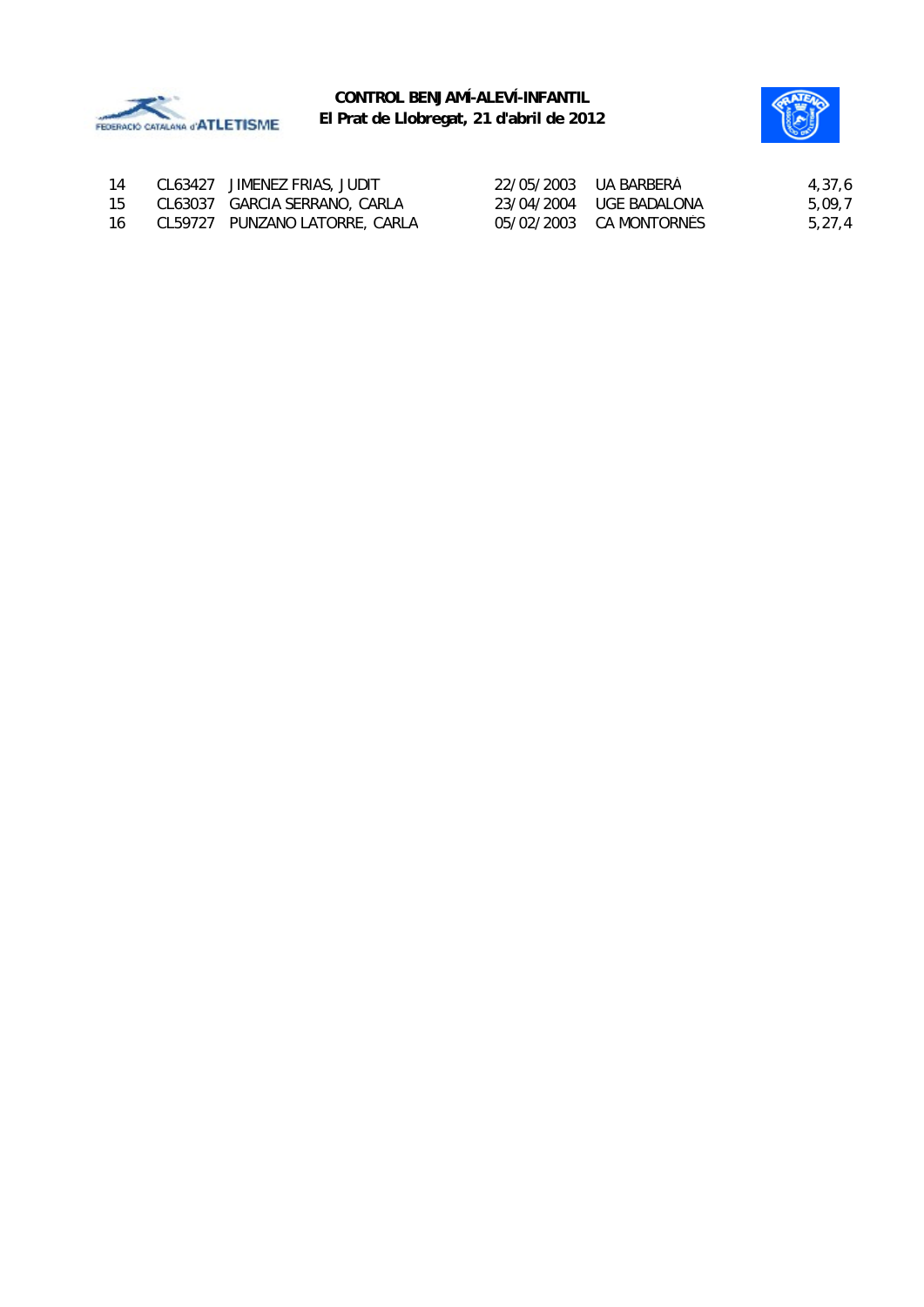



| 4a. Sèrie |
|-----------|
|           |

| LLIC.   | <b>NOM</b>                  | D.N.       | <b>CLUB</b>  | <b>MARCA</b> |
|---------|-----------------------------|------------|--------------|--------------|
| CL60313 | LAS HERAS RUPEREZ, CLARA    | 11/04/2003 | AA CATALUNYA | 3,46,4       |
| CL64089 | SURROCA FIGUERES, GISELA    | 25/06/2003 | CA CASTELLAR | 4,02,9       |
| CL63645 | LOPEZ LOPEZ, MARINA         | 27/02/2003 | CORNELLÀ AT. | 4, 11, 1     |
| CL60309 | <b>GUMA BERRAR, NEREA</b>   | 10/06/2003 | AA CATALUNYA | 4, 14, 4     |
| CL61771 | SUBIRATS IVERN, MARTINA     | 06/05/2003 | AA CATALUNYA | 4, 24, 2     |
| CL61169 | SANCHEZ NOVENSA, ASHA       | 13/05/2004 | CORNELLÀ AT. | 4, 26, 5     |
| CL64102 | MUÑOZ MOLINA, JULIA         | 06/02/2004 | CA CASTELLAR | 4,31,0       |
| CL62963 | BLASCO CLARAMONTE, ANNA     | 19/07/2004 | UA RUBÍ      | 4,32,3       |
| CL61159 | ROCA FERRUZ, ANNA           | 14/10/2004 | CORNELLÀ AT. | 4,34,0       |
| CL61925 | <b>GARCIA ROVIRA, ELIA</b>  | 24/07/2004 | AA CATALUNYA | 4,45,4       |
| CL61952 | VILASECA MARTIN, VICTORIA   | 03/08/2004 | AA CATALUNYA | 4, 21, 0     |
| CL62960 | AGEL GELIS, XENIA           | 23/03/2004 | UA RUBÍ      | 4,54,7       |
| CL63868 | <b>VERNET MELICH, ALBA</b>  | 04/05/2003 | CORNELLÀ AT. | 4,57,9       |
| CL62617 | TRISTANY RODRIGUEZ, MARTINA | 19/11/2004 | CA MONTORNÈS | 5,01,6       |
| CL61170 | SONEIRA CASTRO, ANNA        | 12/03/2004 | CORNELLÀ AT. | 5, 24, 3     |
| CL62848 | MARI CAMISON, ANDREA        | 18/11/2004 | CA CANALETES | 5, 33, 7     |
| CL63046 | NAVARRO PADILLA, ABRIL      | 17/09/2004 | UGE BADALONA | 5,40,0       |
| CL63410 | MARTINEZ RAMOS, ALBA        | 20/06/2004 | UA BARBERÀ   | 6, 11, 2     |
| CL62607 | GIMENEZ LOPEZ, CATI YANG    | 25/11/2003 | CA MONTORNÈS | 7,24,0       |
|         |                             |            |              |              |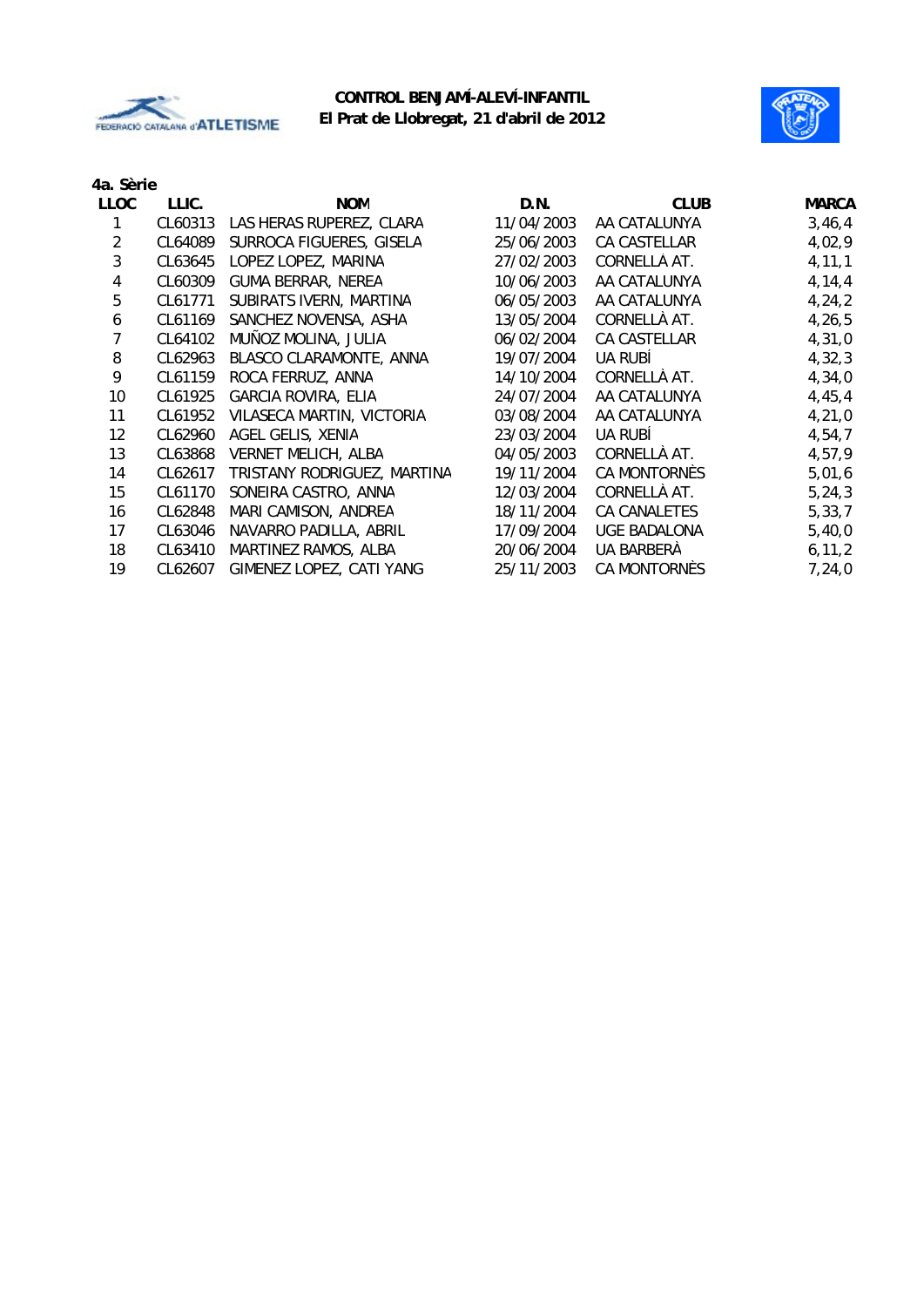



#### **SALT DE LLARGADA BENJAMÍ FEMENÍ**

| <b>LLOC</b>             | LLIC.   | <b>NOM</b>                       | D.N.       | <b>CLUB</b>               | <b>MARCA</b> |
|-------------------------|---------|----------------------------------|------------|---------------------------|--------------|
| 1                       |         | CL64164 ARAGO PORTILLO, MARTINA  | 09/05/2003 | ISS - L'HOSPITALET        | 3,26         |
| $\overline{\mathbf{c}}$ |         | CL62119 GUTIERREZ CASADO, NOA    | 23/01/2003 | CA GAVÀ                   | 3,11         |
| 3                       | CL61290 | <b>BOHILS TENAS, JUDIT</b>       | 05/08/2003 | CA CALELLA                | 3,00         |
| $\overline{\mathbf{4}}$ | CL60023 | <b>GARRIDO RUBIO, ESTELA</b>     | 17/03/2003 | UA BARBERÀ                | 2,94         |
| 5                       | CL62710 | MARTIN SANTORO, CRISTINA         | 16/10/2003 | UA TERRASSA               | 2,93         |
| $\boldsymbol{6}$        | CL59405 | PALACIN ESTER, PATRICIA          | 31/01/2003 | <b>UA TERRASSA</b>        | 2,89         |
| $\overline{7}$          | CL62037 | SOLER AGUIRRE, ANOUK             | 04/04/2003 | AE MOLINS 2000            | 2,86         |
| $\, 8$                  | CL60572 | RUIZ FRANCH, MALENA              | 11/08/2003 | <b>ISS - L'HOSPITALET</b> | 2,86         |
| 9                       | CL61171 | TUÑON NOVENSA, ANNA              | 02/04/2004 | CORNELLÀ AT.              | 2,82         |
| 10                      | CL60313 | LAS HERAS RUPEREZ, CLARA         | 11/04/2003 | AA CATALUNYA              | 2,80         |
| 11                      | CL64085 | RECIO BOSCH, MARTA               | 23/03/2003 | MUNTANYENC S.CUGAT        | 2,78         |
| 12                      | CL61577 | ROYO RUIZ, ESTELA                | 05/01/2003 | CA GAVÀ                   | 2,77         |
| 13                      | CL63427 | JIMENEZ FRIAS, JUDIT             | 22/05/2003 | UA BARBERÀ                | 2,76         |
| 14                      | CL62873 | TERUEL SUBIRATS, BERTA           | 03/03/2004 | CA CANALETES              | 2,75         |
| 15                      | CL60032 | POU CALDERON, LAURA              | 21/04/2003 | UA BARBERÀ                | 2,72         |
| 16                      | CL62771 | PEREZ GARCIA, SARA               | 04/05/2003 | CE UNIVERSITARI           | 2,71         |
| 17                      | CL61203 | MARTÍNEZ SALAS, JUDITH           | 29/04/2003 | CA LLORET-LA SELVA        | 2,68         |
| 18                      | CL59906 | PUENTEDURA CABANILLAS, MARTINA   | 08/06/2003 | CA SANT JUST              | 2,66         |
| 19                      | CL62602 | CHOURFI GUENNOUN, SALMA          | 22/02/2003 | CA MONTORNÈS              | 2,66         |
| 20                      | CL61909 | ABELLO SIMON, MARINA             | 20/02/2004 | AA CATALUNYA              | 2,65         |
| 21                      | CL60309 | <b>GUMA BERRAR, NEREA</b>        | 10/06/2003 | AA CATALUNYA              | 2,59         |
| 22                      | CL63421 | ALBIAC VILAS, LAURA              | 09/07/2004 | UA BARBERÀ                | 2,57         |
| 23                      | CL59899 | MARTINEZ FERNANDEZ, ONA          | 14/04/2003 | CA SANT JUST              | 2,56         |
| 24                      | CL59901 | MIRANDA MEDINA, LUCIA            | 09/07/2003 | CA SANT JUST              | 2,56         |
| 25                      | CL61667 | GONZALEZ MATEO, CLAUDIA          | 19/03/2003 | PRATENC AA                | 2,54         |
| 26                      | CL60493 | GARCIA ARQUE, ELENA              | 09/06/2003 | CE PENEDÈS                | 2,53         |
| 27                      | CL61933 | MALET ARMENGOL, DUNA             | 03/07/2003 | AA CATALUNYA              | 2,53         |
| 28                      | CL60019 | CRUEL PONS, ARIADNA              | 03/10/2003 | UA BARBERÀ                | 2,52         |
| 29                      | CL62608 | KARACH REVERTE, SANA             | 15/03/2003 | CA MONTORNÈS              | 2,51         |
| 30                      | CL61028 | <b>BUYREU ALIAS, MAR</b>         | 19/09/2003 | CA GAVÀ                   | 2,50         |
| 31                      | CL59670 | DANIELUK BORGET, NIDIA AYMARA    | 23/05/2003 | CA GRANOLLERS             | 2,48         |
| 32                      | CL61159 | ROCA FERRUZ, ANNA                | 14/10/2004 | CORNELLÀ AT.              | 2,46         |
| 33                      | CL63787 | MULERO MATOS, IRATXE             | 25/05/2004 | <b>CA MOLLET</b>          | 2,45         |
| 34                      |         | CL63645 LOPEZ LOPEZ, MARINA      | 27/02/2003 | CORNELLÀ AT.              | 2,43         |
| 35                      |         | CL64089 SURROCA FIGUERES, GISELA | 25/06/2003 | CA CASTELLAR              | 2,43         |
| 36                      | CL63757 | CORNELLA RUIZ, MARTINA           | 18/08/2003 | UA TERRASSA               | 2,41         |
| 37                      | CL62040 | GONZALEZ SEGURA, VIOLETA         | 28/06/2003 | AE S.ANDREU BARCA         | 2,40         |
| 38                      | CL62960 | AGEL GELIS, XENIA                | 23/03/2004 | UA RUBÍ                   | 2,40         |
| 39                      | CL64102 | MUÑOZ MOLINA, JULIA              | 06/02/2004 | CA CASTELLAR              | 2,40         |
| 40                      | CL64074 | BELTRAN CERDA, BERTA             | 08/04/2003 | MUNTANYENC S.CUGAT        | 2,38         |
| 41                      | CL62959 | AGEL GELIS, JUDITH               | 23/03/2004 | UA RUBÍ                   | 2,34         |
| 42                      | CL61771 | SUBIRATS IVERN, MARTINA          | 06/05/2003 | AA CATALUNYA              | 2,33         |
| 43                      | CL61917 | CANTARELL DELGADO, LAIA          | 30/06/2004 | AA CATALUNYA              | 2,32         |
| 44                      | CL59403 | OLIVET OSUNA, EDEN               | 28/05/2003 | <b>UA TERRASSA</b>        | 2,30         |
| 45                      | CL60337 | RODRIGUEZ SEGURA, ARIADNA        | 11/08/2003 | AA CATALUNYA              | 2,30         |
| 46                      | CL59724 | RODRIGUEZ AIZPITARTE, JULIA      | 25/04/2003 | CA MONTORNÈS              | 2,26         |
| 47                      | CL62484 | SOTELO CANAL, MARIÑA             | 24/06/2004 | MUNTANYENC S.CUGAT        | 2,23         |
| 48                      | CL61757 | ESPIGARES SALINAS, MIREIA        | 17/05/2003 | PRATENC AA                | 2,23         |
| 49                      | CL61169 | SANCHEZ NOVENSA, ASHA            | 13/05/2004 | CORNELLÀ AT.              | 2,21         |
| 50                      | CL63243 | GARCIA VEGAS, DAINARA            | 30/09/2004 | PRATENC AA                | 2,21         |